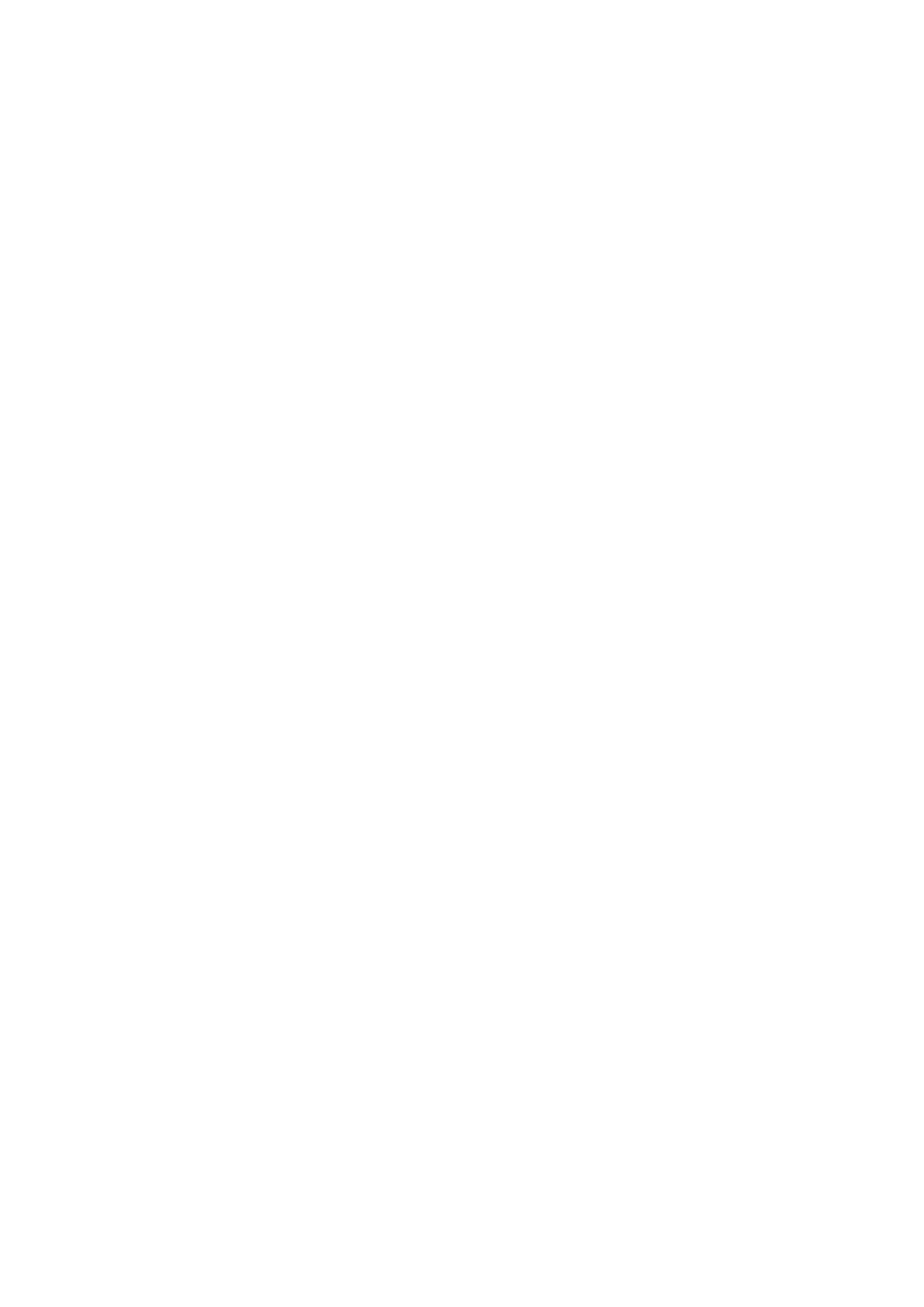### **In the case of Gebremedhin [Gaberamadhien] v. France,**

The European Court of Human Rights (Second Section), sitting as a Chambercomposed of:

AndrásBaka, *President*, Jean-PaulCosta, IreneuCabral Barreto, AntonellaMularoni, ElisabetFura-Sandström, DanutėJočienė, DragoljubPopović, *judges*, and Sally Dollé, *Section Registar*,

Having deliberated in private on 16 January and 27 March 2007,

Delivers the following judgment, which was adopted on the lastmentioned date:

# **PROCEDURE**

1. The case originated in an application (no. 25389/05) against the FrenchRepublic lodged with the Court under Article 34 of the Convention for the Protection of Human Rights and Fundamental Freedoms ("the Convention") by an Eritrean national, Mr Asebeha Gebremedhin [Gaberamadhien] ("the applicant"), on 14 July 2005. The applicant stated that the spelling "Gaberamadhien", which appeared in some internal documents, corresponded to the phonetic transcription of his name by the French airport and border police. The Eritrean statements and documents written in the Roman alphabet, meanwhile, retained the spelling "Gebremedhin". The applicant added that, like very many Eritrean journalists, he used a "professional pseudonym", namely "Yayneabeba" ("flower of my eye").

2. The applicant, who had been granted legal aid, was represented by Mr J.-E.Malabre, a lawyer practising in Limoges. The French Government ("the Government") were represented by their Agent, MrsE. Belliard, Director of Legal Affairs at the Ministry of Foreign Affairs.

3. The President of the Chamber to which the case was originally assigned, and subsequently the Chamber, decided to apply Rule 39 of the Rules of Court, indicating to the Government that it was desirable in the interests of the parties and the proper conduct of the proceedings before the Court not to remove the applicant to Eritrea.

4. By a decision of 10 October 2006, the Chamber declared the application partly admissible.

5. The applicant and the Government each filed further observations (Rule 59 § 1).In addition, third-party comments were received from the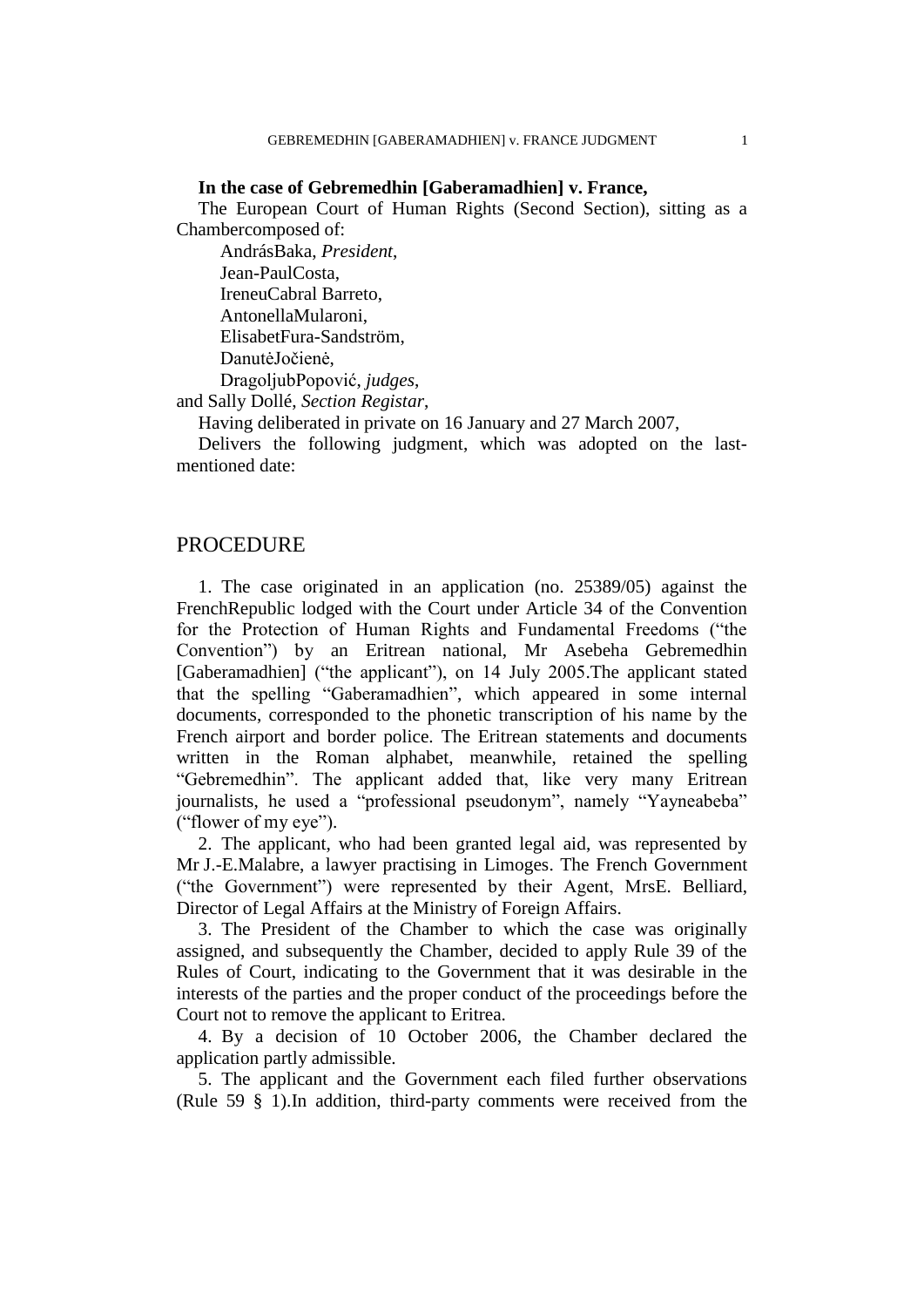National Association for Assisting Aliens at Borders, which had been given leave by the President to intervene in the written procedure (Article 36 § 2 of the Convention and Rule 44 § 2). The parties replied to those comments (Rule 44 § 5).

6. A hearing took place in public in the HumanRightsBuilding, Strasbourg, on 16 January 2007 (Rule 59 § 3).

There appeared before the Court:

(a) *for the Government*

|                        | Mrs E. BELLIARD, Director of Legal Affairs, Ministry of          |          |
|------------------------|------------------------------------------------------------------|----------|
|                        | ForeignAffairs,                                                  | Agent,   |
|                        | Ms A.-F. TISSIER, Head of the Human Rights Section,              |          |
|                        | Legal Affairs Department, Ministry of Foreign Affairs,           |          |
| $\overline{\text{Ms}}$ | M. ZISS, Drafting Secretary, Human Rights Section,               |          |
|                        | Legal AffairsDepartment, Ministry of Foreign Affairs,            |          |
| Mr                     | MOUTON, Deputy Head, Legal and International Affairs             |          |
|                        | Division, OFPRA,                                                 |          |
|                        | Ms F. DOUBLET, Head of the European, International and           |          |
|                        | ConstitutionalLaw Bureau, Legal Advice and Litigation            |          |
|                        | Section, Department of Civil Liberties and Legal Affairs,        |          |
|                        | Ministry of the Interior,                                        |          |
|                        | Mr J.-M. RIBES, Central Office of the Airport and Border Police, |          |
|                        | Ministry of the Interior,                                        |          |
| Mr                     | M. CAUSSARD, Litigation Section, Conseil d'Etat,                 | Counsel. |
|                        | (b) for the applicant                                            |          |
|                        | Mr J.-E. MALABRE, lawyer,                                        | Counsel. |

The applicant was also present.The Court heard addresses by Mr Malabre and Mrs Belliard and their replies to judges' questions.

# THE FACTS

### I. THE CIRCUMSTANCES OF THE CASE

7. The applicant was born in 1979. He is currentlyin accommodation in Paris provided by a non-governmental organisation.

8. In 1998, like many other persons, the applicant and his family were displaced from Ethiopia to Eritrea.In Eritrea, the applicant worked as a reporter and photographer, chiefly for the independent newspaper *Keste Debena*, whose editor-in-chiefat the time was Mr Milkias Mihretab. The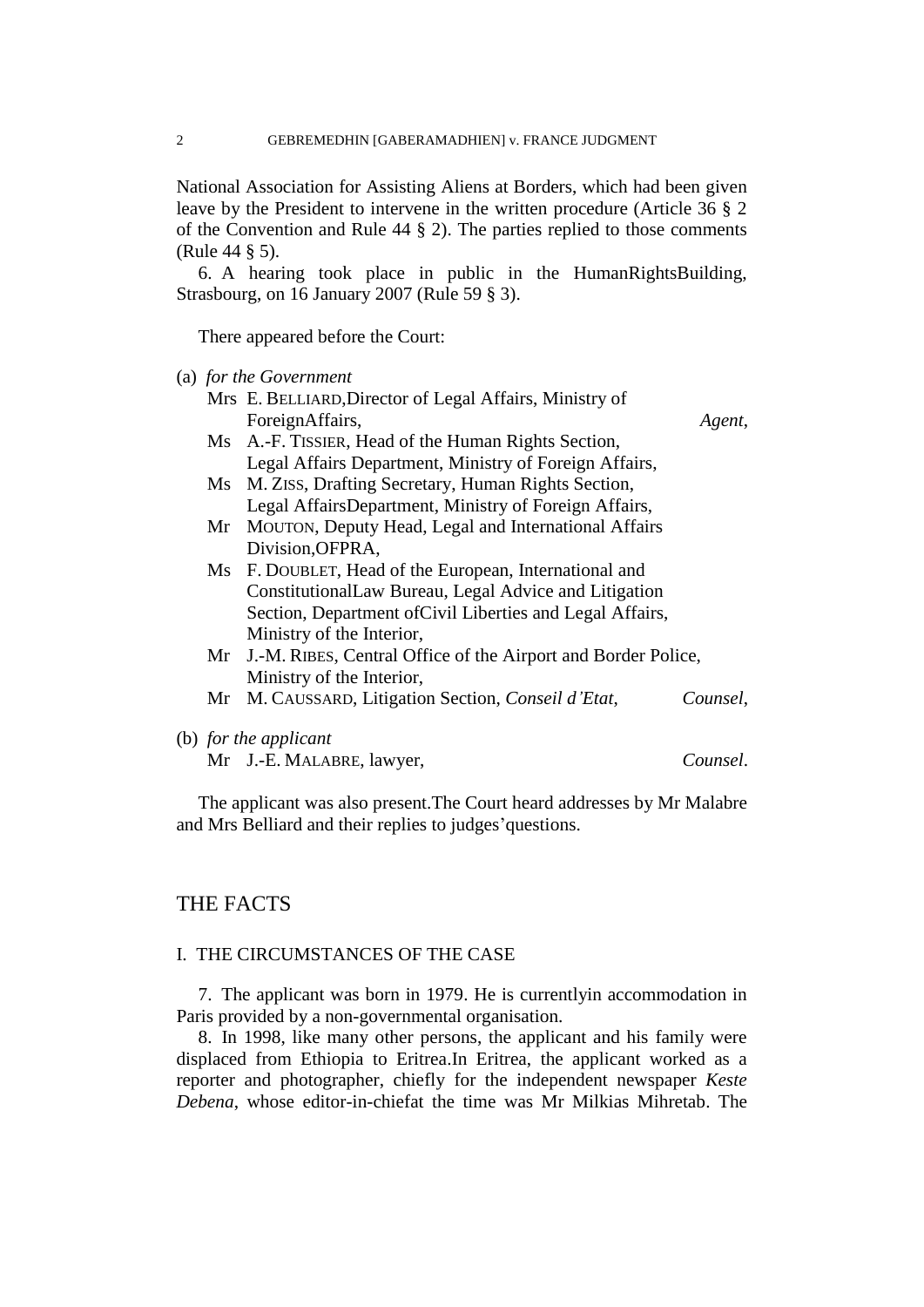applicant stated that the latter was well known as a champion of the free press in Eritrea and that his case had been dealt with in Amnesty International"s 2002 report, which referred in particular to the fact that he had been arrested and arbitrarily detained in that country on more than one occasion on account of his work as a journalist. The applicant added that on 27 June 2002 the British Section of Amnesty International had awarded Mr Mihretabits "Special Award for Human Rights Journalism under Threat".

The applicant and Mr Mihretab were arrested in 2000, apparently on account of their professional activities. They were held in Zara Prison for eight months and six months respectively.

In that connection the applicant stated that he had been referred to  $$ under the name of "Yebio", a diminutive form of his pseudonym "Yayneabeba" – on a website dedicated to reform in Eritrea (www.awate.com) as one of the six journalists arrested on 14 October 2000 at the same time as Milkias Mihretab.

9. Unlike Mr Mihretab, who fled to Sudan in September 2001, the applicant remained in Eritrea, in Asmara, in order to take care of his widowed mother and his four brothers and sisters. Some time after Mr Mihretab's departure – on an unspecified date – the police questioned the applicant about him. Police officers searched his home and found photographs which they considered to be compromising. The applicant was arrested and was subjected to ill-treatment, signs of which allegedly persist in the form of cigarette burns and injuries to his back caused by the position in which he was held for about twenty days, lying face down with his feet and hands tied above his back. He was subsequently imprisoned for six months before falling ill and being transferred to hospital, from where he escaped by paying the guards, with the help of relatives of his maternal grandmother who worked there. He then hid in his grandmother"s home in Areza, where he was treated by a doctor. As soon as he had recovered he fled to Sudan where one of his uncles lived. When an Eritrean was shot dead in Sudan he decided to leave the country, as the Eritrean community there believed the killing had been carried out by Eritrean government agents in pursuit of opponents of the government.

10. The applicant stated that he had travelled to South Africa and, with the help of a smuggler and using a Sudanese passport (in the name of "Mohammed Eider" or similar), which had been kept by the smuggler, had arrived in Paris-Charles de Gaulle Airport in Roissy at around 5.30 a.m. on 29 June 2005 on a flight from Johannesburg. He submitted that he had been held in the airport's international zone until 1 July 2005 and had thus been unable to apply for leave to enter the country. Eight hours after his arrival he reported to the police station, saying that he was Eritrean and wished to apply for asylum. The police officer asked him to "prove where [he] had come from, claiming that [he] was not Eritrean but Pakistani, and for the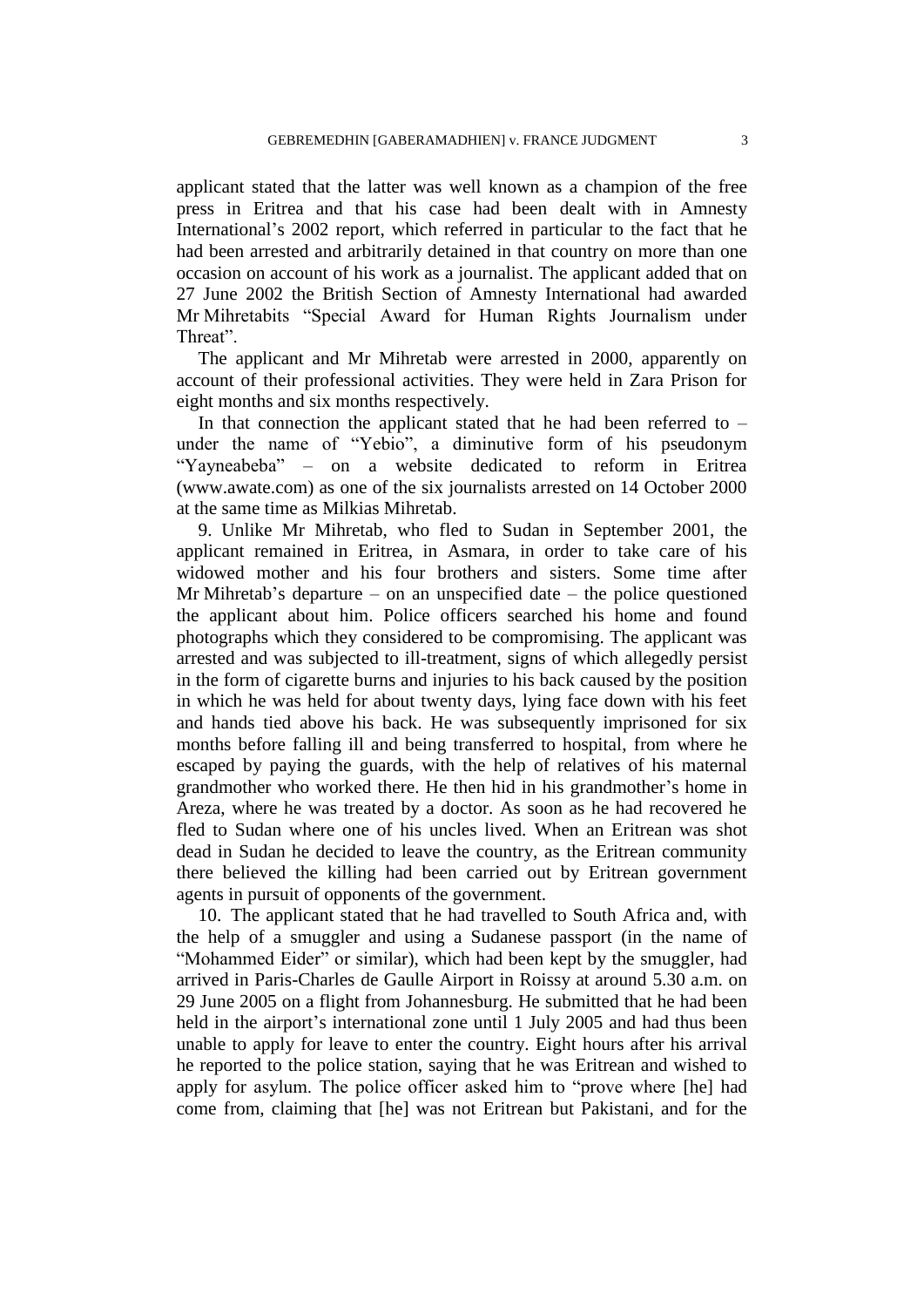first time refused [him] permission to leave the international zone". According to the applicant, over a period of two days (between 29 June and 1 July), he went regularly to the police station – at each change of shift, or approximately eight times – in the vain hope of finding a police officer who would deal with his application. He said that "it was not until 1 July that a new police officer whom [he] had not seen previously finally registered [his] application".

The Government contested this version of the facts. They said that they had checked the passenger lists for flights from South Africa which landed at Roissy Airport on 29 and 30 June and 1 July 2005 and that there had been no mention of anyone by the name of Gebremedhin, Gaberamadhien or Eider. They referred to the reportby Roissy airport and border police dated 1 July 2005, which stated that the applicant had been questioned at 11a.m. that day.

11. On 1 July 2005 the applicant applied for leave to enter Franceas an asylum-seeker. He was questioned at 11 a.m. by a senior police officer (*officier de police judiciaire*) assisted by an English-speaking interpreter. The record of the interview simply states that "the interviewee did not provide any evidence in support of his statements". The decision to hold the applicant in the waiting zone was taken by the administrative authority on that date and time, for an initial period of forty-eight hours, which was subsequently extended (see paragraph 18 below).

12. The applicant said that he had been interviewed for the first time on 3 July 2005 by an official from the French Agency for the Protection of Refugees and Stateless Persons (OFPRA), who had recommended that the applicant be granted leave to enter the country as anasylum-seeker. The Government, for their part, contended that no recommendationhad been issued on 3July. The record of the interview and the proposed recommendation, both drafted by the official concerned, had beenconsidered unsatisfactory by the official's immediate superior, who was responsible for approving them. For that reason the applicant had been interviewed a second time,on 5 July 2005, by the latterofficial (assisted by an interpreter). The official concerned issued the following recommendation that the applicant be refused leave to enter:

### "**Statement taken in Amharic through an ISM interpreter**

**Reason for the application?** My parents are of Eritrean origin. We had Ethiopian nationality and lived in Addis Ababa. In 1998 the Ethiopian authorities told us we were not Ethiopians. We were expelled from Ethiopia to Eritrea. I was supposed to sit my school-leaving exams that year, but was unable to sit themin Eritrea. I worked in a garage for six months, and then did my national service. While I was there I met a guy who was a journalist. When I"d finished my service I worked with this journalist friend as a cameraman and photographer, and we travelled together on reporting assignments. My friend was havingproblems with the authorities and wanted to leave the country. As soon as I got back the authorities questioned me about my friend and put me in prison. While I was in prison the police searched my house and found two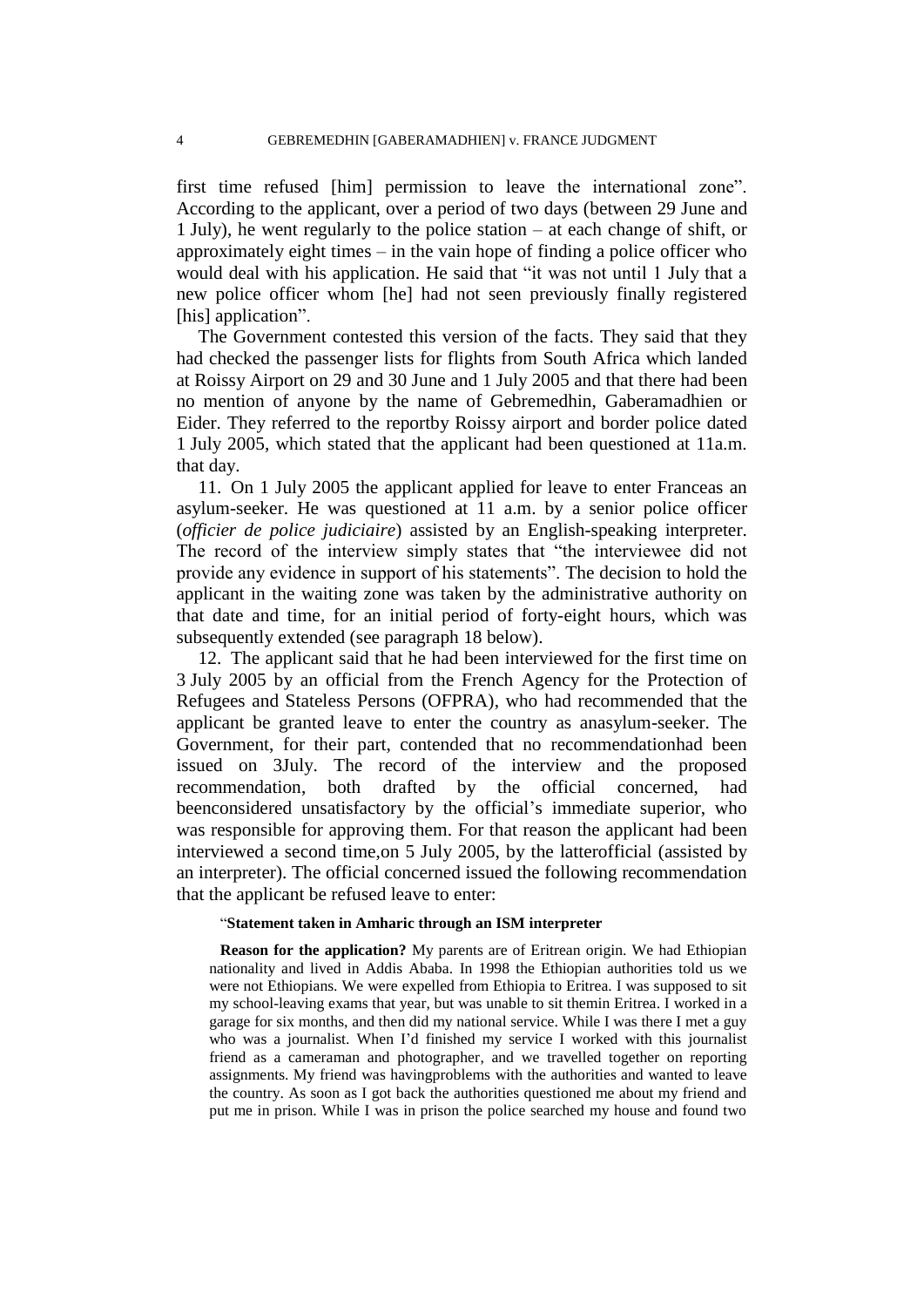photos which they considered compromising. Then they started torturing me with cigarettes. I stayed in prison for six months until I fell ill with tuberculosis. They took me to hospital. By chance, it was the hospital where some of my maternal grandmother"s relatives worked. They bribed the guards, brought me clothes and helped me to escape. I went to my grandmother"s place in Areza and stayed there for four months while I was being treated. Then I left the country secretly for Sudan. I found work straight away in a garage in Khartoum, but there were Eritrean agents around, and an Eritrean who worked not far away was killed. I was afraid and went to Port Sudan, where I worked as a porter on the quays. I stayed in Sudan for about two years in all (eight months in Khartoum, a year in Port Sudan and another two months in Khartoum). My uncle sold his car to pay for my trip. I travelled to South Africa before coming to France. My uncle found the network of people smugglers. I don"t know how they organised things.

**What is your friend called and how did you meet him?** His name is Milkias Mihretab, he"s a friend of the family, he knew my parents in Addis Ababa. When we moved back to Asmara, I spent eighteen months doing my national service. After that I was in the reserves and worked in an army garage but didn"t wear a uniform. That was when my friend arranged for me to go and work for him, by acting as a guarantor for me.

**Can you give some examples of events you covered?** We covered the student strikes in Asmara in 2002 (no further details given).

**What were the two "compromising" photos found at your home?** I don"t know, I can"t remember.

**What newspaper did your friend Milkias Mihretab work for?***Keste Debena* (Rainbow). **What was his job?** Editor-in-chief.

**Do you know what kind of problems your friend had with the authorities?** There were two main reasons. Firstly, my friend was in favour of a Constitution and, secondly, thirteen ministers were imprisoned and my friend had published their biographies. They were put in prison just after the students' strike in 2002.

**When did your friend leave the country?** It was in April 2002, when all the journalists were arrested.

**Have other journalists been arrested?** All the Eritrean journalists are in prison. **Do you know other journalists from** *Keste Debena* **who were arrested?** (No reply). **Other photographers?** (No reply).

**Can you give more details about your arrest (date, circumstances, place of detention)?** I was arrested in October or November 2002.They took me to Maytamanay Prison, where I spent six months.

**Were you not arrested "as soon as you got back" to Asmara?** No, I continued working here and there for six months.

**What has become of your family?** My father became ill and died before the family was expelled. My mother and my two brothers and two sisters live in Asmara. My brothers and sisters are studying.

**What are you afraid of if you go back?** When I was arrested, the main thing they wanted to know was what network my friend had used to leave the country. I think they"re still trying to get that information.

Is this your real name? Yes, I don't have any other name, I never have had.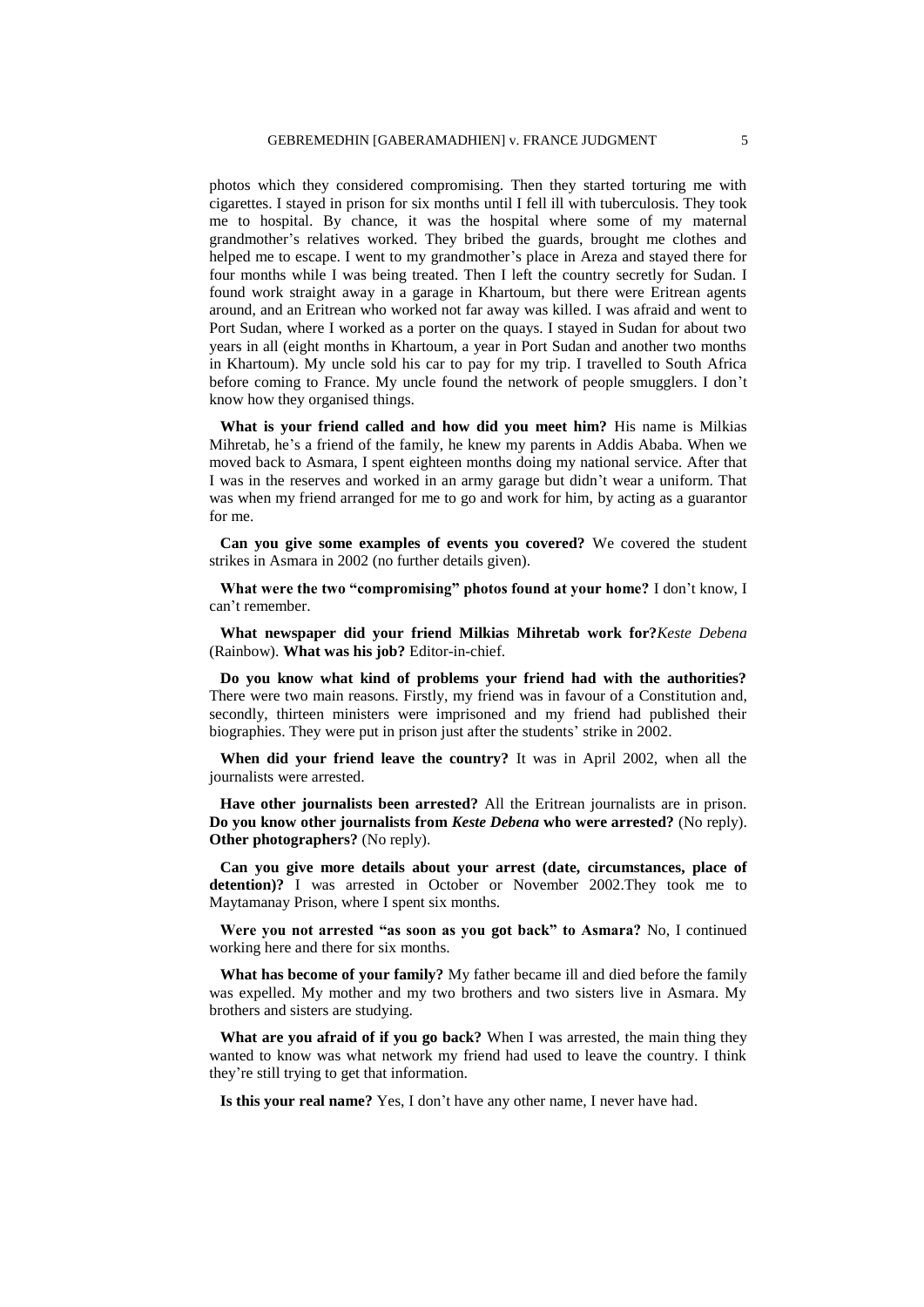#### **Have you anything to add?** No.

#### **Reasoned recommendation**

Mr Asebeha Gaberamadhien, an Eritrean national, has stated that he worked as a photographer with a family friend who is a journalist. According to Mr Gaberamadhien, in April 2002, while they were on a reporting assignment on the Sudanese border, the journalist took the opportunity to leave Eritrea. On his return to Asmara,Mr Gaberamadhien continued to work for six months before being arrested by the Eritrean authorities. He was placed in detention for six months and was regularly questioned about the circumstances surrounding the departure of his friend and colleague. After contracting a serious illness he was transferred to hospital, from where he managed to escape with the help of family members working there. He then stayed with his grandmother for four months before leaving Eritrea for Sudan, where he lived and worked for about two years.

However, Mr Gaberamadhien"s account contains a large number of inaccuracies and erroneous references which cast doubt on the truth of his statements. While the episode in which several journalists were arrested in Asmara is very well known and received widespread media coverage, Mr Gaberamadhien"s accountbears no relation to what actually happened. The Eritrean journalists were arrested in September 2001, not in April 2002, and the applicantdisplays no knowledge of the reasons leading to the closing-down of the newspapers and the arrest of the journalists. The editor-inchief of the newspaper *Keste Debena* also left Eritrea in September 2001 (it therefore seems impossible that he could have covered the student strikes in 2002). The circumstances of his departure, accompanied by another reporter from the same newspaper, do not tally either with Mr Gaberamadhien"s statements. It seems surprising to say the least that, apart from the editor-in-chief of *Keste Debena*, he is unable to name any other journalist or photographer arrested by the Eritrean government of the day, orto name any other newspaper that was banned. Likewise, it is extremely surprising that Mr Gaberamadhien is only able to cite – in a very sketchy and imprecise way –one event which he covered as a photographer. His lack of knowledge is such that it raises serious doubts as to whether he was actually engaged in this activity. Given the widespread media coverage of the events at the time, it seems strange that Mr Gaberamadhien's name does not appear anywhere, either as a member of staff of *Keste Debena* or as one of the persons arrested. All these factors taken together suggest that MrGaberamadhien is attempting to falsify his past.

The French Agency for the Protection of Refugees and Stateless Persons takes the view that the application for leave to enter France as an asylum-seeker made by Mr Asebeha Gaberamadhien should be considered as manifestly unfounded, and therefore issues a

### **RECOMMENDATION TO REFUSE LEAVE TO ENTER**"

13. On 6 July 2005 the Ministry of the Interior held that the applicant"s application for leave to enter French territory as an asylum-seeker was "manifestly unfounded". It therefore rejected the application and decided to remove him "to Eritrea, or if need be to any country where he may be legally admissible" (the applicant claimed that 93% of the applications made at the airport were rejected in this way). The decision read as follows:

"...

Having regard to the Geneva Convention of 28 July 1951 relating to the Status of Refugees;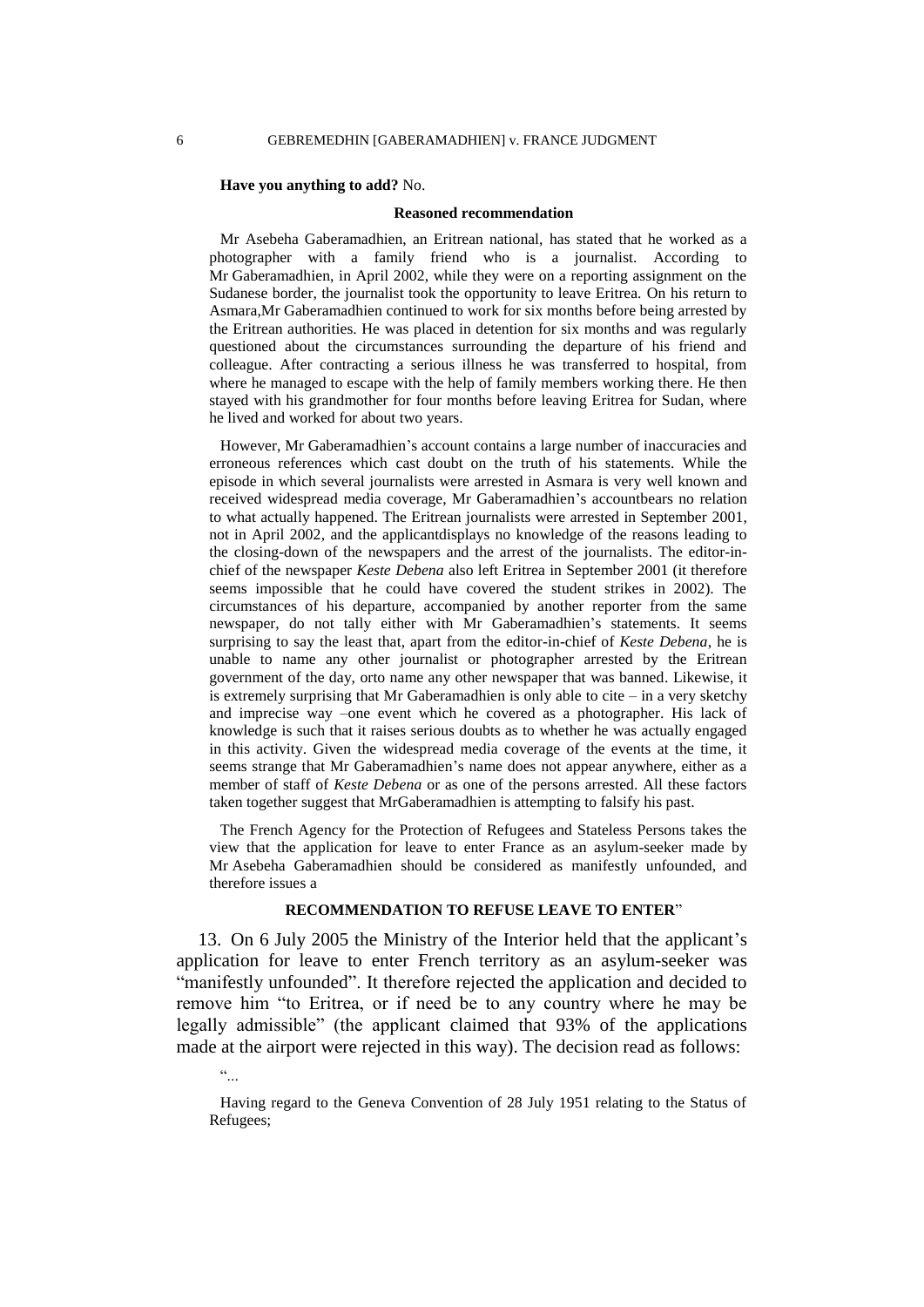Having regard to the Immigration and Asylum Code, and in particular Articles L. 221-1 and L.213-4 thereof;

Having regard to Decree no. 82-442 of 27 May 1982 as amended implementing section 5 of the Ordinance of 2 November 1945, as amended in respect of leave to enter French territory, and in particular Article 12 thereof;

Having regard to the application for leave to enter France as an asylum-seeker made at Roissy Airport on 1 July 2005 by X, purporting to be Mr Asebaha or Asebeha Gaberamadhien, born on 15 March 1979 and of Eritrean nationality;

Having regard to the report drawn up by the border police on 1 July 2005;

Having consulted the French Agency for the Protection of Refugees and Stateless Persons on 5 July 2005;

X, who purports to be Mr Asebaha or Asebeha Gaberamadhien, an Eritrean national, has stated that during his national service he met a journalist, editor-in-chief of the newspaper *Keste Debena* (Rainbow), for whom he worked as a cameraman and photographer after completing his service.The latter had had problems with the authorities because of his support for a Constitution and because he had published biographies of thirteen ministers imprisoned after the student strikes in 2002. His journalist friend left the country in April 2002 after they had carried out a reporting assignment on the Sudanese border. He himself returned to Asmara and continued working. After six months, in October or November 2002, the authorities questioned him on the circumstances in which his friend and colleague had left the country. The police found two compromising photographs at his home and he was later subjected to ill-treatment. He was imprisoned for six months and, after falling ill, was transferred to the hospital where relatives of his grandmother worked. He escaped from the hospital by bribing the guards and went to Areza, staying there for four months before travelling to Sudan, where he lived and worked for two years.

However, X"s statements contain numerous inconsistencies which detract from their credibility. His account does not tally with the actual events to which he refers, namely the arrest of several journalists in Asmara, which was very well known and received widespread media coverage. The Eritrean journalists were arrested in September 2001, not in April 2002, and X displays no knowledge of the reasons leading to the closing-down of the newspapers and the arrest of the journalists. Moreover, the editor-in-chief of the newspaper *Keste Debena* left Eritrea in September 2001 and could not therefore have covered the student strikes in 2002 as X claims. The circumstances of the editor"s departure, together with another reporter from the same newspaper, do not tally either with  $X$ 's statements. In addition, there is no proof of his professional activity: it is very surprising that he is unable to name any other newspaper that was banned or any other journalist or photographer arrested by the Eritrean government of the day. It is also astonishing that  $X$  is able to cite only one event which he covered as a photographer, andin a very sketchy and imprecise way. Finally, his name does not appear anywhere, either as a member of staff of *Keste Debena* or as one of the persons arrested, despite the widespread media coverage of the events at the time. All these factors taken together cast doubt on the sincerity ofhis application and whether it is well founded.

Consequently, the application for leave to enter France for the purposes of asylum made by  $X$  ..., purporting to be Mr Asebaha or Asebeha Gaberamadhien, is to be considered manifestly unfounded.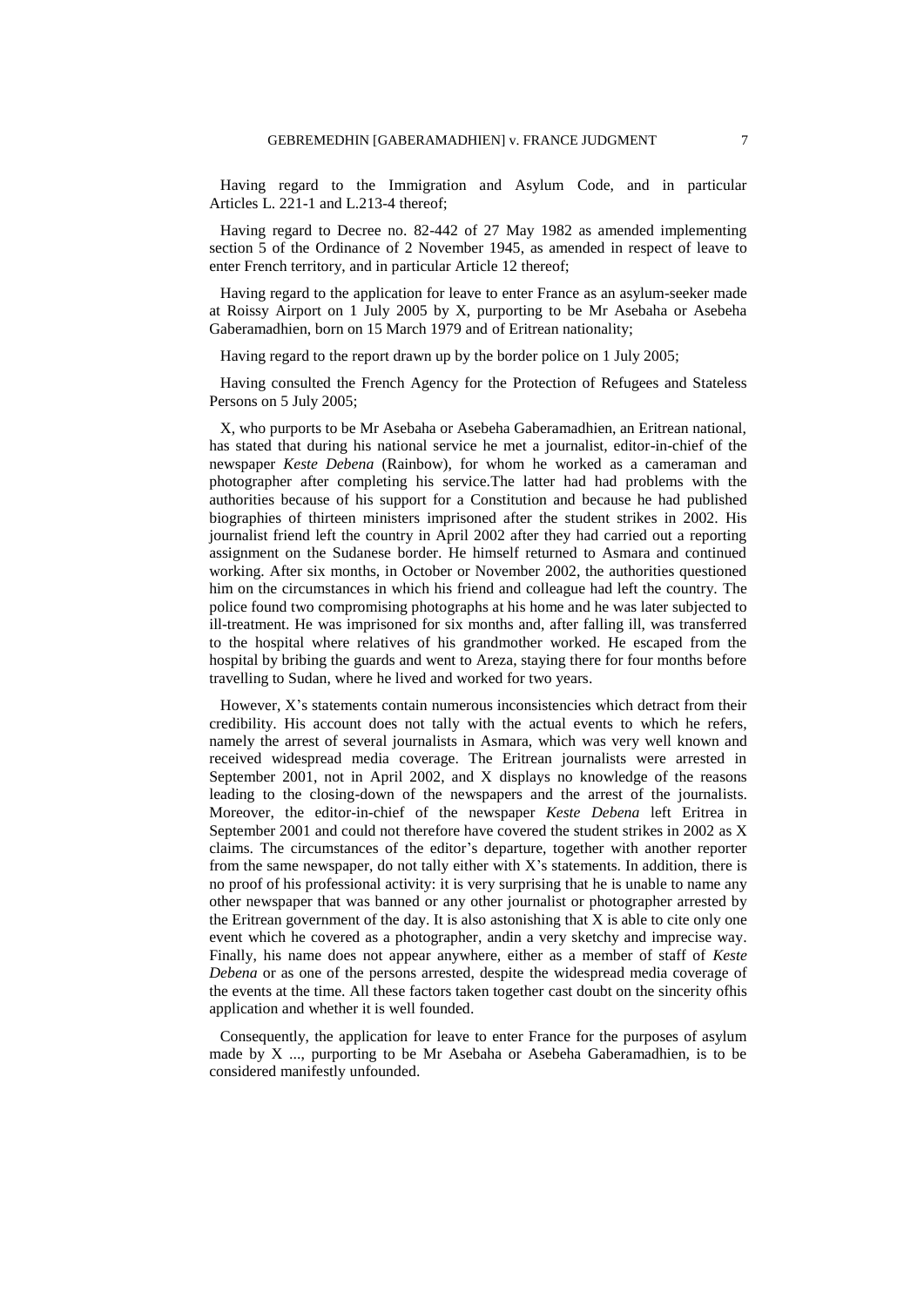Under Article L.213-4 of the Immigration and Asylum Code, directions are to be given for his removal to Eritrea, or if need be to any country where he may be legally admissible ..."

14. On 7 July 2005 the applicant made an urgent application to the Cergy-Pontoise Administrative Court under Article L.521-2 of the Administrative Courts Code, seeking an order requiring the Minister of the Interior to grant him leave to enter France in order to lodge an application for asylum. He argued that the refusal to grant him leave to enter amounted to a serious and manifestly unlawful breach of the right of asylum – a fundamental freedom whose corollary was the right to apply for refugee status, entailing the right to temporary residence in the country – and of the right to life and the right not to be subjected to inhuman or degrading treatment within the meaning of Article 3 of the Convention. In that regard the applicant maintained, in particular, that the Ministry had not only exceeded the scope of its powers in examining the substance of his asylum application, but had also committed an error of assessment in finding the application manifestly unfounded. He stressed in particular that, as a cameraman and photographer working for a journalist, he had been subjected to persecution in his country of origin, where he had been imprisoned twice and subjected to ill-treatment, before seeking refuge inSudan, from where he had fled as his life had been in danger.

The applicant submitted to the urgent-applications judge the following statement, drawn up the same day by the non-governmental organisation Reporters without Borders (*Reporters sans frontières*):

"... Reporters without Borders, an international organisation dedicated to defending freedom of the press, wishes to draw your attention to the case of Asebaha Gaberamadhien, a journalist and Eritrean national.

Thanks to the efforts of our permanent correspondents, we are in a position to confirm that Mr Gaberamadhien worked as a cameraman and journalist. We have contacted the Eritrean journalist Yohannes Milkias Mihretab, now in exile in the United States, who confirmed that he worked with Mr Gaberamadhien. He also confirmed that the two men were held at the same time in Zara Prison, one of the harshest prisons in the country, in very difficult conditions.

While mindful of the deadlines which must be met in examining this case and carrying out the necessary checks, I would nevertheless stress that Reporters without Borders supports Mr Gaberamadhien"s application for political asylum. We would welcome the opportunity to meet with him in order to study the case more closely and furnish all the evidence required for the purposes of his application. We would be greatly obliged if you would grant him leave to enter France..."

In addition, the applicant produced two e-mails in English sent by Mr Mihretab to Reporters without Borders on 7 July 2005 (Mr Mihretabsent a third, similar, e-mail to the applicant's counsel on 11 July 2005). In the two e-mails, Mr Mihretab confirmed that he had known Asebeha Gebremedhin for a long time. Having been shown a photograph of the applicant, he stated that it was indeed Mr Gebremedhin, a journalist and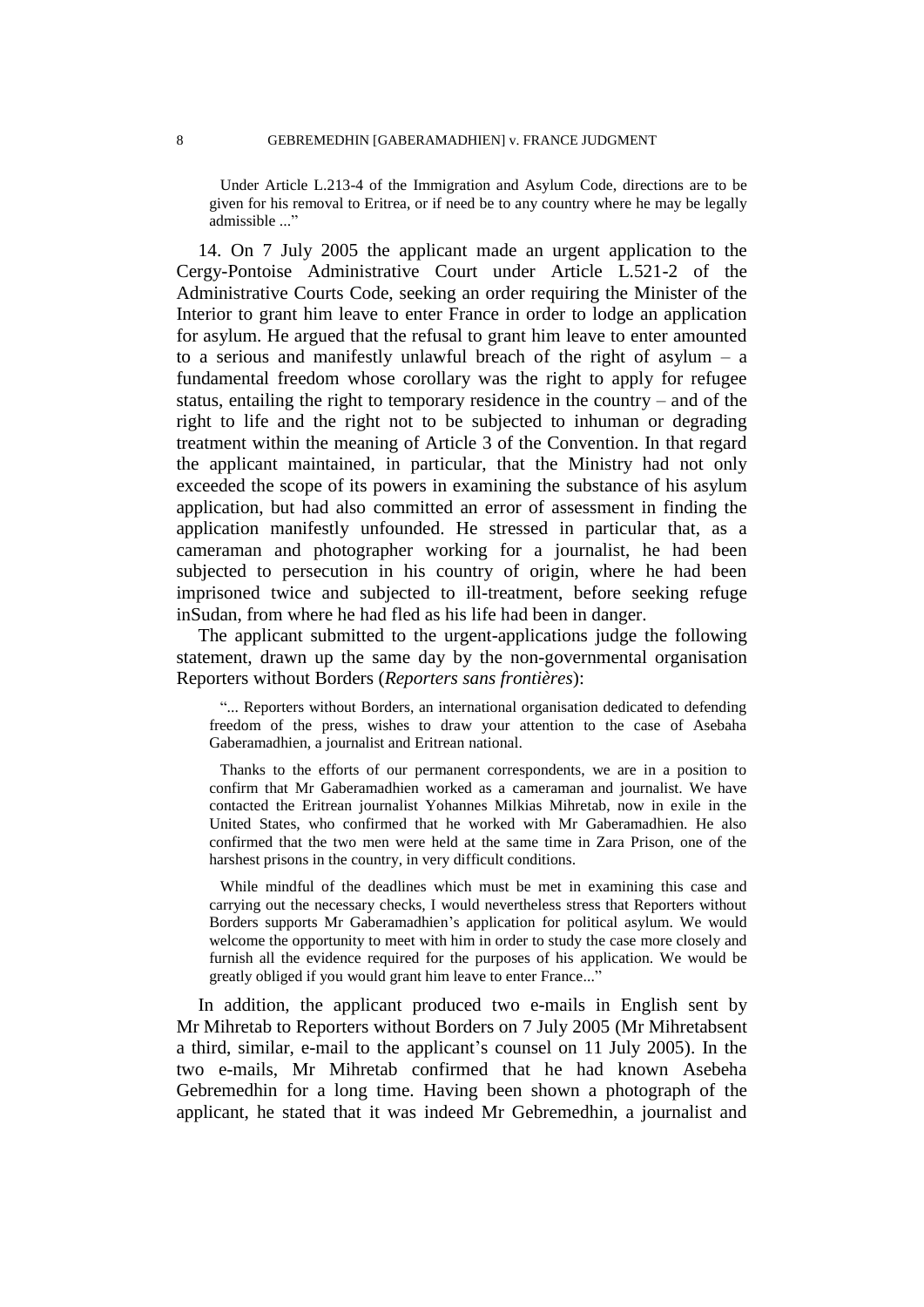dissident activist who had worked as a freelance photographer for the newspaper *Keste Debena*, and that they had been detained together for several months in Zara Prison. Mr Mihretab added that the applicant had suffered a great deal and had undergone numerous ordeals on account of his involvement in campaigning for democratic change and his work with the independent press. In view of the current situation in Eritrea and the fact that the applicant, who had been held in Zara Prison, was known to the authorities, he would undoubtedly be arrested in that country. His life would be in danger and he would run the risk at the very least of being tortured and of "disappearing" like very many journalists, dissidents and other activists.

15. On 8 July 2005the urgent-applications judge of the Cergy-Pontoise Administrative Court issued an order rejecting the applicant's application, without holding a hearing. The order read as follows:

 $\epsilon$  .

Article L.521-2 of the Administrative Courts Code states as follows: "Where such an application is submitted to him or her as an urgent matter, the urgent-applications judge may order whatever measures are necessary to protect a fundamental freedom which has been breached in a serious and manifestly unlawful manner by a public-law entity or an organisation under private law responsible for managing a public service, in the exercise of their powers. The urgent-applications judge shall rule within forty-eight hours." Article L.522-1 of the same Code provides: "The urgent-applications judge shall give a ruling following written or oral adversarial proceedings. Where the judge is requested to order the measures referred to in Articles L.521-1 and L.521-2, to amend them or bring them to an end, he or she shall inform the parties without delay of the date and time of the public hearing ..."Lastly, Article L.522-3 of the Code provides: "Where the application is not urgent or where it is clear from examination of the application that it does not fall within the jurisdiction of the administrative courts, is inadmissible or is unfounded, the urgent-applications judge may reject it in a reasoned order, without applying the first two paragraphs of Article L.522-1."

Article L.221-1 of the Immigration and Asylum Code, meanwhile, states as follows: 'An alien who arrives in France by ... air and who (a) is refused leave to enter French territory or (b) applies for asylum may be held in a waiting zone situated in ... an airport, for the time strictly necessary to arrange his departure and, if he is an asylumseeker, to investigate whether his application is manifestly unfounded ...' Article 12 of the Decree of 27 May 1982 as amended states: "Where an alien arriving at the border applies for asylum, a decision to refuse him or her leave to enter France may be taken only by the Minister of the Interior, after consultation with the French Agency for the Protection of Refugees and Stateless Persons."

The documents in the file show that Mr Asebeha Gaberamadhien, an Eritrean national, arrived in France by air and on 1 July 2005 requested leave to enter the country as anasylum-seeker. In accordance with the provisions of Article L.221-1 of the Immigration and Asylum Code, cited above, MrGaberamadhien was held in the waiting zone while his application for asylum was examined. After consulting the French Agency for the Protection of Refugees and Stateless Persons on 5 July 2005, the Minister of the Interior and Regional Development, in the impugned decision of 6 July 2005, refused Mr Asebeha Gaberamadhien leave to enter France on the ground that his asylum application was manifestly unfounded.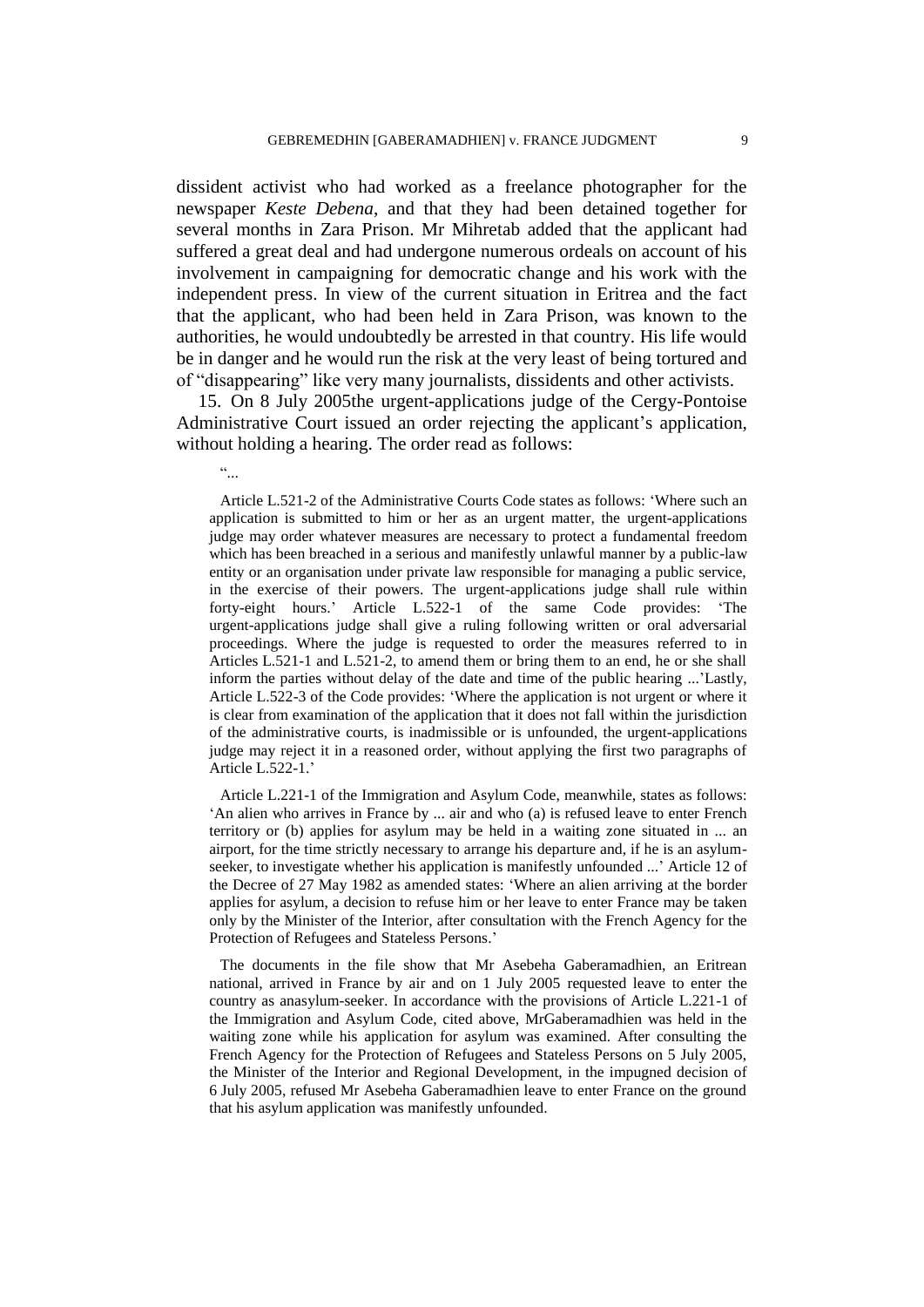It is true that the right of asylum and its corollary, the right to request refugee status and, accordingly, to remain in France for the time necessary for the asylum application to be examined, constitute a fundamental freedom for aliens and that, in urgent cases, the urgent-applications judge may order whatever measures are necessary to protect that freedom on the basis of the above-mentioned provisions of Article L.512-2 of the Administrative Courts Code, where the administrative authorities, in the exercise of their powers, have breached it in a serious and manifestly unlawful manner. However, such a breach cannot result solely from the fact that, in accordance with Article L.221-1 of the Immigration and Asylum Code, the Minister of the Interior personally took a decision on the asylum application, in this case in the form of the decision of 6 July 2005,since under Article L.711-1 of the same Code the French Agency for the Protection of Refugees and Stateless Persons can consider only applications for refugee status made by aliens who have been granted leave to enter the country. Moreover, there is nothing in the case file to suggest that the refusal to grant Mr Asebeha Gaberamadhien leave to enter the country – on account of the manifestly unfounded nature of his asylum application – was manifestly unlawful. In particular, the applicant did not provide sufficient and substantiated details as to his identity, his alleged professional activity as a cameraman and photographer in his country of origin, the persecution he alleged and the reasons for it, or the risks he would actually run were he to return to his country of origin or to Sudan, where he was last resident, or anyprima facie evidence capable of substantiating those risks or altering the Minister of theInterior's assessment of the asylum application.The only documents produced by MrGaberamadhien, namely the testimony from a journalist who is a refugee in the United States, which contains very little detail, and a letter from Reporters without Borders, are insufficient to establish that he was at personal risk if he returned to his own country or to Sudan.

It follows from all the above considerations that the decision of 6 July 2005 of the Minister of the Interior and Regional Development refusing Mr Asebeha Gaberamadhien leave to enter France as an asylum-seeker cannot be said to have breached his right to request refugee status in a serious and manifestly unlawful manner such as to justify ordering measures under Article L.521-2 of the Administrative Courts Code. Consequently, and in accordance with the above-mentioned provisions of Article L.522-3 of the Administrative Courts Code, the applicant's application must be rejected as manifestly unfounded..."

16. On 7 July 2005 the applicant was accompanied to the Eritrean embassyby police officers. The applicant claimed that the authorities had presented his account of the events surrounding his asylum application– giving details of the circumstances in which he had fled and the names of the persons who had helped him – to the Eritrean ambassador. The ambassador had launched a violent verbal attack on him in her own language and refused to recognise him as a national of Eritrea and issue him with a laissez-passer.

The Government denied that the applicant's account of events had beenpresented to the ambassador or that she had expressed a definite opinion on that occasion as to whether the applicant should be issued with a laissez-passer (she had not informed the French authorities of her position on the matter until 15July 2005).

17. In a decision of 20 July 2005, "in view [among other considerations] of the request made by the European Court of Human Rights under Rule 39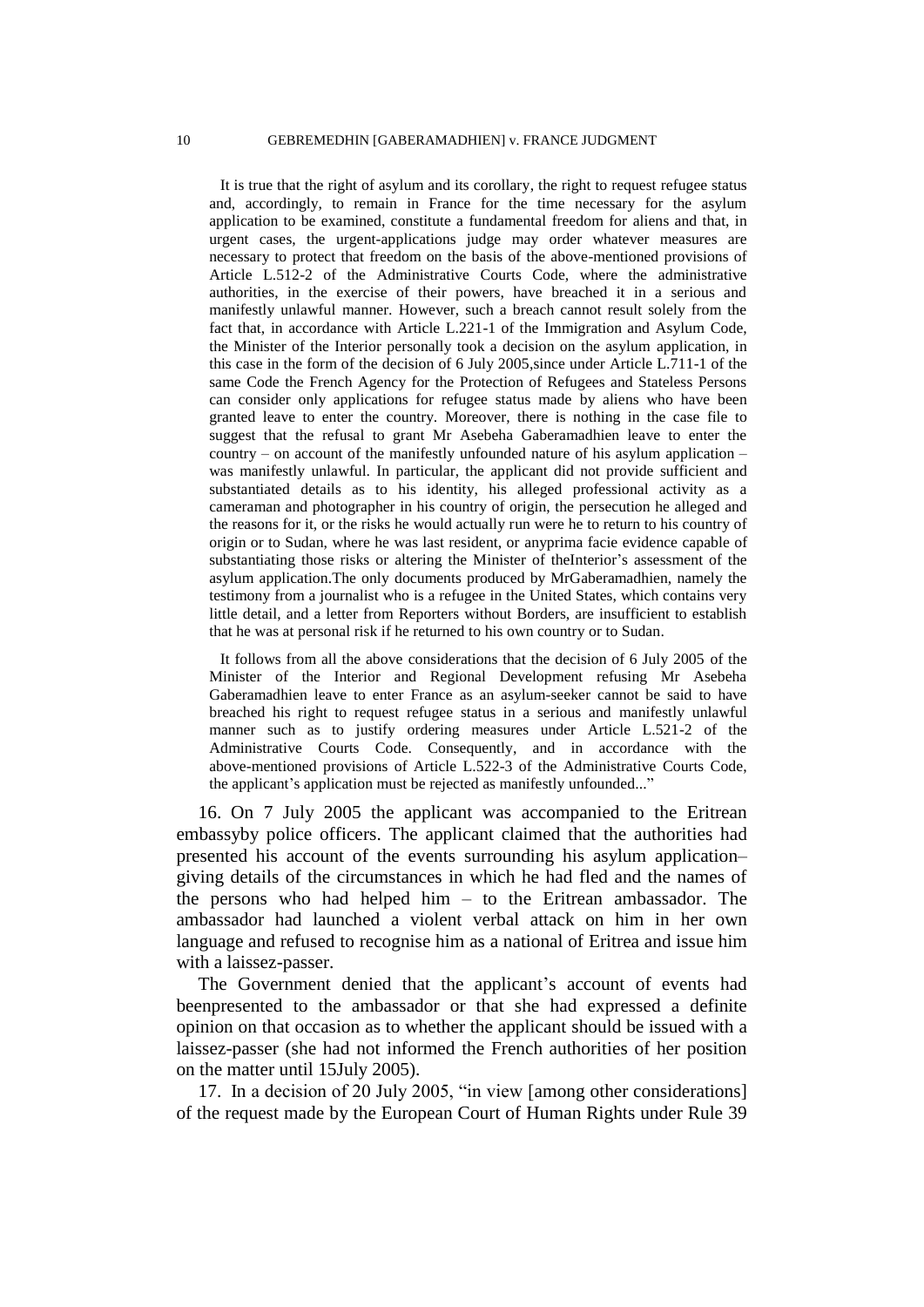of its Rules of Court to suspend the applicant"s removaluntil 30August 2005", the Ministry of the Interior granted the applicant leave to enter France. At the same time the applicant was issued with a safe conduct valid for eight days – which referred also to the interim measure indicated to the respondent Government under Rule 39 – to enable him to report to the prefecture and apply for a temporary residence permit as an asylum-seeker. With the help of the National Association for Assisting Aliens at Borders (ANAFÉ – a non-governmental organisation made up of twenty associations and trade unions) and Reporters without Borders, he obtained a one-month residence permit from the Paris Prefecture on 26 July 2005, with a view to his lodging an asylum application with OFPRA (which heduly did).

18. As stated above, the decision to hold the applicant in the waiting zone for forty-eight hours was taken by the administrative authority on 1 July 2005 at 11 a.m. (see paragraph 11 above). The measure was extended for a further forty-eight hours on 3 July.

On 5 July 2005 the liberties and detention judge (*juge des libertés et de la détention*) of the Bobigny *tribunal de grande instance* – before whom the applicant had appeared, assisted by a lawyer and an interpreter – authorised the holding of the applicant for a further eight days, in an order giving the following reasons:

"Mr Gaberamadhien"s application for political asylum is under consideration.He should continue to be held in the waiting zone."

On 13 July 2005 the same judge – before whom the applicant had again appeared, assisted as before – authorised the holding of the applicant in the waiting zone for another eight days, in an order giving the following reasons:

"The asylum application was rejected on 6 July 2005. Mr Gaberamadhien does not have a passport. He was taken to the Eritrean embassy on 7 July 2005 and the authorities are waiting for him to be issued with a laissez-passer. He should continue to be held in the waiting zone."

19. In a decision of 11 August 2005, following an appeallodged by the applicant on 18 July 2005 against the order of 8 July 2005, the *Conseil d'Etat* held in the following terms that it was unnecessary to give a ruling:

"...

...Mr Asebeha Gaberamadhien... lodged an application with the European Court of Human Rights which, in a decision of 15 July 2005, indicated to the French government under Rule 39 of its Rules of Court that it was "desirable, in the interests of the parties and of the proper conduct of the proceedings before it, not to remove the applicant to Eritrea before midnight on 30 August 2005". In response to that request the Minister, in a decision of 20 July 2005 taken after this appeal had been lodged, granted Mr Gaberamadhien leave to enter France, thus enabling him to make an application for asylum. The appellantduly did so, having been issued on 26 July 2005 with a temporary residence permit. The measure thus enacted has the same effect as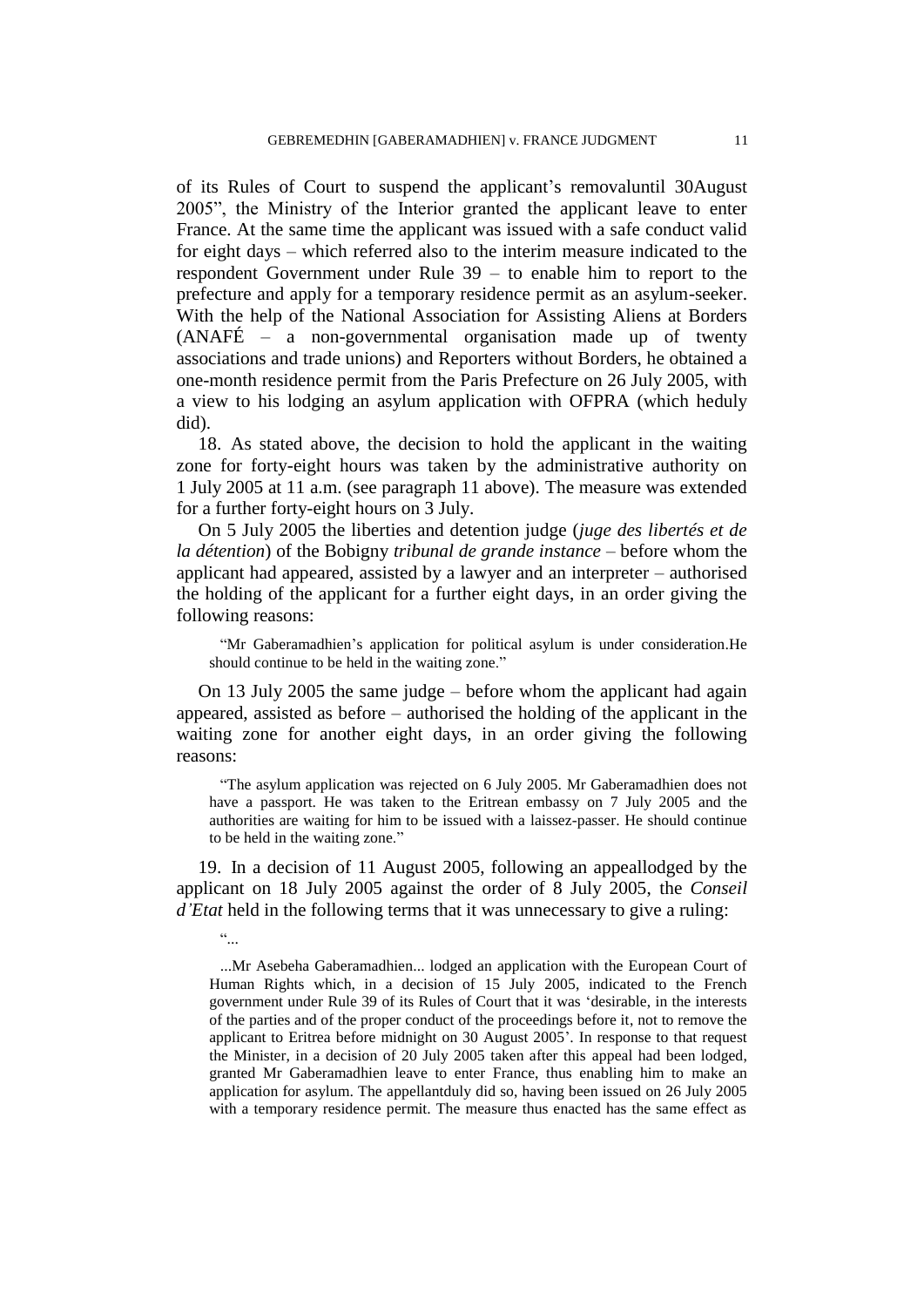the measurerequested in the application to the urgent-applications judge, which was by definition temporary. In the circumstances, the arguments set out in Mr Gaberamadhien"s appeal against the order rejecting his application have become devoid of purpose.

20. By a decision of 7 November 2005 served on 9 November 2005, OFPRA granted the applicant refugee status. As a result, from that point on, Article 33 of the Geneva Convention of 28 July 1951 relating to the Status of Refugees acted as a bar to the applicant"s expulsion to his country of origin. The Government produced a memorandum from the Deputy Head of the Legal and International Affairs Division of OFPRA attesting to this. The memorandum stated that "the Agency therefore considered in view, among other considerations, of the inhuman conditions of imprisonment to which [the applicant] had already been subjected in his country of origin, that his removal to Eritrea would place him at risk of persecution within the meaning of the Geneva Convention".

21. The applicant stated that, during his time in the waiting zone in RoissyAirport, the authorities had omitted to carry out a medical examination capable of establishing whether his scars and injuries were the result of ill-treatment. However, he had been able on several occasions (on 6, 7, 11 and 12 July 2005) to meet with an employee from ANAFÉ in the organisation"s office in the airport waiting zone. On 15 July 2005 ANAFÉdrew up a written statement(producedby the applicant)certifying thatthe employee in question, in the course of her interviews with him, had observed traces of burns on one of his arms at least. The statement added that she had noted "a hollow in the [applicant"s] lower back, which he explained had resulted from the torture inflicted on him in the Zara camp. Hedemonstrated the position in which he had been forced to remain during his detention, lying face down and with his feet and hands tied above his back". The applicant also produced a statement written on the same day by the employee herself. In addition, apparently under the guidance of ANAFÉ, the applicant was examined on 17 July 2005 by Dr Lam of the Roissy medical unit of Robert Ballanger Hospital, who issued a medical certificate stating that the applicant did not require any specific medical treatment, but noting the presence of "old scars on the left arm and the right and left knees".

# II. RELEVANT DOMESTIC LAW AND PRACTICE

# **A. Right of asylum**

22. The fourth paragraph of the Preamble to the French Constitution reads as follows:

 $\cdot$ ..."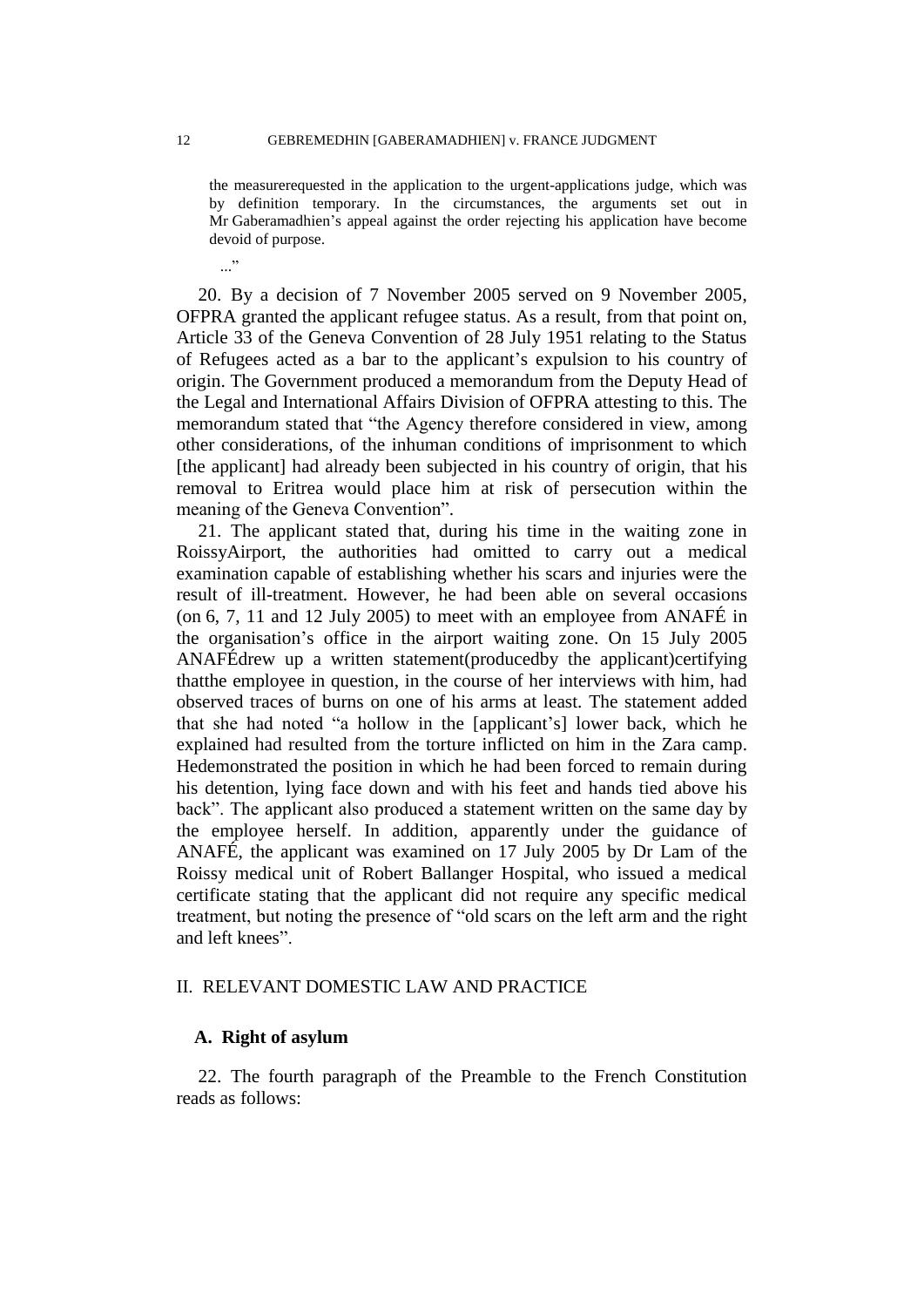"Any person persecuted on account of his or her actionsin furtherance of freedom shall have a right of asylum within the territories of the Republic."

The *Conseil d'Etat*has ruled that the constitutional right of asylum is a fundamental freedom and has as its corollary the right to apply for refugee status. This implies thataliens who request refugee status are authorised in principle to remain on French soil pending a ruling on their application. The *Conseil d'Etat* has also specified that only if an asylum application is "manifestly unfounded" (see paragraph 23 below) may the Minister of the Interior refuse leave to enter the country, after consulting the French Agency for the Protection of Refugees and Stateless Persons (OFPRA) (see, for example, *Ministry of the Interior v.Mbizi Mpassi Gallis*, order of 24 October 2005).

23. Under the terms of the Immigration and Asylum Code:

#### **Article L.711-1**

"Refugee status shall be granted to any person persecuted on account of his or her activities in furtherance of freedom and to any person in respect of whom the Office of the United Nations High Commissioner for Refugees exercises its mandate under the terms of Articles 6 and 7 of its Statute as adopted by the United Nations General Assembly on 14 December 1950, or who meets the criteria laid down in Article 1 of the Geneva Convention of 28 July 1951 relating to the Status of Refugees. Such persons shall be governed by the applicable provisions concerning refugees laid down in the above-mentioned Geneva Convention."

#### **Article L.712-1**

"Subject to the provisions of Article L. 712-2, subsidiary protection shall be afforded to persons who do not satisfy the criteria for obtaining refugee status referred to in Article L.711-1 but who demonstrate that they would beexposed to the following serious threats in their country:

- (a) the death penalty;
- (b) torture or inhuman or degrading treatment or punishment;

(c) in the case of civilians, a serious, direct and individual threat to their life or personal safety on account of widespread violence resulting from domestic or international armed conflict."

#### **Article L.713-2**

"The persecution taken into account in granting refugee status and the serious threats which may result in the granting of subsidiary protection may emanate from the State authorities, parties or organisations which control the State or a substantial part of the territory of the State, or from non-State agents in cases where the authorities defined in the following paragraph are unwilling or unable to afford protection.

The authorities in a position to afford protection may be the State authorities or international and regional organisations."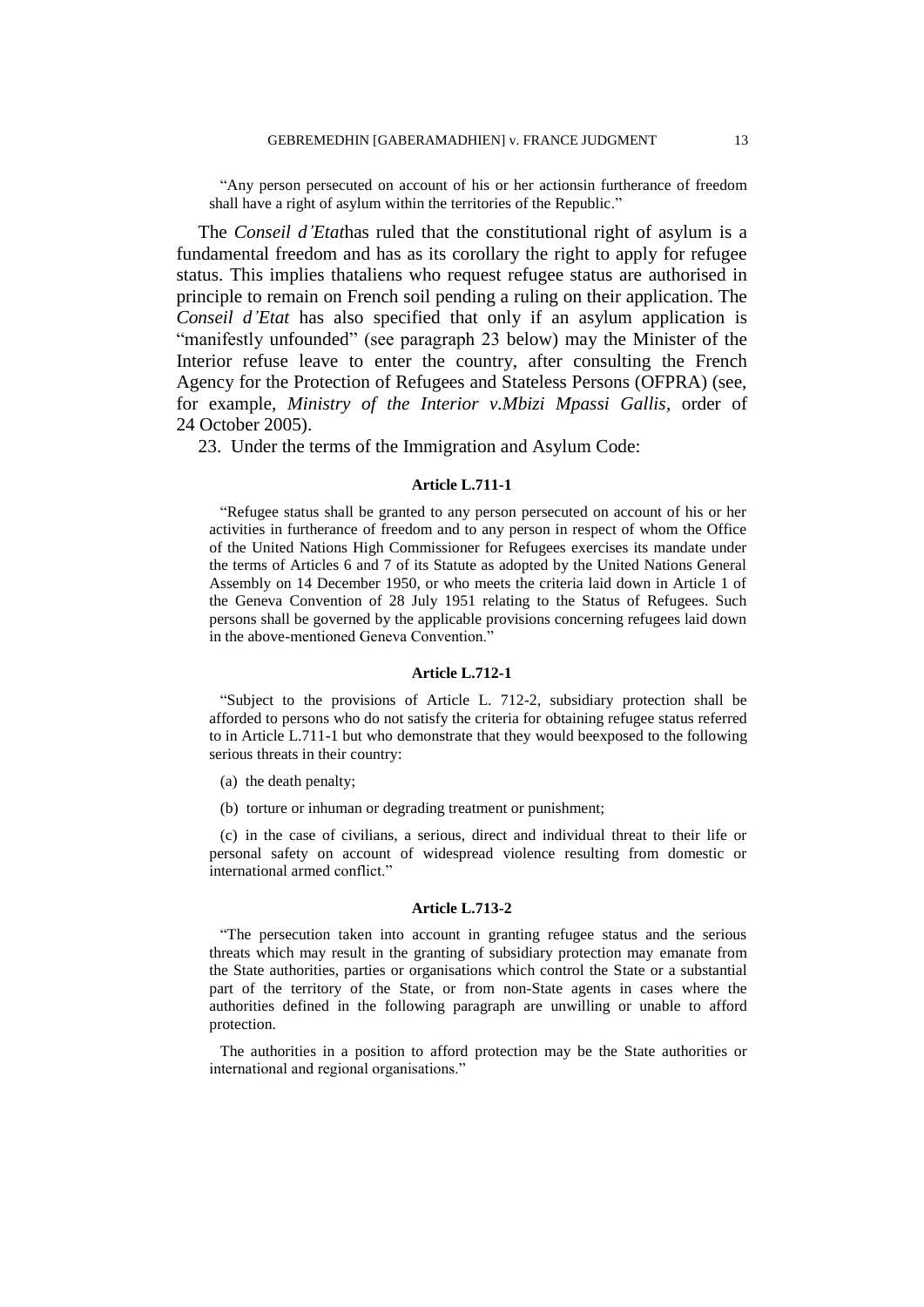#### **Article L.713-3**

"Persons who have access to protection in part of the territory of their country of origin may have their asylum application refused if they have no reason to fear persecution or a serious threatthere and if it is reasonable to consider that they can remain in that part of the country. Account shall be taken of the overall conditions prevailing in that part of the country and of the personal situation of the applicant and the perpetrator of the persecution at the time a decision is taken on the asylum application."

24. Under the terms of Article 1 A (2) of the Geneva Convention of 28 July 1951 (ratified by France on 23 June 1954) and Article 1 of the New York Protocol of 31 January 1967 relating to the Status of Refugees (to which Franceacceded on 3 February 1971), a "refugee" is any person who "owing to well-founded fear of being persecuted for reasons of race, religion, nationality, membership of a particular social group or political opinion, is outside the country of his nationality and is unable, or owing to such fear, is unwilling to avail himself of the protection of that country; or who, not having a nationality and being outside the country of his former habitual residence as a result of such events, is unable or, owing to such fear, is unwilling to return to it". Article 33 of the Geneva Convention reads as follows: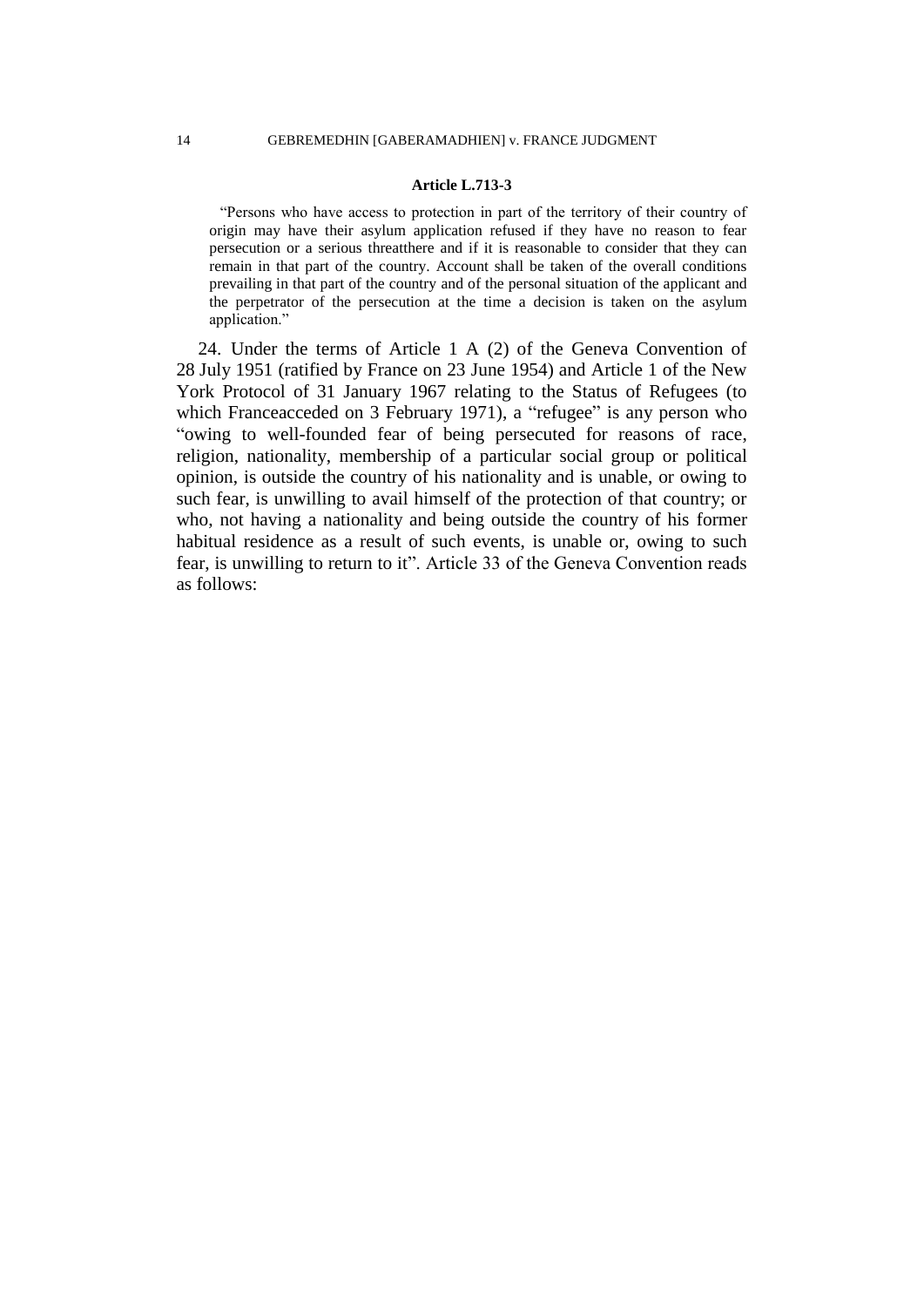#### **Article 33–Prohibition of expulsion or return ("***refoulement***")**

"1. No Contracting State shall expel or return ("*refouler*") a refugee in any manner whatsoever to the frontiers of territories where his life or freedom would be threatened on account of his race, religion, nationality, membership of a particular social group or political opinion.

..."

# **B. Procedure for claiming asylum at the border and holding of persons in the waiting zone**

# *1. Procedure for claiming asylum at the border*

25. The purpose of the procedure for claiming asylum at the border is to grant or refuse leave to enter France to aliens who arrive at the border by air without the necessary documents and request leave to enter the country asasylum-seekers. The procedure falls within the sphere of competence of the Ministryof the Interior, which takes the decision whether or not to grant leave to enter, after consulting OFPRA (decree of 21 July 2004 amending Article 12 of the decree of 27 May 1982).

26. Article L.221-1 of the Immigration and Asylum Code states that "[a]n alien who arrives in France by rail, sea or air and who (a) is refused leave to enter French territory or (b) applies for asylum may be held in a waiting zone... for the time strictly necessary to arrange his departure and, if he is an asylum-seeker, to investigate whether his application ismanifestly unfounded".

The Government indicated that the criteria applied in assessing whether or not requests for asylum made at the border were "manifestly unfounded" were based on those contained in the resolutions adopted by the ministers responsible for immigration of the member States of the European Communities, meeting in London on 30 November and 1 December 1992, and on OFPRA"s experience and practice. The criteria were as follows: "the grounds of the application are not asylum-related (economic grounds, pure personal convenience, etc.); the application is based on deliberate fraud (the applicant makes manifestly false claims as to his nationality, makes false statements, etc.); the applicant's statements are devoid of any substance, do not contain any personal information or provide insufficient detail; the applicant refers to a general situation of unrest or insecurity, without providing evidence relating to his personal situation; his statements are fundamentally inconsistent or improbable or contain major contradictions, depriving his account of any credibility." In a judgment adopted in plenary on 18 December 1996 in the case of *Rogers*, the *Conseil d'Etat* held that the above resolutions did not have legal effect and could not therefore be relied on in assessing whether an asylum application was "manifestly unfounded".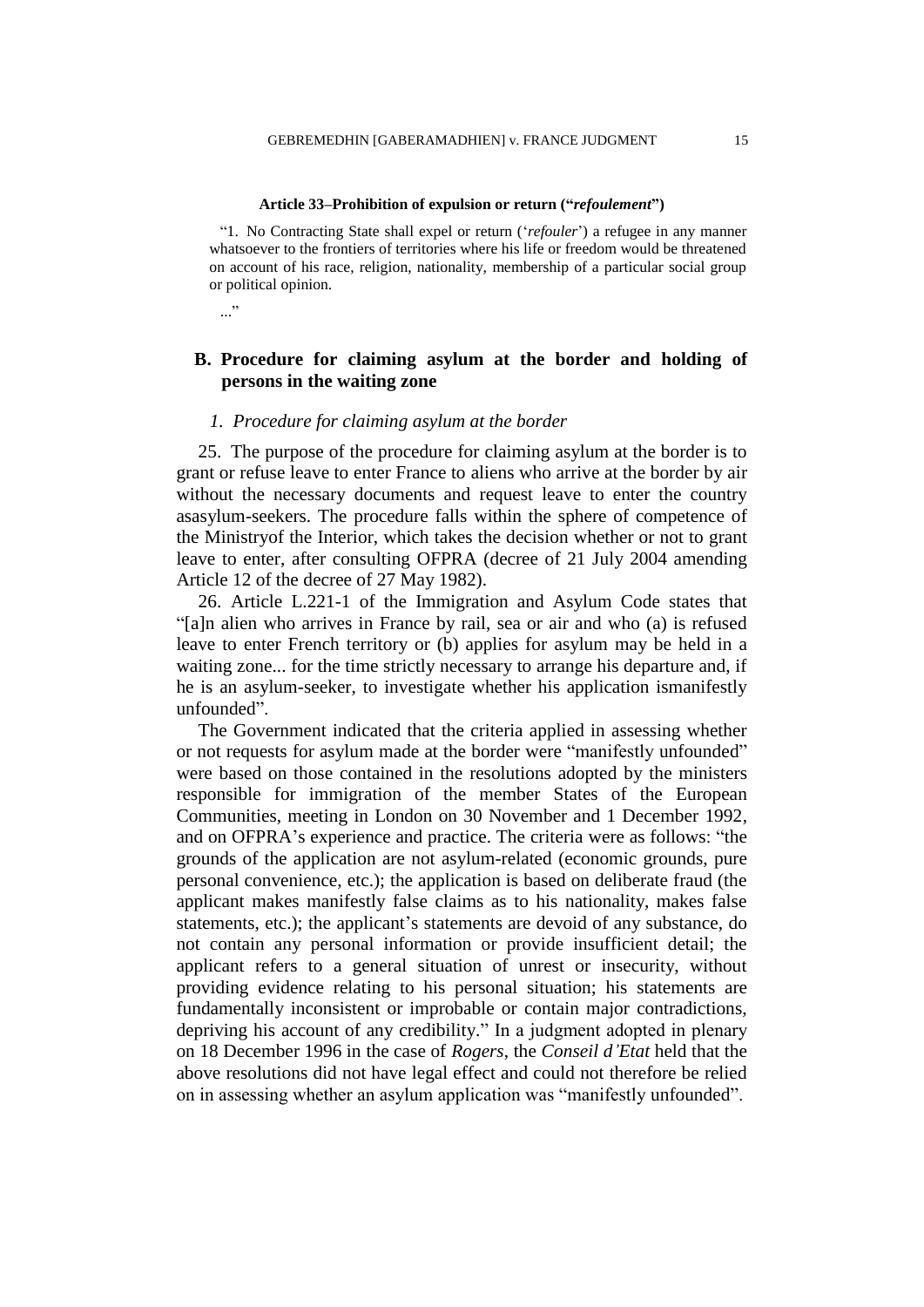27. Aliens who apply for asylum at the border may do so on arrival or at any time while in the waiting zone. The application is to be made to the border police, who draw up an asylum-application report and forward the file to the Ministry of the Interior. All applicants are interviewed by an official from OFPRA"s border asylum office with a view to establishing the reasons for the application. The office sends the Ministry of the Interior a written recommendation stating its opinion as to whether or not the application is manifestly unfounded. The Ministry then decides whether or not to grant the applicant leave to enter France.

If leave to enter is granted, the border police issue a safe conduct which gives the person concerned eight days in which to submit an asylum application under the ordinary-law procedure.

If entry is refused, the person concerned is immediately returned to his or her country of origin or the country of provenance.

28. As with all administrative decisions, an application may be made to the administrative court seeking the setting-aside ofa decisionrefusing leave to enter. The application does not have suspensive effect.

An "urgent application for a stay of execution"(*référé suspension*) or an "urgent application for an order to protect the applicant"s interests"(*référé injonction*) (also known as an "urgent application for the protection of a fundamental freedom"(*référé liberté*)) – neither of which has suspensive effect – may also be made under Articles L.521-1 and L.521-2 of the Administrative Courts Code, which provide:

#### **Article L.521-1**

"When an application is made to set aside or vary an administrative decision, including a refusal, the urgent-applications judge may order that execution of the decision or certain of its effects be stayed where the urgent nature of the matter warrants it and where grounds are advanced capable of raising serious doubts, as the evidence stands, as to the lawfulness of the decision.

Where an order is made staying execution, a ruling shall be given as soon as possible on the application to have the decision set aside or varied. The stay of execution shall end at the latest when a decision is taken on the application to have the decision set aside or varied."

#### **Article L.521-2**

"Where such an application is submitted to him or her as an urgent matter, the urgent-applications judge may order whatever measures are necessary to protect a fundamental freedom which has been breached in a serious and manifestly unlawful manner by a public-law entity or an organisation under private law responsible for managing a public service, in the exercise of their powers. The urgent-applications judge shall rule within forty-eight hours."

Article L.522-1 of the Code states that the urgent-applications judgemust in principle give a ruling following written or oral adversarial proceedings. Where the judge is requested to order the measures referred to in Articles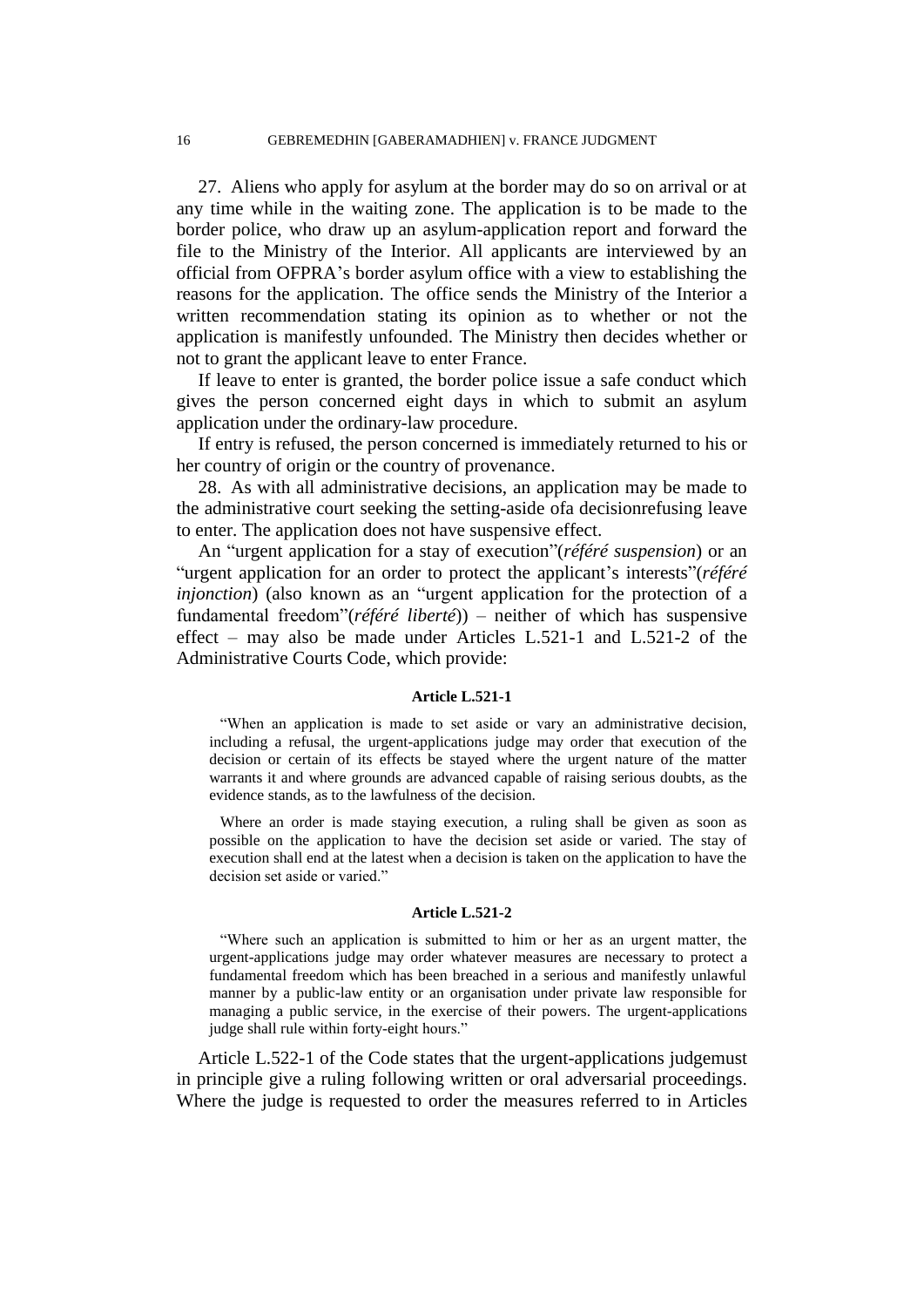L.521-1 and L.521-2 or to amend or discontinue such measures, he must inform the parties without delay of the date and time of the public hearing. However, Article L.522-3 provides for a "filtering" procedure which allows the urgent-applications judge, simply by means of an order giving reasons, to reject an application without giving the parties notice to appear or holding an adversarial hearing, if the matter is not urgent or if "it is clear from examination of the application that it does not fall within the jurisdiction of the administrative court, is inadmissible or is unfounded".

An appeal may be lodged with the *Conseil d'Etat* within fifteen days of the decision being served. The *Conseil d'Etat* must rule within forty-eight hours.

The *Conseil d'Etat* has specified that the notion of "fundamental freedom" within the meaning of Article L.521-2 of the Administrative Courts Code "encompasses, in the case of non-nationalswho are the subject of specific measures governing their entry into and residence in France and who therefore, unlike French nationals, do not have free entry into the country, the constitutional right of asylum and its corollary, the right to apply for refugee status, the granting of which is decisive for the exercise by those persons of the freedoms enjoyed by non-nationals generally" (order of 12 January 2001 by the urgent-applications judge in *Hyacinthe*; see also the order of 24October 2005 in *Mbizi Mpassi Gallis*).

In accordance with the principles of French administrative law, an urgent application, like any application to the courts, does not result in the immediate suspension of an administrative decision. However, the Government stated that "in very general terms, where the administrative authority [was] aware that an urgent application ha[d] been made to the administrative courts, it suspend[ed] the measure refusing asylum until the judge ha[d] given a ruling".

# *2. Holding of personsin the waiting zone*

29. The initial decision to hold a person in the waiting zone is made by the administrative authority in writing and giving reasons, for a period not exceeding forty-eight hours. The measure may be extended once on the same basis and for the same period (Article L.221-3 of the Immigration and Asylum Code). The liberties and detention judge intervenes for the first time after four days in order to decide whether or not to extend the measure by a maximum of eight days. He or she intervenes again at the end of that period to rule on whether an exceptional extension of a further maximum of eight days should be granted (Articles L.222-1 and L.222-2).

In principle, therefore, the maximum period for which a person can be held in the waiting zone is twenty days. In exceptional cases, however, if an asylum application is made between the sixteenth and twentieth day, the liberties and detention judge may order an extension of four days from the date of the application (Article L.222-2).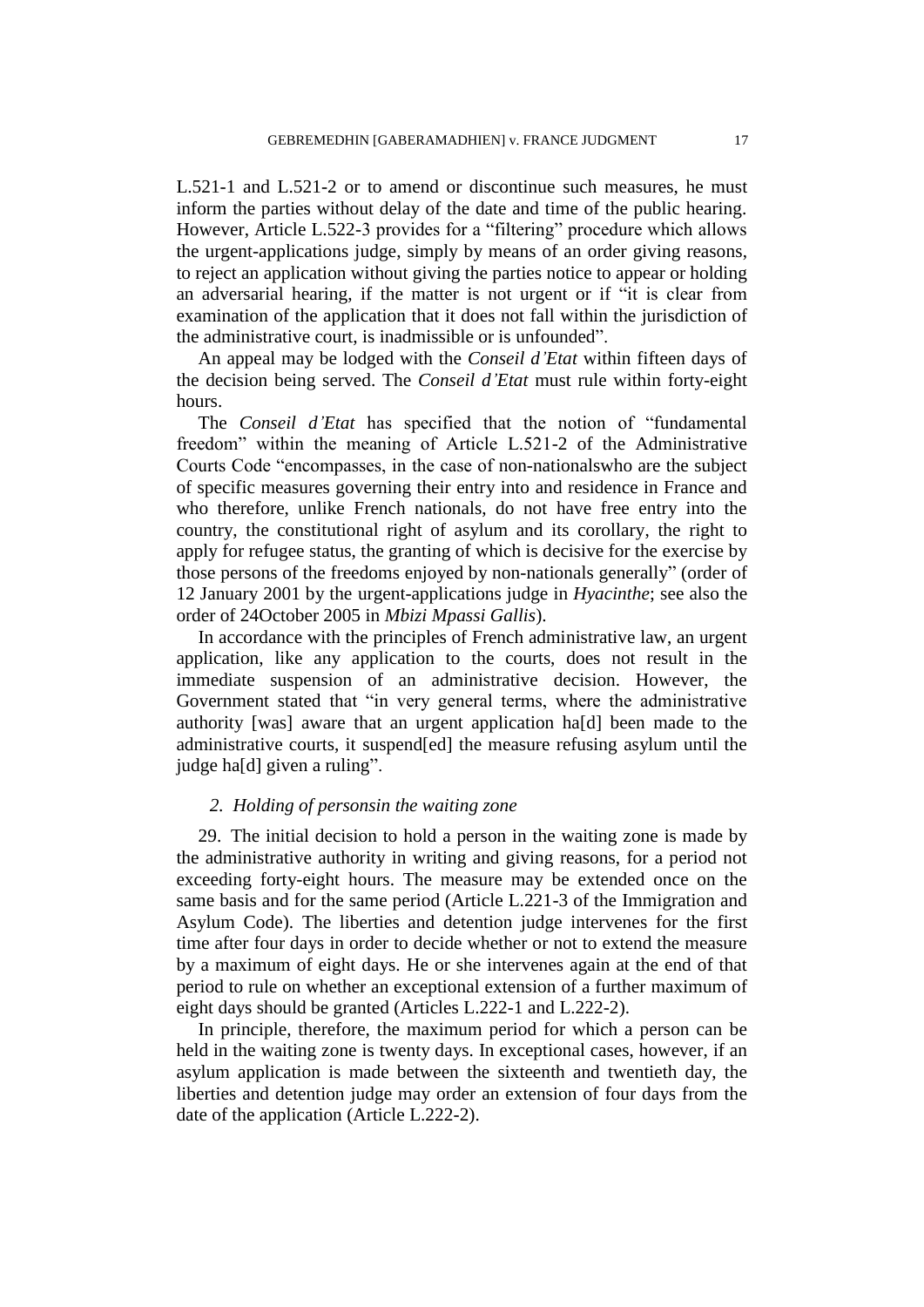The liberties and detention judge gives a ruling in the form of an order, after hearing evidence from the person concerned, in the presence of his or her lawyer if he or she has one, or after the latter has been duly informed. The judge may order extension of the measure or may refuse the request for extension and either release the person in question or place him or her under house arrest. The judge has discretion to rule on the application to extend made by the administrative authorities and may dismiss the grounds advanced by the authorities for the application and reject it accordingly (the Court of Cassation has specified that holding a person in the waiting zone "is simply one option open to the judge"; Court of Cassation, Second Civil Division, 8July 2004). Normally speaking, the ruling is given in public (Article L.222-4). An appeal lies against such an order to the President of the Court of Appeal or his or her delegate, who must rule within forty-eight hours (Article L.222-6).

30. Aliens held in the waiting zone must be informed as soon as possible that they may request the assistance of an interpreter and a doctor, may speak to a lawyer or any other person of their choosing and may leave the waiting zone at any time for a destination outside France. This information must be conveyed to them in a language they understand (Article L.221-3).

The alien may request the judge to appoint a lawyer to represent him or her (Article L.222-4). The State pays the lawyer's fees and those of the interpreters appointed to assist the alien during the court proceedings concerning his or her confinement in the waiting zone (Article L.222-7).

State Counsel and, after the first four days have elapsed, the liberties and detention judge, may visit the waiting zone to inspect the conditions in which the person concerned is being held. State Counsel may visit the waiting zones whenever he or she deems necessary and must do so at least once a year. The French delegation to the Office of the United Nations High Commissioner for Refugees (UNHCR), as well as some humanitarian associations, have access to the waiting zoneas provided by Decree no. 95-507 of 2 May 1995 as amended. In particular, they may hold talks in confidence with asylum-seekers being held there (Articles L.221-1 et seq. of the Immigration and Asylum Code). The Government informed the Court that, in accordance with an agreement concluded between the State and ANAFÉ, the latter was entitled to be present round the clock in order to provide legal assistance to aliens; the Red Cross was also on hand to provide humanitarian assistance (likewise under the terms of an agreement).

# **C. Lodging and examination of the asylum application and appeals**

31. OFPRA, a public agency with legal personality and financial and administrative autonomy attached to the Ministry of Foreign Affairs (Article L.721-1 of the Immigration and Asylum Code) is the authority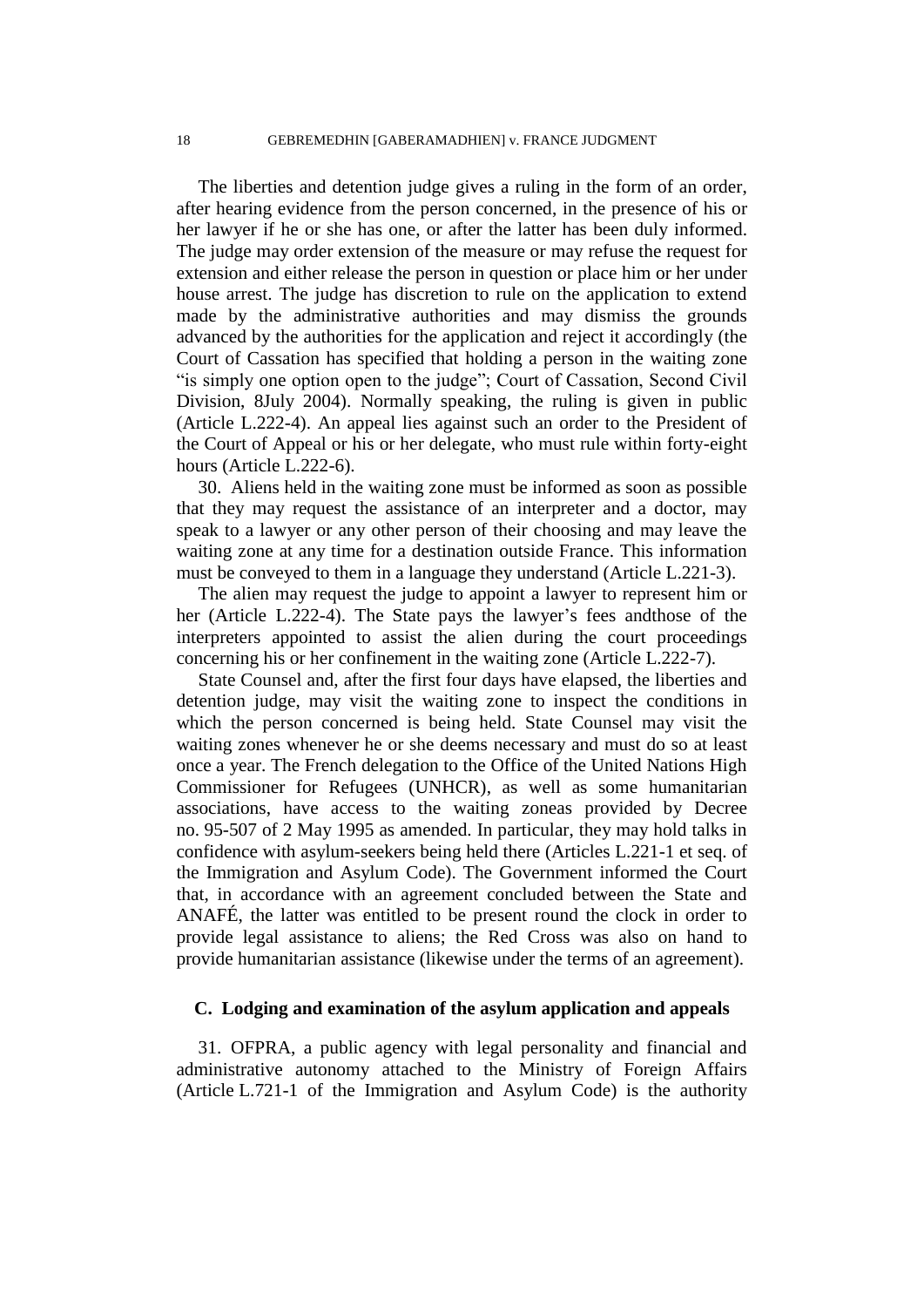responsible for granting refugee status and subsidiary protection (Articles L. 713-1 and L.721-2).

The asylum-seeker must report to a prefecture in order to obtain a temporary residence permit (*autorisation provisoire de séjour*) valid for one month and to fill out the asylum application form. On receipt of the file, OFPRA sends the asylum-seeker a "letter of registration" which enables him or her, among other things, to obtain an acknowledgment of receipt of the asylum application. This is valid for three months and can be renewed until such time as a decision has been taken by OFPRA and, as the case may be, by the Refugee Appeals Board.

OFPRA gives its decision after a single examinationprocedure during which the asylum-seeker is given the opportunity to submit evidence in support of his or her claim and, as a rule, after evidence has been heard from the asylum-seeker (Articles L.723-2 and L.723-3).

32. A decision by OFPRA refusing an application taken under Articles L.711-1 and L.712-1 in particularmay be appealed within one month before the Refugee Appeals Board (Article L.731-2), an administrative court with a president who is a member of the *Conseil d'Etat*and is appointed by the latter"s vice-president (ArticleL.731-2). The persons concerned may make representations to the Appeals Board and be assisted by a lawyer and an interpreter (ArticleL.733-1).

In principle, this appeal has suspensive effect and the temporary residence permit is renewed until the Board has reached its decision (section 9 of the Asylum Act of 25 July 1952). In that connection, Article L. 742-3 of the Immigration and Asylum Code states as follows:

"Aliens who are granted leave to enter France shall have the right to remain until OFPRA"s decision has been served or, where an appeal is lodged, until the decision of the Appeals Board has been served. They shall have one month from the date of service of the decision not to extend or to withdraw their residence permit in which to leave French territory of their own accord."

The *Conseil d'Etat* has also established the principle whereby aliens seeking refugee status have the right to remain in the country temporarily until a decision has been taken on their application, provided the application is not vexatious or submitted with undue delay (*Conseil d'Etat* plenary, 13 December 1991, *M.N.*).

33. An appeal on points of law against the decision of the Refugee Appeals Board may be lodged with the *Conseil d'Etat* within two months. However, such appeal does not have suspensive effect (*Conseil d'Etat*, 6 March 1991, *M.D.*).

34. An alien whose application for refugee status or for subsidiary protection has been the subject of a final refusal and who is not authorised to remain in France on any other basis must leave the country or face removal (Article L.742-7 of the Code). Aliens facing removal may, within forty-eight hours of the order for their removal being served (if it is served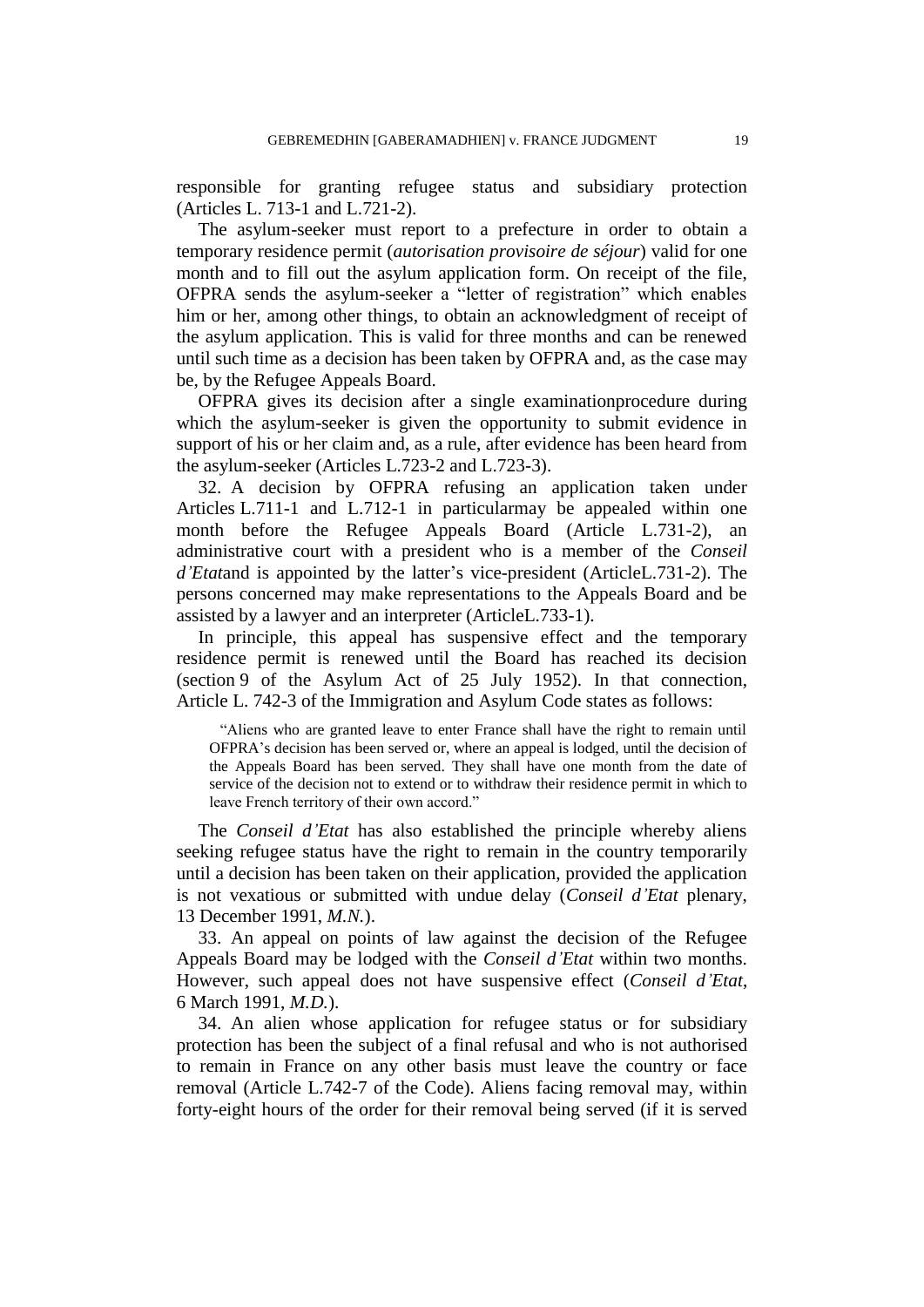by means of administrative procedure) or within seven days (if it is served by post), apply to the president of the administrative court to have the order set aside. The president or his or her delegate must rule on the application within seventy-two hours (Article L.512-2 of the Code). The order may not be enforced before these time-limits have expired or, where an application is made to the president of the administrative court or his or her delegate, until he or she hasgiven a ruling (Article L.512-3). An appeal against the judgment of the president of the administrative court or his or her delegate may be made within one month to the president of the Judicial Division of the *Conseil d'Etat* or a member of the *Conseil d'Etat* to whom he or she delegates his or her powers; such appeal does not have suspensive effect (Article L.512-5 of the Code).

35. Under Article L.742-6 of the Code, if the person concerned is granted refugee status or subsidiary protection, the administrative authority must repeal any order made for his or her removal. In the case of refugees, it must immediately issuethe residence permit provided for in Article L. 314-11, point 8 (valid for ten years and automatically renewable); in the case of persons granted subsidiary protection, it must immediately issue the temporary residence permit provided for in Article L.313-13 (valid for one year, renewable).

# III. OVERVIEW OF COUNCIL OF EUROPEACTIVITIES

## **A. The Committee of Ministers**

36. On 18 September 1998 the Committee of Ministers adopted Recommendation No. R (98) 13 on the right of rejected asylum-seekers to an effective remedy against decisions on expulsion in the context of Article 3 of the European Convention on Human Rights, in which it called on member States to ensure that the following guarantees were complied with in their legislation or practice:

"1. An effective remedy before a national authority should be provided for any asylum-seeker, whose request for refugee status is rejected and who is subject to expulsion to a country about which that person presents an arguable claim that he or she would be subjected to torture or inhuman or degrading treatment or punishment.

2. In applying paragraph 1 of this recommendation, a remedy before a national authority is considered effective when:

2.1. that authority is judicial; or, if it is a quasi-judicial or administrative authority, it is clearly identified and composed of members who are impartial and who enjoy safeguards of independence;

2.2. that authority has competence both to decide on the existence of the conditions provided for by Article 3 of the Convention and to grant appropriate relief;

2.3. the remedy is accessible for the rejected asylum-seeker; and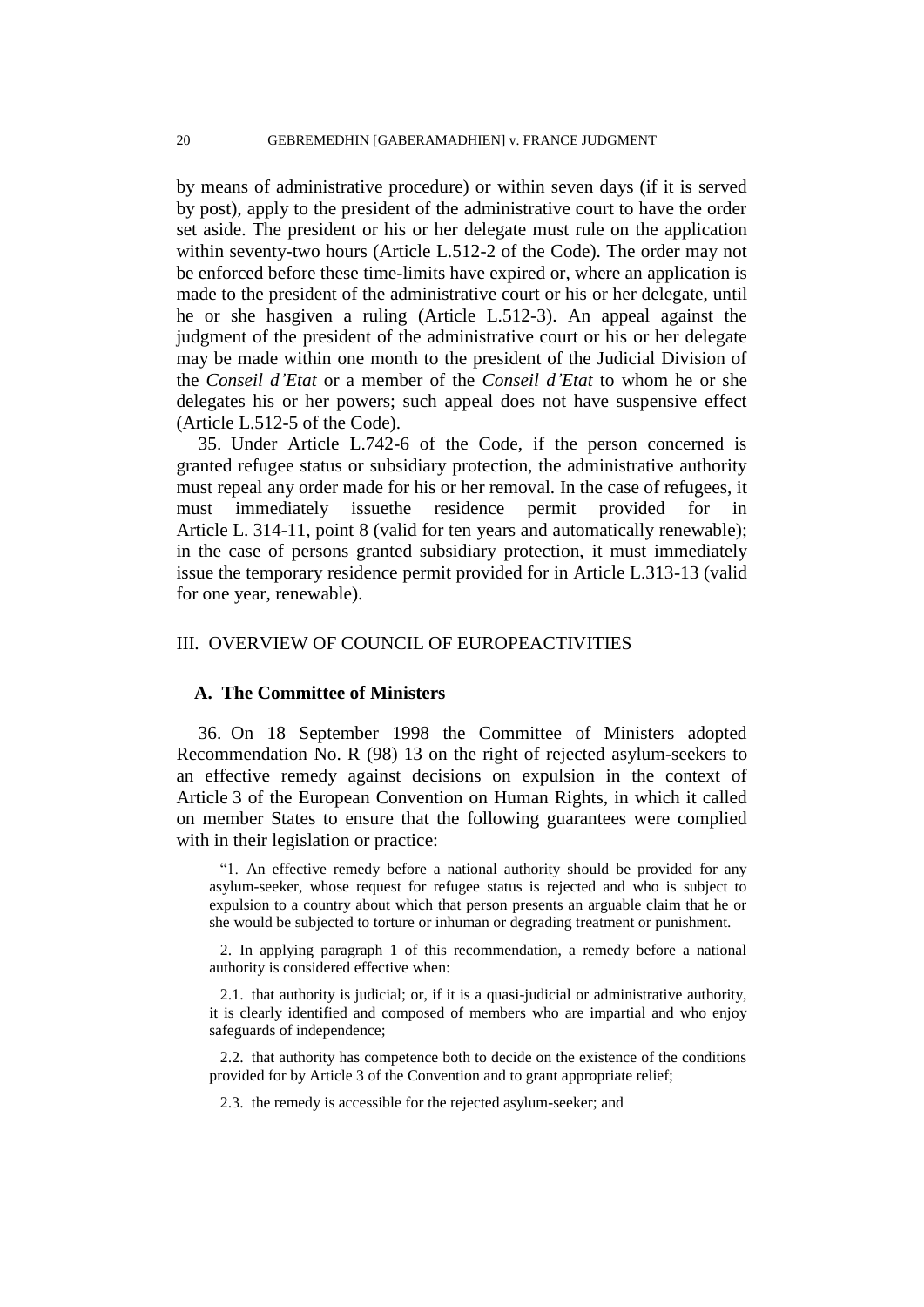2.4. the execution of the expulsion order is suspended until a decision under 2.2. is taken."

On 4 May 2005 the Committee of Ministers adopted "Twenty Guidelines on Forced Return". Guideline 5 reads as follows:

"Guideline 5. Remedy against the removal order

1. In the removal order, or in the process leading to the removal order, the subject of the removal order shall be afforded an effective remedy before a competent authority or body composed of members who are impartial and who enjoy safeguards of independence. The competent authority or body shall have the power to review the removal order, including the possibility of temporarily suspending its execution.

2. The remedy shall offer the required procedural guarantees and present the following characteristics:

– the time-limits for exercising the remedy shall not be unreasonably short;

– the remedy shall be accessible, which implies in particular that, where the subject of the removal order does not have sufficient means to pay for necessary legal assistance, he/she should be given it free of charge, in accordance with the relevant national rules regarding legal aid;

– where the returnee claims that the removal will result in a violation of his or her human rights as set out in Guideline 2.1., the remedy shall provide rigorous scrutiny of such a claim.

3. The exercise of the remedy should have a suspensive effect when the returnee has an arguable claim that he or she would be subjected to treatment contrary to his or her human rights as set out in Guideline 2.1. [real risk of being executed, or exposed to torture or inhuman or degrading treatment or punishment; real risk of being killed or subjected to inhuman or degrading treatment by non-State actors, if the authorities of the State of return, parties or organisations controlling the State or a substantial part of the territory of the State, including international organisations, are unable or unwilling to provide appropriate and effective protection; other situations which would, under international law or national legislation, justify the granting of international protection]."

### **B. The Parliamentary Assembly**

37. As far back as 12 April 1994, the Parliamentary Assembly adopted Recommendation 1236 (1994) on the right of asylum, in which it recommended that the Committee of Ministers insist that asylum procedures provide that "while appeals [were] being processed, asylum-seekers [could] not be deported". In Recommendation 1327 (1997) on the protection and reinforcement of the human rights of refugees and asylum-seekers in Europe, adopted on 24 April 1997, it called upon the Committee of Ministers "to urge the member States...to provide in their legislation that any judicial appeal should have suspensive effect".

In its Resolution 1471 (2005) on accelerated asylum procedures in Council of Europe member States, adopted on 7 October 2005, the Parliamentary Assembly stressed in particular that "[t]he need for States to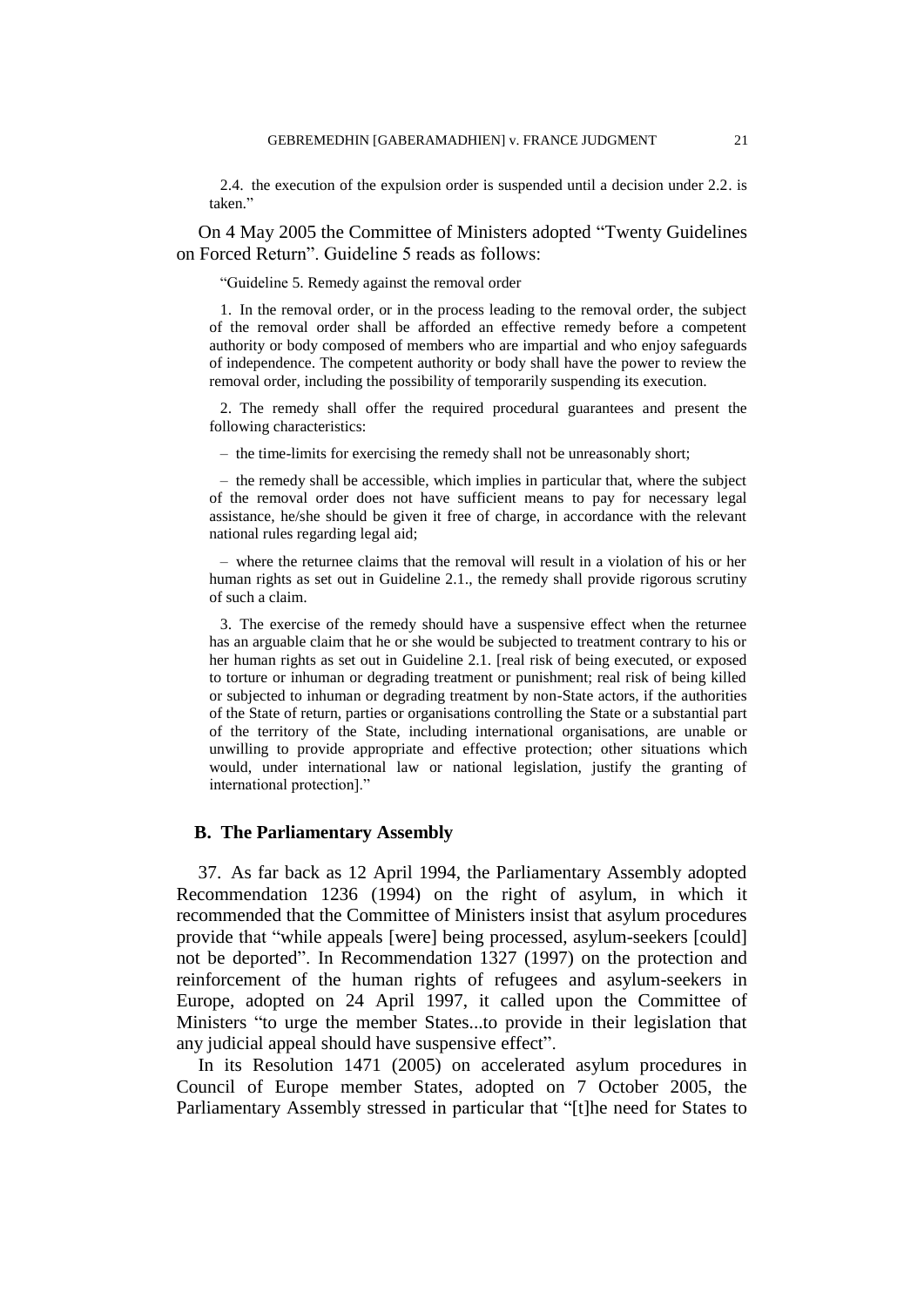process asylum applications in a rapid and efficient manner must...be weighed against the obligation to provide access to a fair asylum determination procedure for those who are in need of international protection". It specified that this "balancing of interests" did "not imply in any circumstances that States may compromise with respect to their international obligations, including under the 1951 Geneva Convention relating to the Status of Refugees ... and its 1967 Protocol and the 1950 European Convention on Human Rights ... and its Protocols".

In that Resolution, the Parliamentary Assembly called on the governments of the Council of Europe member States to take the following measures (among others):

 $\epsilon\epsilon$ 

8.4. as regards border applicants, to:

8.4.1. ensure, in accordance with the principle of non-discrimination, that all asylum-seekers are registered at the border and given the possibility of lodging a claim for refugee status;

8.4.2. ensure that all asylum-seekers, whether at the border or inside the country, benefit from the same principles and guarantees in terms of their request for refugee status;

8.4.3. ensure adoption of clear and binding guidelines on treatment of asylumseekers at border points, in accordance with international human rights and refugee law and standards;

8.5. as regards the right of appeal with suspensive effect: to ensure that the right to an effective remedy under Article 13 of the European Convention on Human Rights is respected, including the right to lodge an appeal against anegative decision and the right to suspend the execution of measures until the national authorities have examined their compatibility with the European Convention on Human Rights;

..."

# **C. The Commissioner for Human Rights**

38. The Commissioner for Human Rights issued a recommendation concerning the rights of aliens wishing to enter a Council of Europe member State and the enforcement of expulsion orders (CommDH(2001)19). The recommendation, dated 19 September 2001, stresses in particular the following:

"11. It is essential that the right of judicial remedy within the meaning of Article 13 of the ECHR be not only guaranteed in law but also granted in practice when a person alleges that the competent authorities have contravened or are likely to contravene a right guaranteed by the ECHR. The right of effective remedy must be guaranteed to anyone wishing to challenge a *refoulement* or expulsion order. It must be capable of suspending enforcement of an expulsion order, at least where contravention of Articles 2 or 3 of the ECHR is alleged."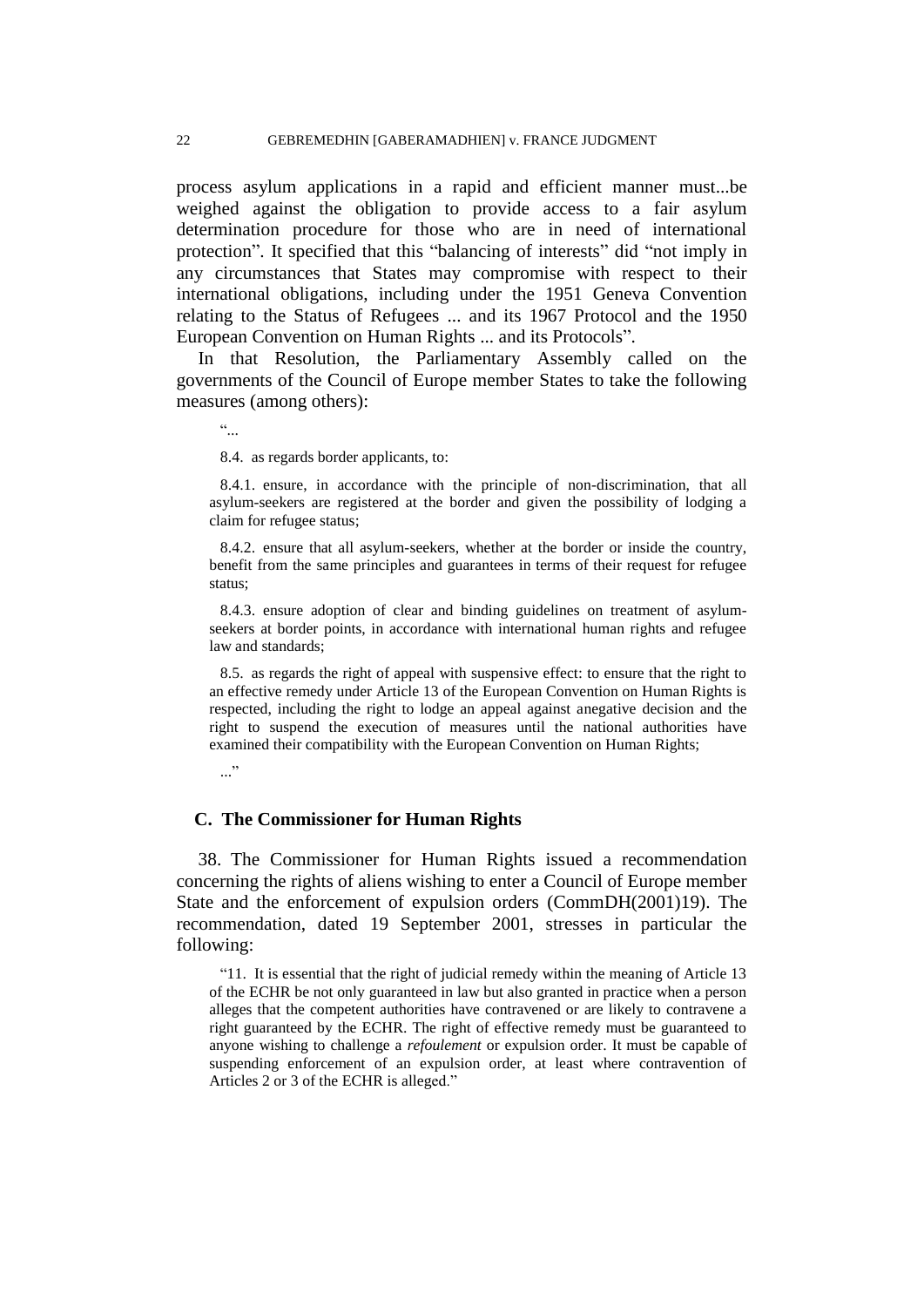# THE LAW

# I. ALLEGED VIOLATION OF ARTICLE 13 OF THE CONVENTION TAKEN IN CONJUNCTION WITH ARTICLE 3

39. The applicant, who submitted that he would run a risk of torture or inhuman or degrading treatment if he were removed to Eritrea, complained of the absence in domestic law of a remedy with suspensive effect in respect of decisions refusing aliens leave to enter the country andordering their removal, whether or not they were asylum-seekers and whatever the risks, alleged or real. He relied on Article 13 of the Convention taken in conjunction with Article 3, which provide:

#### **Article 13**

"Everyone whose rights and freedoms as set forth in [the] Convention are violated shall have an effective remedy before a national authority notwithstanding that the violation has been committed by persons acting in an official capacity."

### **Article 3**

"No one shall be subjected to torture or to inhuman or degrading treatment or punishment."

# **A. The parties' submissions**

#### *1. The applicant*

40. The applicant submitted first of all that, according to the Court"s case-law, it was not necessary to establish that there had been an actual violation of the rights and freedoms recognised by the Convention in order to complain of a violation of Article 13: the right to an effective remedy was recognised to any person who claimed that one of those rights or freedoms had been violated provided the claim was "arguable" for the purposes of the Convention.

He further pointed out that in his case – after the remedies in issue had been exercised and after a combination of circumstances (lack of knowledge as to his origins and refusal by the Eritrean embassy to issue a laissez-passer), followed by the interim measure indicated by the Court,had prevented his being removed as planned– the French authorities had granted him refugee status and issued him with a residence permit. He noted that the Court had deduced from this, in its admissibility decision, that he had lost his status as "victim" with regard to Article 3. However, in the applicant's view,that did nothing to detract either from the arguable nature of the complaint under Article 3 or from the fact that persons who sought asylum at the border, as he had done, did not have available to them an "effective remedy" within the meaning of Article 13 by which to avoid removal to a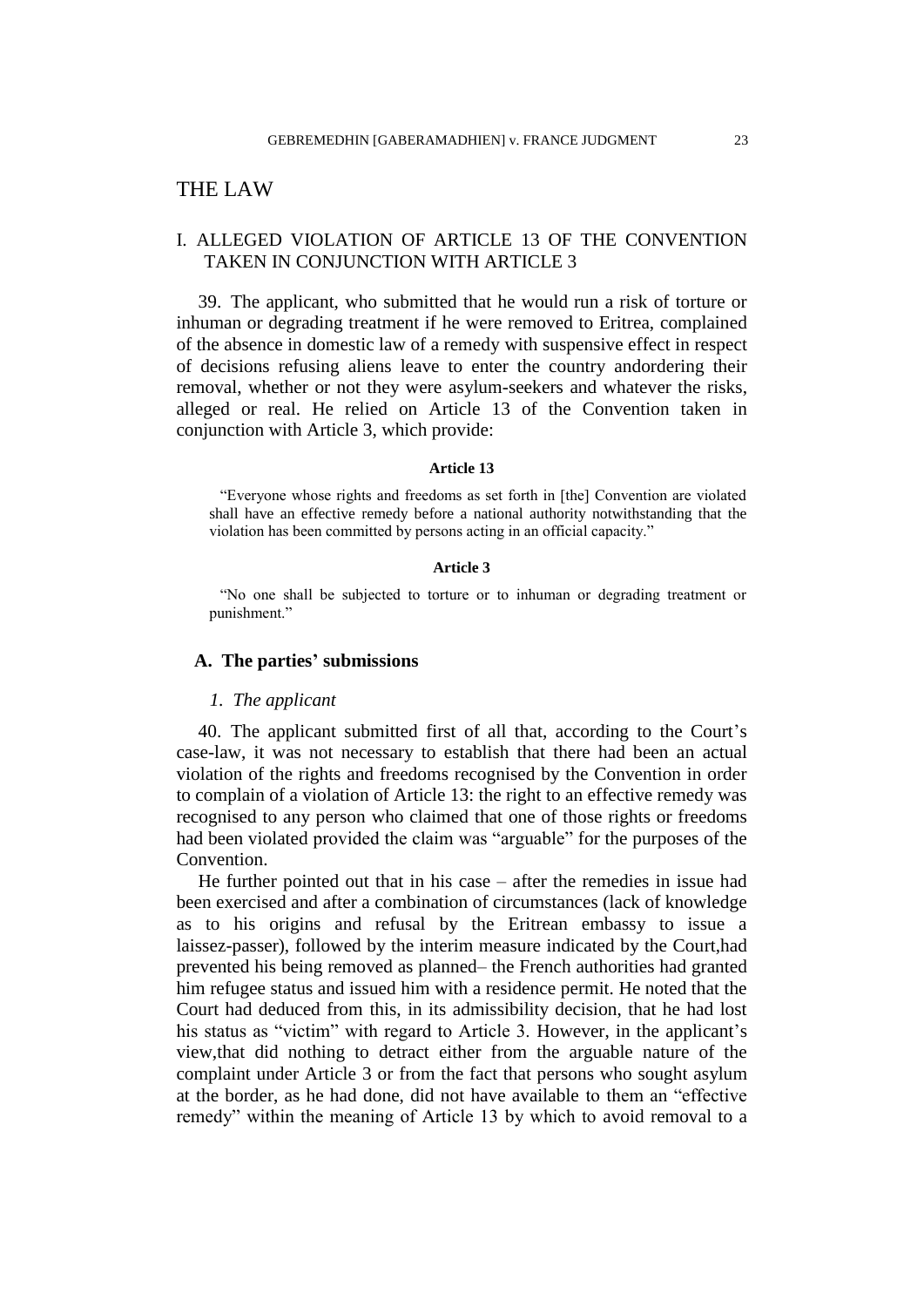country where they ran the risk of being subjected to torture or inhuman or degrading treatment or punishment.

41. Next, the applicant submitted that, in law, only if an application for asylum at the border was "manifestly unfounded" could the person concerned be refused leave to enter andbe removed. In the absence of effective review by the courts, however, the administrative authorities were applying this concept improperly, as hisown caseillustrated. He produced a document from the French Ministry of the Interior entitled "Asylum at the border – 2004 figures", which showed that 92.3% of asylum claims lodged at border points had been declared manifestly unfounded in 2004.(The figure for 2003 had been 96.2%;nevertheless, in practice, almost one applicant in two  $-48\%$ , or 1,247 persons – had been granted leave to enter in 2004, either because the person concerned had been refused permission to board, the legal time-limit for holding the person in the waiting zone had expired, no return flight could be scheduled, there had been nowhere to send the person to or an order in the person"s favourhad been made by the liberties and detention judge.) As to the rise in the number of favourablerecommendations made by OFPRA in 2005, referred to by the Government – a rise which had to be seen in context, as almost 88% of the applications had nevertheless been rejected as "manifestly unfounded" – this had been due to a change in the way the proportion of favourable decisions was calculated and to the arrival that year at Roissy Airport of large numbers of Chechens and Cuban dissidents.

Forced and systematic return of applicants within hours of their application being rejected as "manifestly unfounded" was the rule. Hence, the average stay in the waiting zone was 1.82 days, and 89% of claims for asylum at the border were dealt within four days or less. The applicant considered that "the very structure of the system of court protection for asylum-seekers at the border [was] ineffective and fail[ed] to guarantee fundamental rights".

42. As to the avenues of appeal against a decision refusing admission, the applicant submitted first of all that the procedure involving an urgent application to the president of the administrative court (Articles L.521-1 and L.521-2 of the Administrative Courts Code) – of which he had made use, without success – was ineffective as it did not have suspensive effect and was subject to very stringent conditions which were strictly interpreted (the person concerned had to prove the existence of a serious and manifestly unlawful breach of a fundamental freedom). The French system was similar in that regard to the Belgian system which the Court, in *Čonka v. Belgium*(no. 51564/99, ECHR 2002-I), had found to be in breach of the requirements of Article 13for that reason. The applicant further submitted that, contrary to the Government's assertions, there was no "consistent" practice whereby the authorities refrained from removing the person concerned pending a ruling by the urgent-applications judge. Referring to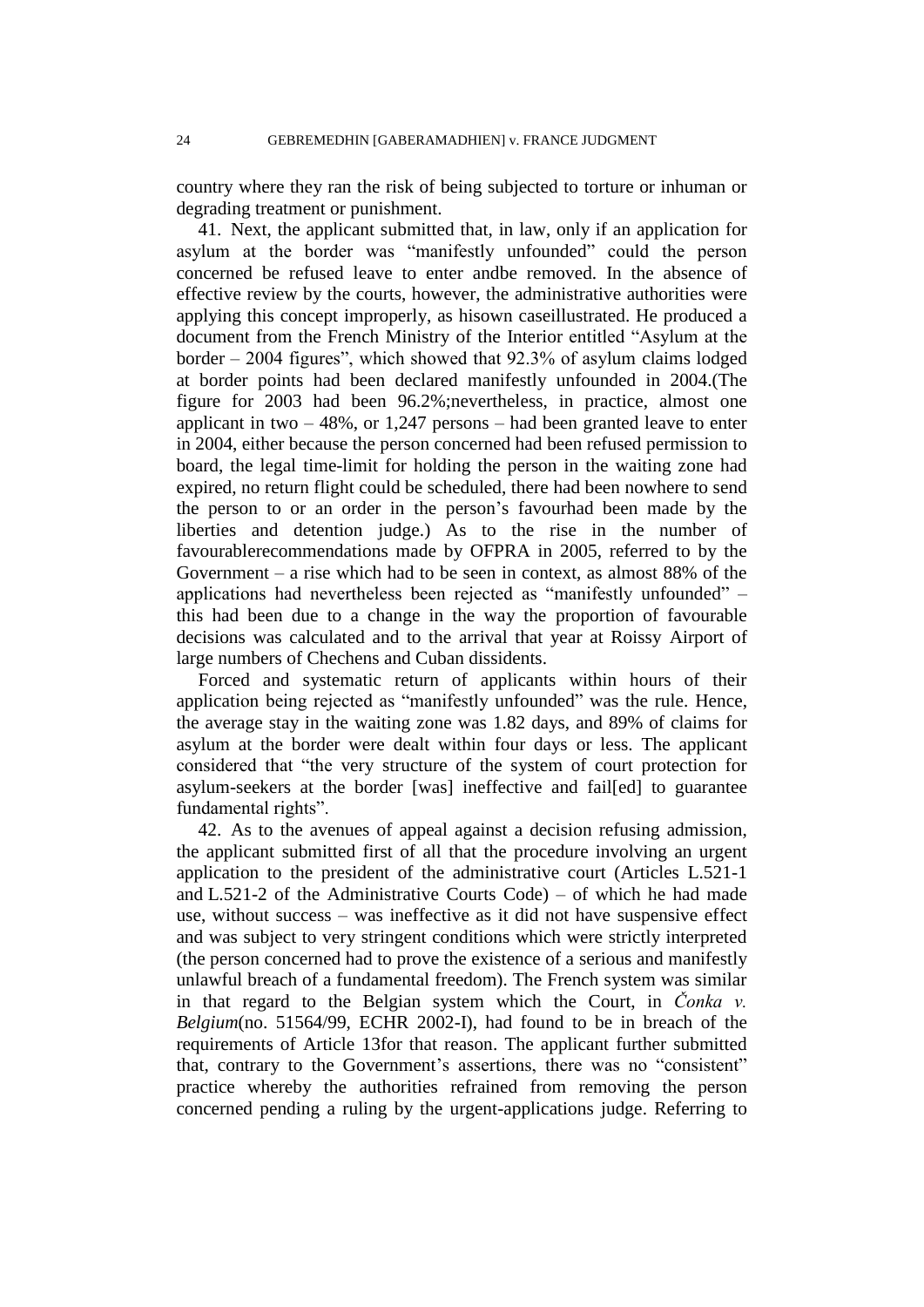the judgment in *Čonka* (cited above, § 83), the applicant added that in any event such a practice, which was dependent on the goodwill of one party and could be ended at any time, "was no substitute for the fundamental procedural guarantee offered by a remedy with suspensive effect".

In addition, the judges on duty at the Cergy-Pontoise Administrative Court (who were those most immediately concerned, since requests for asylum at the border were made almost exclusively at Roissy Airport) mademore or less systematic use of the "filtering" procedure to reject applications as "manifestly unfounded"; this was demonstrated by the response to the applicant"sown urgent application. In such cases the judge gave a ruling without a public or adversarial hearing being held and without the presence of the person concerned, relying solely on the documents produced by the latter (which were usually not translated) and on unfavourable, stereotyped decisions by the administrative authorities.

It was true that in 2004 the urgent-applications judge of the Cergy-Pontoise Administrative Court had given a favourable decision in 17 of the 39 cases submitted to him (43.6%). However, one had only to look at these figures in the light of the 2,548 requests for asylum recorded in the waiting zones that year to realise that they reflected not so much the effectiveness of the procedure as a denial of the rights of asylum-seekers in the waiting zones. Indeed, the persons concerned were frequently removed before an administrative judge had even given them notice to attend the hearing.

Furthermore, it would be unrealistic to imagine that a foreignerbeing held in a waiting zonepending his or her removal in accordance with an enforceable decision which could be enforced at any time, who did not necessarilyspeak French and did not have access to legal aid, would be in a position to make an application of this kind to the administrative court, submit four copies of it by registered letter or by depositing it with the registry, and manage such a technically complex procedure. The applicant was an exception in that regard, having received voluntary assistance from non-governmental organisations and from a lawyer. Even assuming that a remedy of this kind could be considered in principle to be effective within the meaning of Article 13, it could not be said to have been effective in the present case, since the applicant"s application had been rejected immediately and in summary fashion, without there having been a detailed examination, an investigation, a hearing, adversarial proceedings or production and examination of evidence.

The only possible appeal against the decision of the urgent-applications judge was an appeal on points of law to the *Conseil d'Etat*which did not have suspensive effect.Such an appeal could be based only on formal or purely legal grounds(meaning that the assessment of the facts by the tribunal of fact in the exercise of its unfettered discretion could not be called into question), and required the participation of a prescribed specialist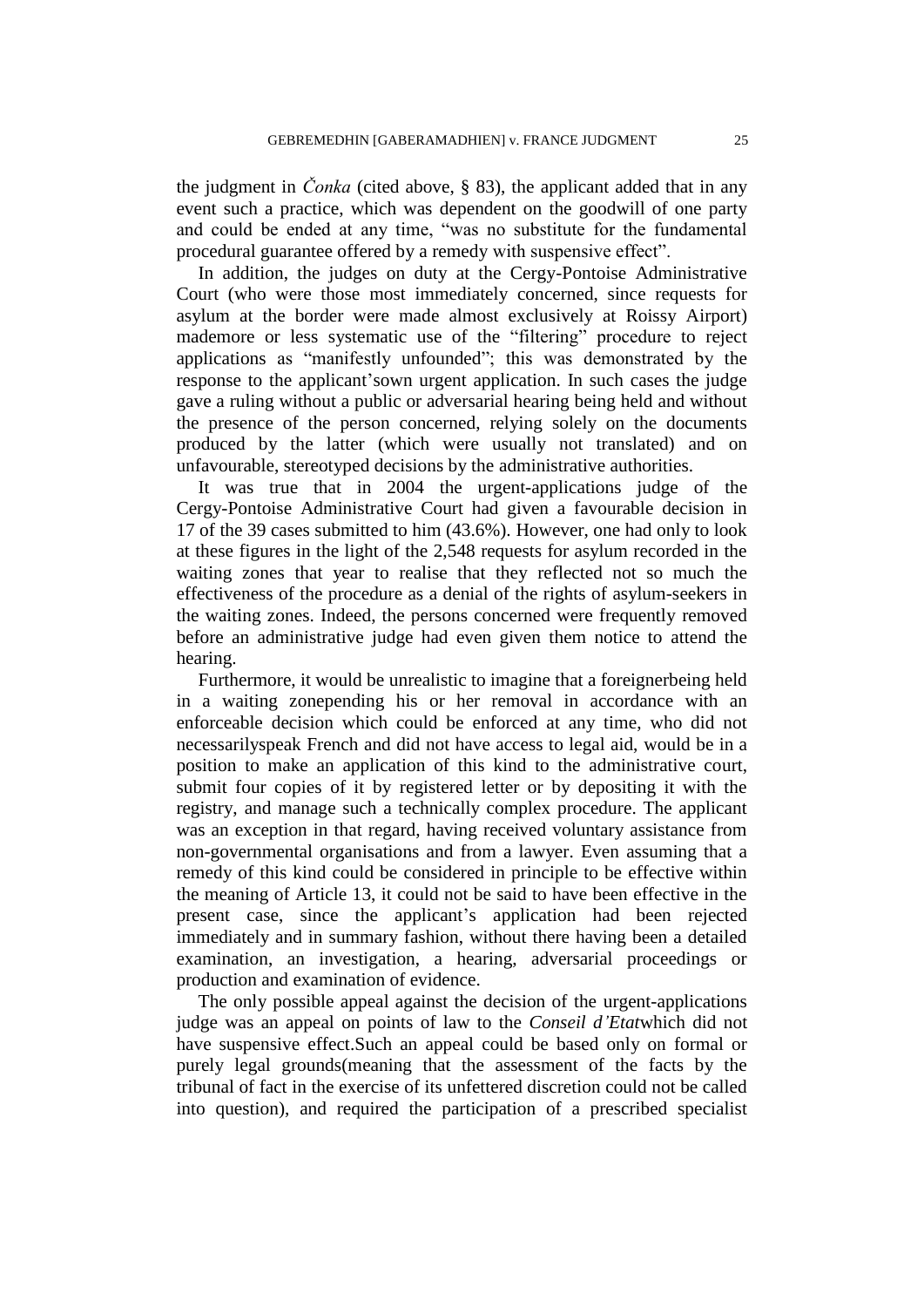lawyer. It was virtually impossible for asylum-seekers to obtain legal aid, as applicants had to be legally and habitually resident in France and had to submit an *ad hoc* application form in French accompanied by proof of income, and a decision was not given for several months. Here again, the applicant had been an exception, as he had been assisted free of charge by a specialist lawyer thanks to the intervention of his counsel at first instance and of ANAFÉ. In any event, in the instant case, the *Conseil d'Etat* had not given a decision until 11 August 2005, that is to say, over a month after the appeal had been lodged, and had then held that it was unnecessary to give a ruling.

43. The same would have been true had the applicant applied to the administrative courts for judicial review of the decision refusing him leave to enter and ordering his removal. It would have taken several years to obtain a decision on such an application and the court would in all likelihood have found, in line with existing case-law, that it was no longer necessary to give a ruling sincethe applicanthad ultimately been granted leave to enter the country thanks to the interim measure indicated to the Government by the Court under Rule 39.

44. The applicant reaffirmed his belief that he had been saved only by the circumstances, in particular by the refusal of the Eritrean ambassador – to whom the French authorities had presented the applicant's account of events surrounding his asylum application, thereby making him even more vulnerable to retaliatory measures if he was removed to Eritrea – to issue a laissez-passer and, above all, by the application of Rule 39.

# *2. The Government*

45. The Government"s main argument was that Article 13 of the Convention taken in conjunction with Article 3 did not apply in the instant case. Firstly, since 7 November 2005 (the date on which he had obtained refugee status), the applicant no longer faced a risk of deportation, with the result that the complaint under Article 3 was no longer "arguable" and Article 13 could no longer be relied on in conjunction with that Article. Secondly, the Government argued, the applicant had lost his status as victim, as Article13 could not be dissociated from the Articles to which it applied. As he could no longer claim to be the victim of a violation of Article 3, neither could he claim to be the victim of a violation of Article 13 taken in conjunction with that Article.

46. In the alternative, the Government submitted that the complaint was unfounded.

47. They submitted that the "urgent application for a stay of execution" procedure (Article L.521-1 of the Administrative Courts Code) and the procedure involving an "urgent application for an order to protect the applicant"s interests" or "urgent application for the protection of a fundamental freedom" (Article L. 521-2 of the Code) made it possible to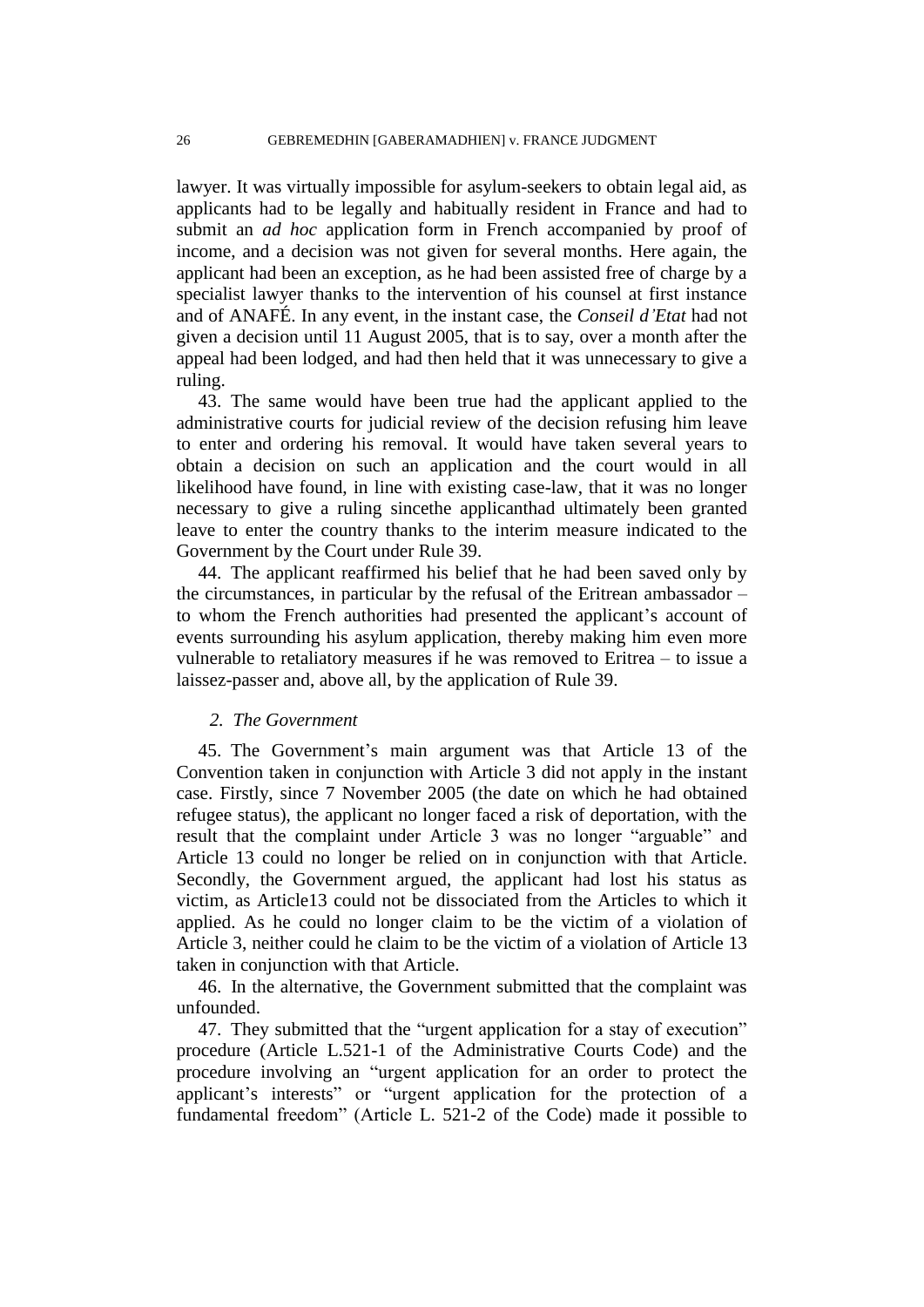obtain a stay of execution of a measure liable to result in a violation of Article 3 of the Convention. Referring, in particular, to the judgments in *Soering v. the United Kingdom*(7 July 1989, § 123, Series A no. 161) and *Vilvarajah and Others v. the United Kingdom*(30October 1991, § 125, Series A no. 215), the Government added that the required remedy did not have to have automatic suspensive effect: it was sufficient for it to have suspensive effect "in practice". This was the case with urgent applications to the administrative courts since, in practice, the authorities did not proceed with deportation until the urgent-applications judge had given a ruling.

The Government submitted that the applicant had exercised this remedy in respect of the decision refusing him leave to enter and that the application of 7 July 2005 to the urgent-applications judge had resulted in a ruling the following day. They considered that the applicant's case had therefore received a hearing which offered the guarantees of reliability and independence required by the Court's case-law, as the urgent-applications judge had based his decision on objective evidence assessed in the exercise of his unfettered discretion.

48. The Government further stated that the proportion of favourablerecommendations issued by OFPRA concerning applications made at border points had been 22.2% in 2005, that is, almost three times the rate of admissionfor that year under the procedure for claiming eligibility for asylum (8.2%). In their view, this difference demonstrated that applicants at the border were given the benefit of the doubt. They were not aware of any cases in which the removal of an alien had led subsequently to his or her being subjected to treatment contrary to Article 3 of the Convention or Article 33 of the Geneva Convention.

Replying to the observations made byANAFÉ (see below), the Government added, in particular, that the procedure for examining asylum applications at the border had been substantially overhauled by Law no. 2003-1176 of 10 December 2003; the 9.3% rate of admission ofasylumseekers at border points in 2004 should therefore be viewed in relation to the 2005 figure of 22.2%, previously cited. As to the length of time taken to examine asylum applications made at the border, this was explained by the legal time-limits for holding persons in the waiting zones. The Government further stressed that ANAFÉ had found only six cases between 1999 and 2005 in which anunfavourablerecommendation issued at the border had been subsequently overturned and the person concerned granted refugee status. In their view, it was in any case difficult to draw a parallel between the procedures for requesting asylum at the border and on French soil, since the decisions taken concerned different cases. They did not have precise statistics on this point but stated that in 2005, OFPRA had issued 2,278 recommendations under the procedure for claiming asylum at the border.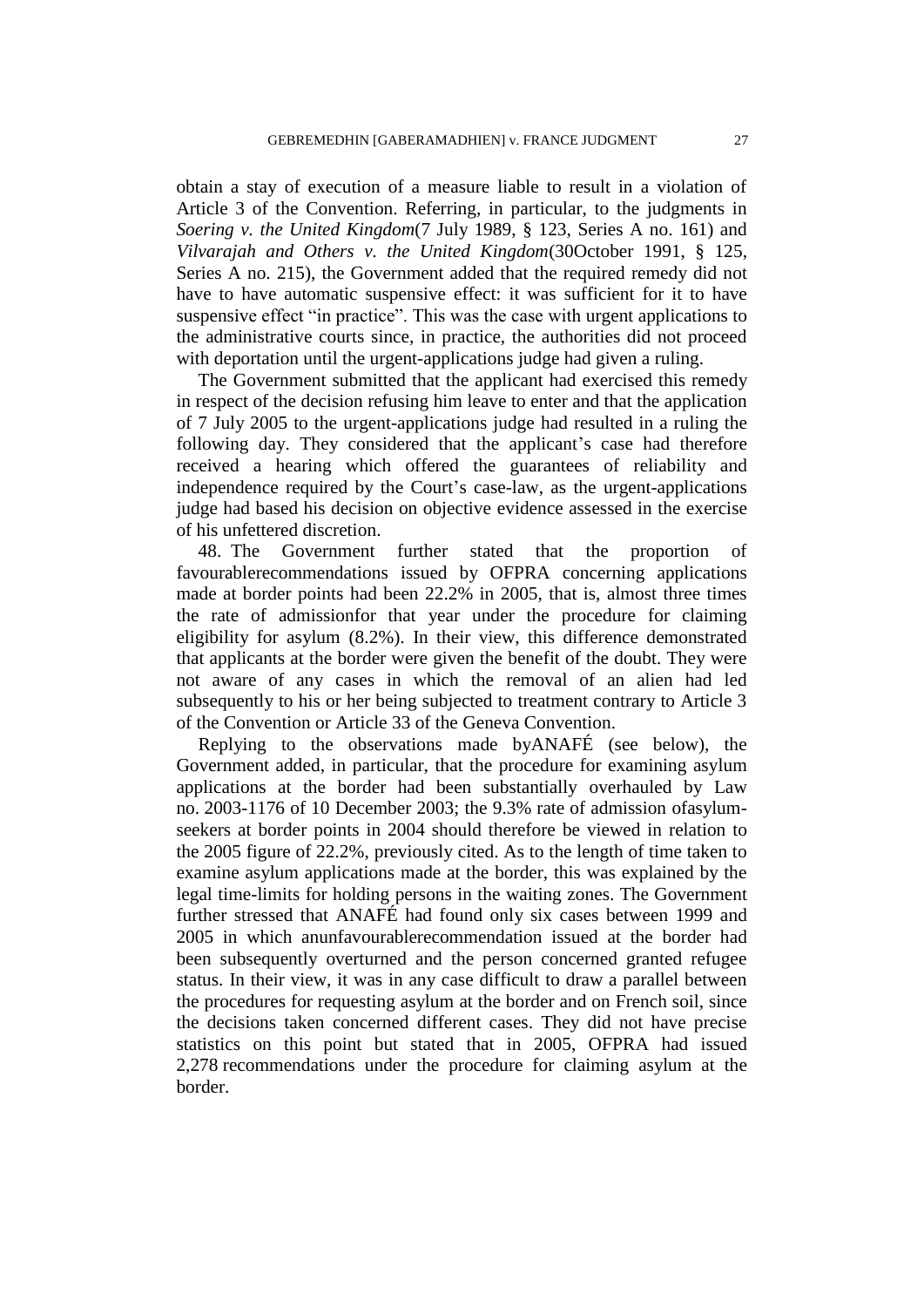### **B. Observations of the third-party intervener ANAFÉ**

49. The observations made by ANAFÉ – a non-governmental organisation dedicated to providing legal and humanitarian assistance to aliens in difficulty at French border points – related to the situation of persons seeking asylum at the border. The organisation first made the point that it was aware of several cases (sixteen in 2006) in which aliens had encountered serious difficulties in registering their requests for leave to enter Francein order to claim asylum. Some had to wait several days in the "international zone", without food and sleeping on seats, before the airport and border police agreed to deal with their request and gave them access to the "waiting zone".

ANAFÉ also referred to the communication problems encountered by asylum-seekers at the border in seeking admission, due to the poor standard and unsuitable nature of the interpretation provided.

The organisation went on to comment on the figures for asylum claims at the border published by OFPRA. The number of asylum applications at the border had fallen by 57% in 2004 and by 9.4% in 2005; 7.7% of applicants had been given leave to enter the country in 2004, and 22.2% in 2005. In ANAFÉ"s view, this reduction in the numbers seeking asylum at the border was a result of the measures implemented by the Government to prevent foreigners from coming to France (in violation of the Geneva Convention when the persons concerned were refugees). As examples of these measures, the organisation cited the increased use of airport transit visas (which were now required from nationals of some thirty countries), the severe penalties imposed on carriers and the checks on leaving the aircraft (it was not uncommon for persons to be refused entry following such checks before they had even had a chance to register an asylum request).

ANAFÉ added that in 2005, according to the data provided by the Ministryof the Interior, 89% of asylum claims made at the border had been dealt with within four days of being lodged. The investigation consisted of an interview and the drafting of a recommendation by an official from OFPRA, followed by a decision by the Ministry of the Interior (which was generally in line with the recommendation). ANAFÉ stressed that asylumseekers often did not have any documents to substantiate their claim and that the speed with which claims were processed made it difficult for them to obtain the necessary papers. The organisation complained in particular of the fact that the administrative authorities, in determining whether or not an application was "manifestly unfounded", examined its merits in detail, whereas they were supposed justto check briefly whether the reasons given by the asylum-seeker meant that he or she required protection,in order to screen out persons wishing to enter France for other reasons (work, family reunion and so forth) without following the visa procedure. By doing this, the authorities were denying asylum-seekers the guarantees offered by the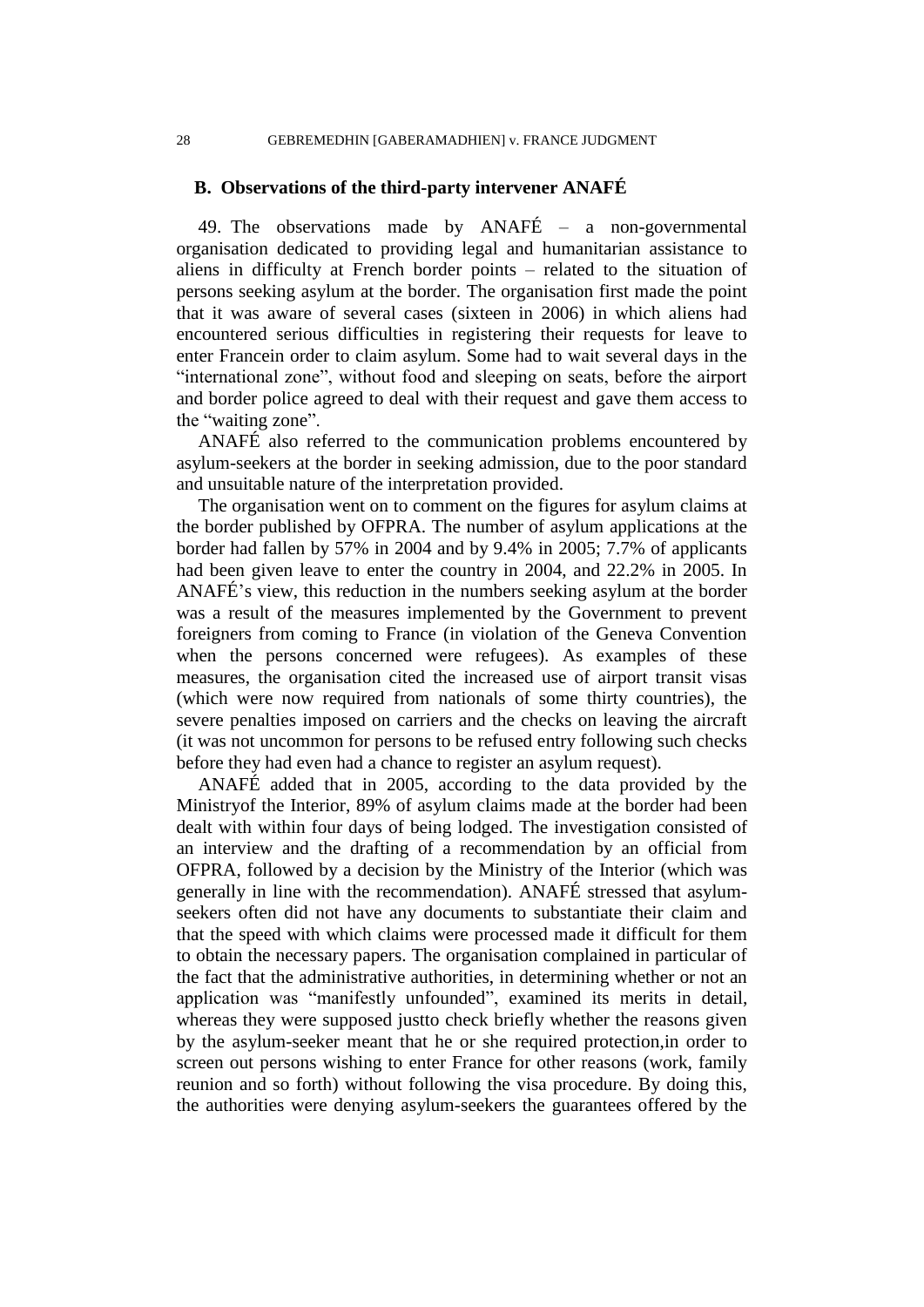procedure for requesting asylum after leave to enter the country had been granted. (This entailed a decision by OFPRA – which had the resources needed to conduct the research and investigation required –taken following a comprehensive examination of the application and amenable to an appeal with suspensive effect.) It was not uncommon for asylum-seekers whose application at the border had beendeclared "manifestly unfounded" to gain entry to the country by another means and subsequently obtain refugee status. In support of this assertion, ANAFÉ described the cases of six persons who had found themselves in this situation in 2004 or 2005 (some of whom had been the subject of criminal sanctionsin the meantime for failing to comply with the order for their removal).It also produced a statement dated 19 April 2006 by the Secretary General of Cimade, an ecumenical non-governmental mutual-aid organisation which worked in administrative detention centres.

50. In addition, ANAFÉ produced a report it had published on 25 November 2003 on the procedure governing admission to the country as an asylum-seeker, entitled "The Russian roulette of asylum at the border – the waiting zones: who is misapplying the procedure?" (*La roulette russe de l'asile à la frontière – zone d'attente: qui détourne la procédure ?*), in which it outlined its "concerns" with regard to the procedure for seeking asylum at the border. It stressed in particular that there was "no appeal" against an unfavourable decision by the administrative authorities since, in the absence of a remedy with suspensive effect, applicants could be removed to the country they had come from solely on the basis of that refusal. According to ANAFÉ:

"... This filtering, which is carried out at the border in relation to thousands of people each year without any effective review by the administrative courts, has always given priority to controlling the flow of migrants rather thanprotecting refugees. But for over a year now the administrative machinery has gone into overdrive and hundreds of asylum-seekers are being removed, sometimes on charter flights organised by the Ministry of theInterior, although they have serious reasons to fear persecution by the authorities in their country of origin or, in some cases, even in the country where they were in transit for a certain length of time. Others are not removed from the country but are sentenced to imprisonment purely for refusing to comply with a decision whose lawfulness and legitimacy are, to say the least, debatable. For fifteen years ANAFÉ... has been attempting to assist these persons clinging to the wreckage of the right of asylum. It has observed the drift towards ever harsher administrative practices, which are reducing to nothingness the constitutional right to claim asylum..."

In its report, ANAFÉ observed a substantial drop in the proportion of asylum-seekers being granted leave to enter the country (falling from 60% in 1995 to 20% in 2001 and 2002, 18.8% in November 2002 and 3.4% in March 2003), which it attributed to a deliberate policy on the part of the authorities. Analysing a series of decisions refusing access to the country during 2003, it concluded that this was the result of a "dangerous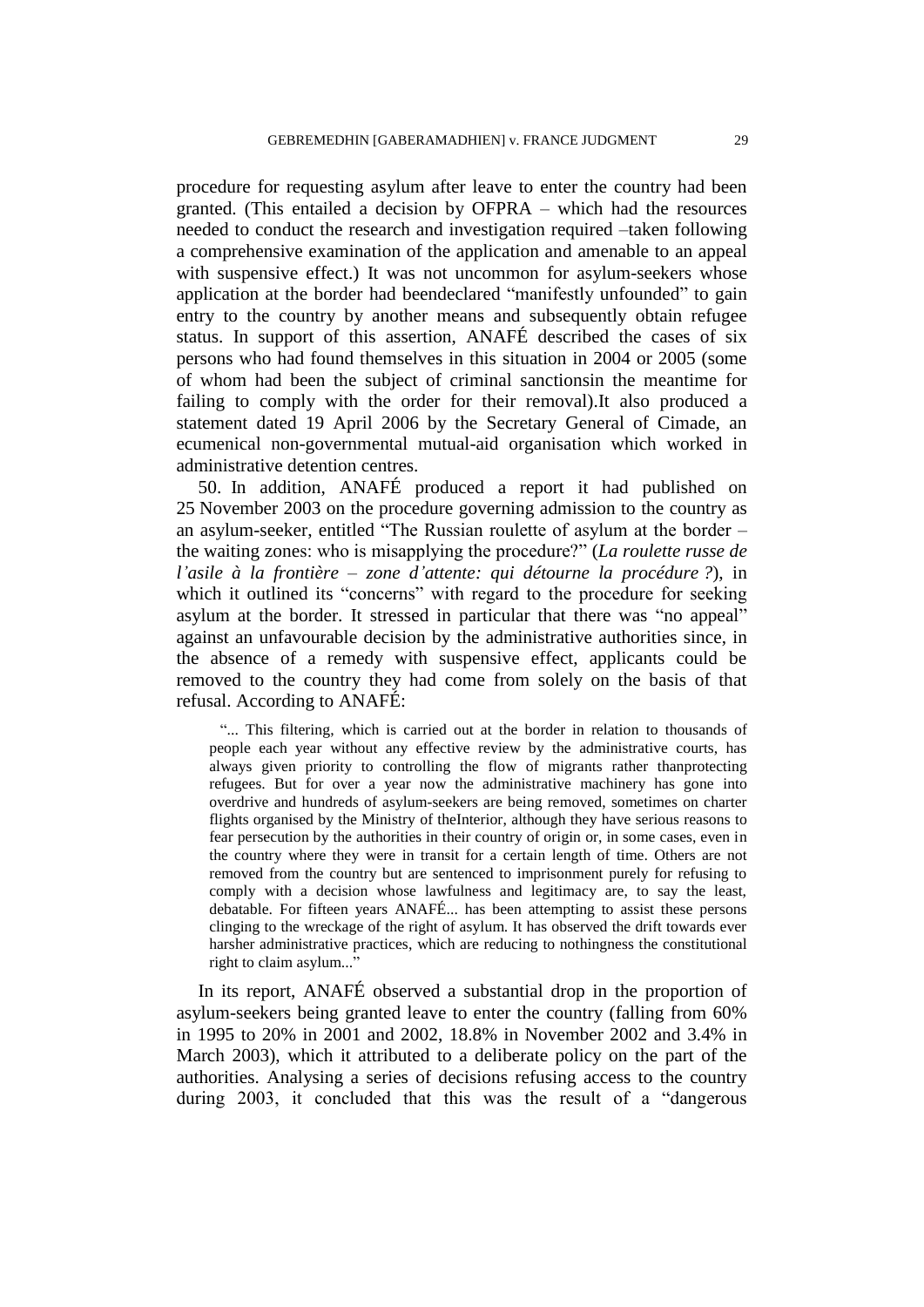misapplication" by the administrative authorities of the notion of "manifestly unfounded" within the meaning of Article L.221-1 of the Immigration and Asylum Code. The reasons given by the administrative authorities "[went] far beyond the confines of a strict examination as to whether applications [were]'manifestly unfounded' and contain[ed] arguments of an increasingly unacceptable nature aimed at justifying the rejection of asylum applications". According to ANAFÉ, it was clear from the case-law "that such examination should be confined to a superficial assessment exclusively designed to filter out applications which manifestly [did] not fall within the scope of the right of asylum, hence leaving the task of assessing and checking applications to OFPRA"(it referred in that regard to Constitutional Council decision DC 92 307 of 25 February 1992 and the judgment of the *Conseil d'Etat*, sitting as a full court, of 18 December 1996 in *Rogers* (*Revue française de droit administratif*, 1997-2, p. 281) and to a decision by the Paris Administrative Court of 5 May 2005 in *Avila Martinez v. the Ministry of the Interior*). In ANAFÉ"s view, "what happened in practice [was] very far removed from this theory and from the case-law".

51. ANAFÉ stated that on 5 March 2004 it had signed an agreement with the Minister of theInterior (which was subsequently renewed) allowing it, for a six-month trial period, to provide regular assistance to foreigners who had been refused entry into France and were being held in the waiting zone in RoissyAirport. It produced a document entitled "The border and the law: the Roissy waiting zoneas observed byANAFÉ" (*La frontière et le droit: la zone d'attente de Roissy sous le regard de l'ANAFÉ*), giving a detailed account of its experiences on the ground. In addition to the difficulties outlined above, the document criticised "a policy which appears to be wholly driven by considerations of security and border control to the detriment of human rights, in particular the right of asylum but also the right not to be subjected to inhuman or degrading treatment and the specific rights of minors", and also a "practice of almost systematically refusing leave to enter the country for asylum purposes, in breach of the Geneva Convention". According to ANAFÉ, "the procedure for seeking asylum at the border [was]increasingly likely to result in rejection and [was] inimical to the interests of the persons seeking protection".

52. Lastly, ANAFÉ produced the conclusions and recommendations of the United Nations Committee against Tortureof 3 April 2006 concerning France, adopted on 24 November 2005 (document CAT/C/FRA/CO/3). Under the heading "Subjects of concern and recommendations" and the sub-heading "*Non-refoulement*", the Committee said it was "concerned about the summarynature of the so-called priority procedure for consideration of applications filed in administrativeholding centres or at borders, which does not enable the risks covered by Article 3 of theConvention [against Torture and other Cruel, Inhuman or Degrading Treatment or Punishment] to be assessed. ..." (According to Article 3, "[n]o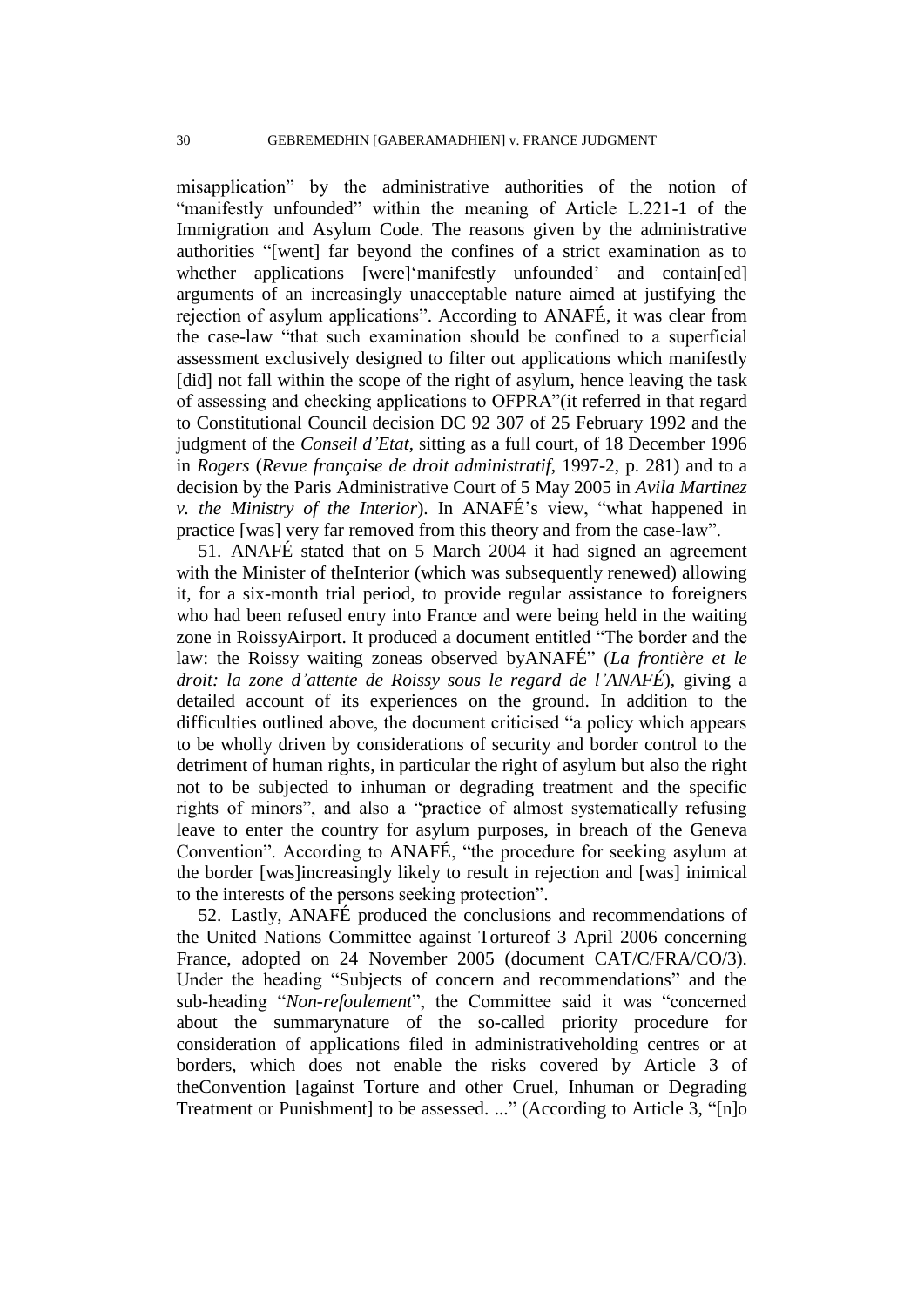State Party shall expel, return ("*refouler*") or extradite a person to another State where there are substantial grounds for believing that he would be in danger of being subjected to torture...".) Point 7 of the report reads as follows:

"7. While noting that, following the entry into force of the Act of 30 June 2000, a decision on the *refoulement* of a person (refusal of admission) may be the subject of an interim suspension order or an interim injunction, the Committee is concerned that these procedures are non-suspensive, in that "the decision to refuse entry may be enforced *ex officio* by the administration' after the appeal has been filed but before the judge has taken a decision on the suspension of the removal order (art. 3).

The Committee reiterates its recommendation (A/53/44, para. 145) that a *refoulement* decision (refusal of admission) that entails a removal order should be open to a suspensive appeal that takes effect the moment the appeal is filed. The Committee also recommends that the State party should take the necessary measures to ensure that individuals subject to a removal order have access to all existing remedies, including referral of their case to the Committee against Torture under Article 22 of the Convention."

ANAFÉadded that the National Advisory Committee on Human Rights had adopted a recommendation in which it stated that "any decision refusing admission which entail[ed] the return of the asylum-seeker concerned must be open to a suspensive appeal lodged with the administrative courts within a reasonable time".

# **C. The Court's assessment**

53. First of all, the Court reiterates the general principles arising out of its case-law.

Article 13 of the Convention guarantees the availability at national level of a remedy to enforce the substance of the Convention rights and freedoms in whatever form they may happen to be secured in the domestic legal order. The effect of Article 13 is thus to require the provision of a domestic remedy to deal with the substance of an "arguable complaint" under the Convention and to grant appropriate relief. The scope of the Contracting States' obligations under Article 13 varies depending on the nature of the applicant"s complaint; however, the remedy required by Article 13 must be "effective" in practice as well as in law. The "effectiveness" of a "remedy" within the meaning of Article 13 does not depend on the certainty of a favourable outcome for the applicant. Nor does the "authority" referred to in that provision necessarily have to be a judicial authority; but if it is not, its powers and the guarantees which it affords are relevant in determining whether the remedy before it is effective. Also, even if a single remedy does not by itself entirely satisfy the requirements of Article 13, the aggregate of remedies provided for under domestic law may do so (see, among many other authorities, *Čonka*, cited above, § 75).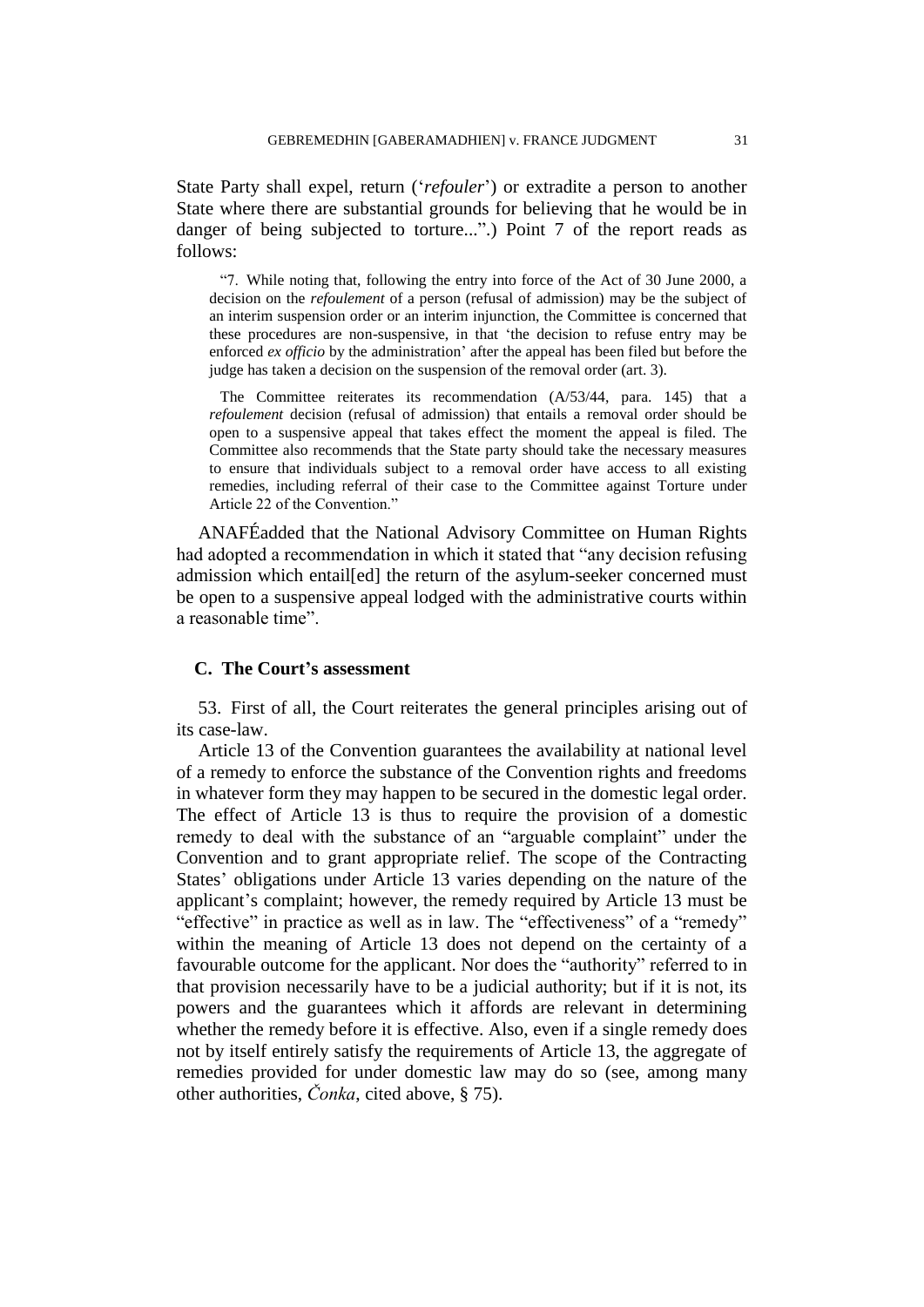54. Next, the Court notes that under domestic law a decision to refuse leave to enter the country such as that taken in the applicant's case acts as a bar to lodging an application for asylum; moreover, such a decision is enforceable, with the result that the individual concerned can be removed immediately to the country he or she claims to have fled. In the instant case, however, following the application of Rule 39, the applicant was eventually granted leave to enter France. As a result, he was able to lodge an asylum application with OFPRA, which granted him refugee status on 7 November 2005. Since, under Article 33 of the Geneva Convention of 28 July 1951 relating to the Status of Refugees, the applicant could then no longer be deported to his country of origin, the Court concluded in its admissibility decision of 10 October 2006 (§ 36) that he had lost his status as a victim of the alleged violation of Article 3. On the basis of this finding in relation to the complaint under Article 3, the Court concluded that "a question [arose in the instant case] as to the applicability of Article 13 taken in conjunction with that Article". It joined that question to the merits (see admissibility decision, § 49).

55. On this last point the Government submitted that, since 7 November 2005 (the date on which he had been granted refugee status), the applicant no longer faced any threat of deportation, with the result that the complaint under Article 3 was no longer "arguable" and Article 13 could therefore no longer be relied on in conjunction with that Article.

The Court does not share this point of view. It points out that in its admissibility decision  $(\S 49)$ , it found that the applicant's argument as to the risk of ill-treatment in Eritrea was sufficiently credible for the Court to consider that it raised an issue of substance under Article 3. It follows that the complaint under Article 3 is "arguable", with the result that the applicant is entitled in principle to rely on that provision in conjunction with Article 13 (in addition to *Rotaru v. Romania* ([GC], no.28341/95, § 67, ECHR 2000-V), cited in the admissibility decision, and *Čonka*, cited above, §§75-76, see, for example, *Shamayev and Others v. Georgia and Russia*, no. 36378/02, §§ 444-45, ECHR 2005-III). Moreover, far from calling into question the arguable nature of this complaint, the fact that OFPRA subsequently granted the applicant refugee status confirms it, as does the memorandum from the Deputy Head of OFPRA"s Legal and International Affairs Division, which stated that "the Agency therefore considered in view, among other considerations, of the inhuman conditions of imprisonment to which [the applicant] had already been subjected in his country of origin, that his removal to Eritrea would place him at risk of persecution within the meaning of the Geneva Convention" (see paragraph 20 above).

56. The Court is not persuaded either by the Government"s argument that, as Article 13 wasinextricably linked to the Articles of the Convention with which it was combined, the applicant could no longer claim to be a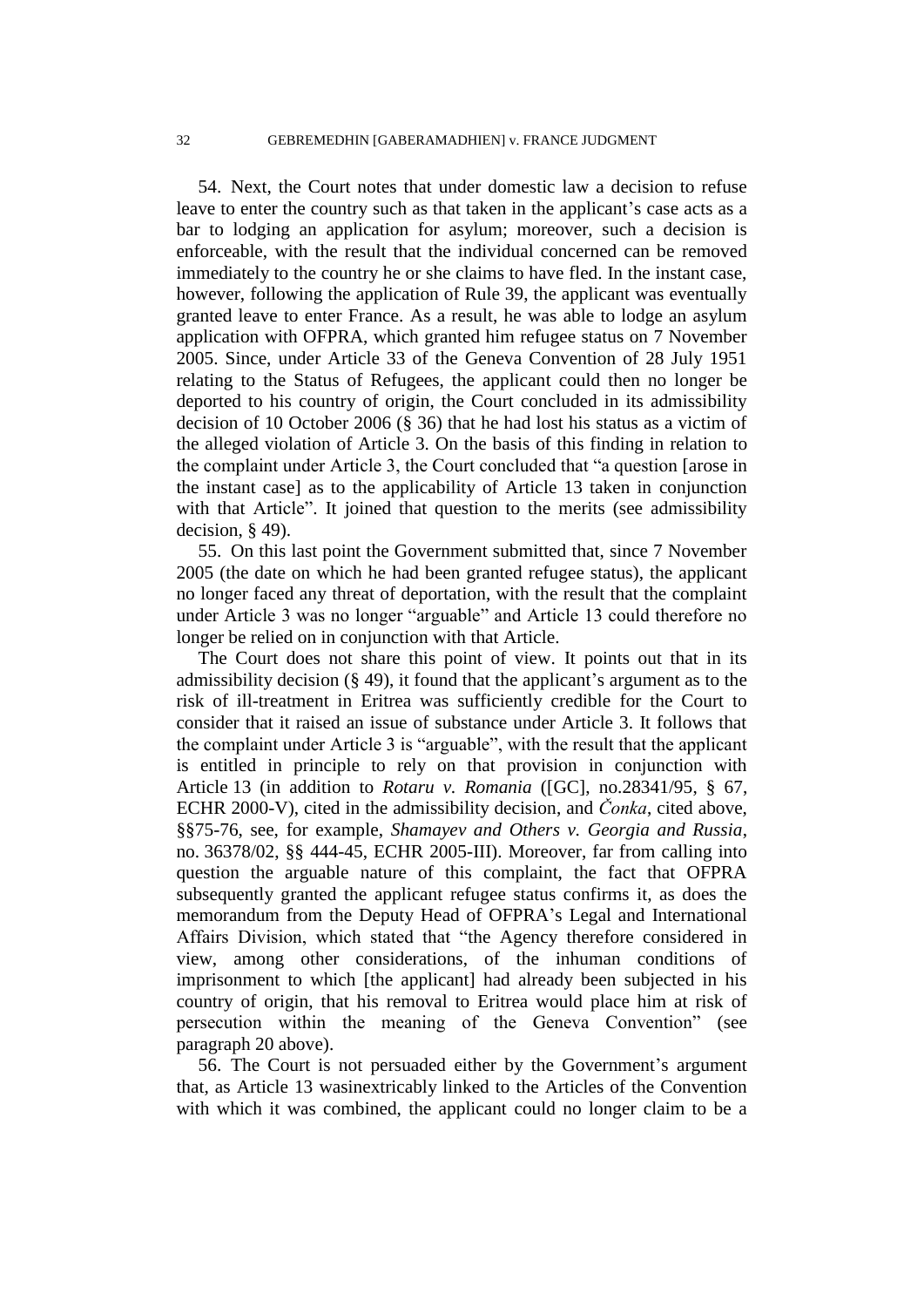victim of a violation of Article 13 taken in conjunction with Article 3,given that he was no longer a victim of the alleged violation of the latter provision.

Firstly, the alleged violation in this respect (relating to shortcomings in the procedure available to individuals who, on arrival at the border, claim that they face a risk of treatment prohibited by Article 3 and request leave to enter the country in order to lodge an asylum application) had already occurred at the time the threat of the applicant's removal to Eritrea was lifted (as to the importance of this factor see, *mutatis mutandis*, *Association SOS Attentats and de Boëry v. France*(dec.)[GC], no. 76642/01, § 34, ECHR 2006-XIV). The applicant was granted refugee status on 7 November 2005, that is, quite some time after the last decision by the domestic courts on the appeal whose ineffectiveness he complained of before the Court (the *Conseil d'Etat*having decided on 11 August 2005 that it was unnecessary to rule on the appealagainst the order of 8 July 2005 given by theurgent-applications judge (see paragraph 19 above)).

Secondly, as the Court reiterated in its decision on the admissibility of the application  $(\S 36)$ , a decision or measure favourable to the applicant is not in principle sufficient to deprive him of his status as a victim unless the national authorities have acknowledged, either expressly or in substance, and then afforded redress for, the alleged breach of the Convention. It is quite clear in the instant case that those conditions have not been met in relation to the complaint under Articles 13 and 3 taken together.The fact that the applicant was not removed to Eritrea and was eventually able to enter France to lodge an asylum application appears to have been due to his not being issued with a laissez-passer by the Eritrean embassy and then to the application by the Court of Rule 39.Furthermore, the Court observes in this regard that the administrative authorisation to enter the country and the safe conduct issued on 20 July 2005, and also the decision of the *Conseil d'Etat* of 11 August 2005, referred expressly to Rule 39 and to the interim measure taken in accordance with that provision (see paragraphs 17 and 19 above).

57. The Court will therefore proceed with its examination of the merits of the complaint.

58. According to the Court's case-law, an applicant's complaint alleging that his or her removal to a third country would have consequences contrary to Article 3 of the Convention "must imperatively be subject to close scrutiny by a "national authority"" (see *Shamayev and Others*, cited above, § 448; see also *Jabari v. Turkey*, no. 40035/98, § 39, ECHR 2000-VIII).On the basis of this principle, the Court has held that the notion of an "effective remedy" under Article 13 taken in conjunction with Article 3 requires "independent and rigorous scrutiny" of a claim by any individual in such a situation that "there exist substantial grounds for fearing a real risk of treatment contrary to Article 3" and also "the possibility of suspending the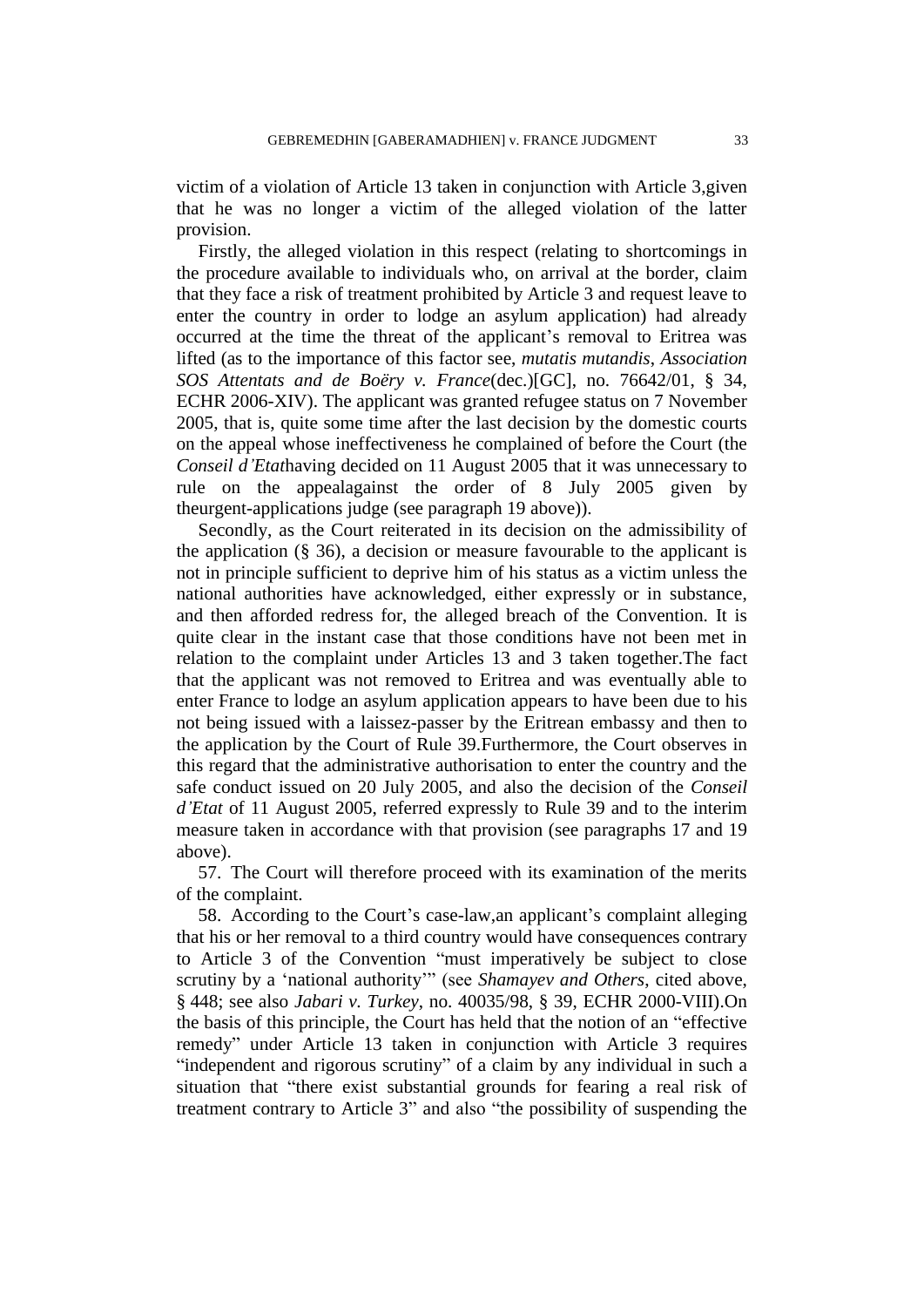implementation of the measure impugned" (see the judgments cited above, § 460 and § 50 respectively).

More specifically, in *Čonka* (cited above, §§ 79 et seq.), the Court held, in relation to Article 13 taken in conjunction with Article 4 of Protocol No. 4 (prohibition of collective expulsion of aliens), that a remedy did not satisfy the requirements of the first of these provisions if it did not have suspensive effect. It found, in particular (§ 79):

"The Court considers that the notion of an effective remedy under Article 13 requires that the remedy may prevent the execution of measures that are contrary to the Convention and whose effects are potentially irreversible (see, *mutatis mutandis*, *Jabari*, cited above, § 50). Consequently, it is inconsistent with Article 13 for such measures to be executed before the national authorities have examined whether they are compatible with the Convention, although Contracting States are afforded some discretion as to the manner in which they conform to their obligations under this provision (see *Chahal*[*v. the United Kingdom*, 15 November 1996], § 145[, *Reports of Judgments and Decisions* 1996-V])."

Given the importance which the Court attaches to Article 3 of the Convention and to the irreversible nature of the damage liable to be caused if the risk of torture or ill-treatment materialises, this finding obviously applies in a case where a State Party decides to remove analien to a country where there are substantial grounds for believing that he or she would run such a risk.

The Court further observes that the need for persons who run such a risk to have access to a remedy with suspensive effect in respect of the removal measure has been highlighted by the Committee of Ministers and the Parliamentary Assembly of the Council of Europe and by the Commissioner for Human Rights (see paragraphs 36-38 above). The same approach is taken by the United Nations Committee against Torture (see paragraph 52 above) and by several NGOs, including the third-party intervener. In addition, according to the latter, the French National Advisory Committee on Human Rights adopted a recommendation in which it stated that "any decision refusing admission which entail[ed] the removal of the asylumseeker concerned must be open to a suspensive appeal lodged with the administrative courts within a reasonable time" (see paragraph 52 above).

59. With specific reference to asylum-seekers who claim to run a risk of this nature, French law provides for a procedure which undoubtedly possesses these characteristics, as it is based on adversarial examination of the asylum application by OFPRA (a public agency) and, on appeal, by the Refugee Appeals Board (a judicial body), and prohibits the removal of the asylum-seeker during the procedure.The applicant was ultimately able to take advantage of this procedure,having been granted leave to enter France after Rule 39 of the Rules of Court had been applied.

However, the present case highlights a particular difficulty in that regard, concerning cases such as that of the applicant in which the person concerned reports to the authorities at a border point, for example at an airport.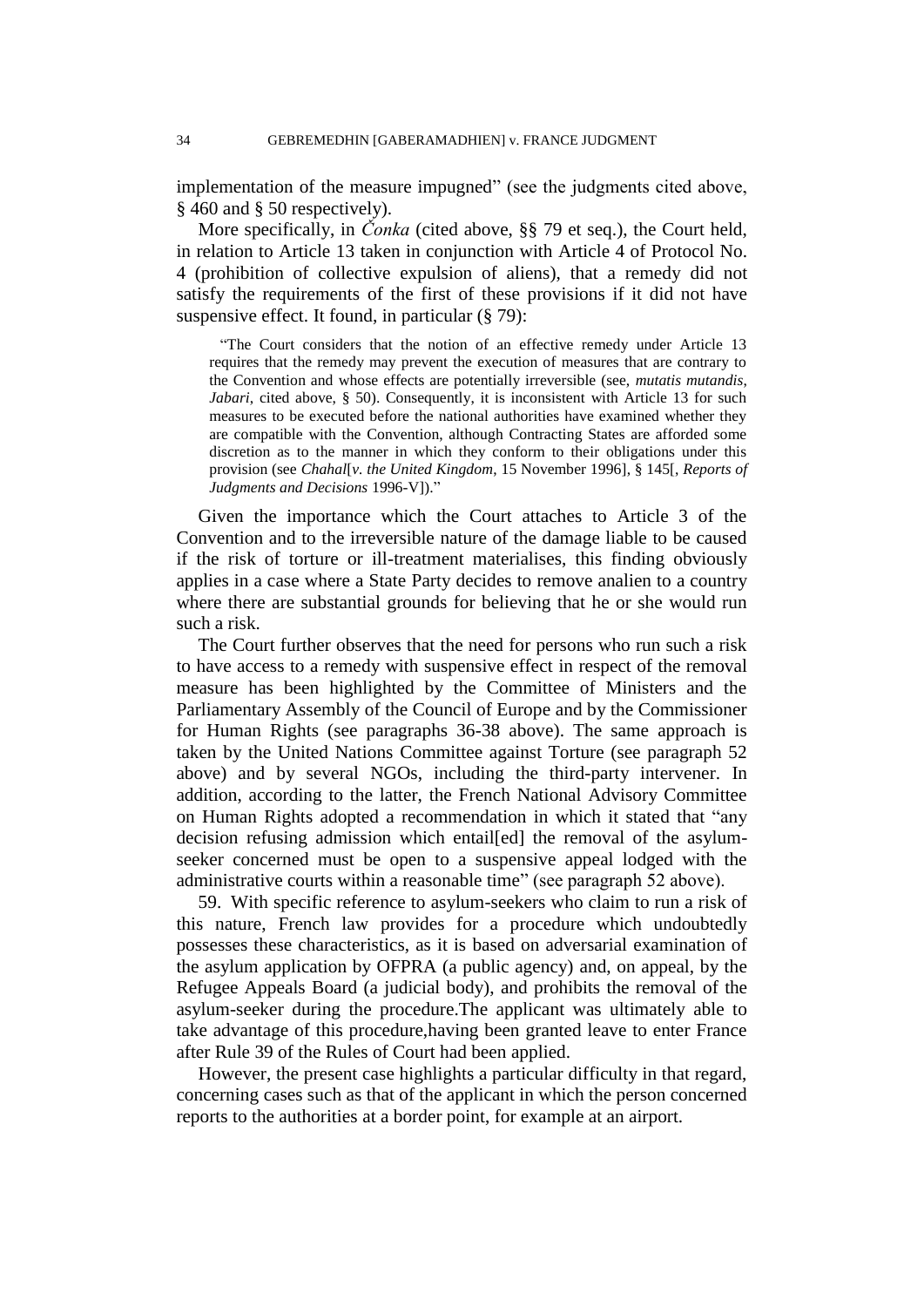60. In order to lodge an asylum application with OFPRA, aliens must be on French soil. Consequently, after arriving at the border,they cannot submit an application unless they have first been granted leave to enter the country. If they do not have the documents required for that purpose, they must apply for leave to enter the country as asylum-seekers; they are then held in a "waiting zone" for the time needed for the administrative authorities to examine whether or not their planned asylum application is "manifestly unfounded". If the administrative authorities deem the application to be "manifestly unfounded", they refuse leave to enter the country and the individual concerned automatically faces removal without having had the opportunity to lodge an asylum application with OFPRA.

61. The applicant and the third-party intervener made the point, firstly, that the assessment of whether an application was "manifestly unfounded" was made following a brief examination of the asylum-seeker's situation (as illustrated by the present case). The administrative authorities had only twenty days at most in order both to assess whether the application was "manifestly unfounded" and, if it was so decided, to remove the individual concerned; this gave the latter little time to gather evidence in support of his or her application. (The third-party intervener made the point in particular that, in 2005, 89% of applications had been dealt with in less than four days, including the final ministerial decision.) In addition, the authorities applied this concept broadly, going well beyond a superficial assessment intended solely to filter out applications which manifestly did notfall within the scope of the rightof asylum.

On the latter point, the Government stated that the criteria applied by the administrative authorities in assessing whether an application was "manifestly unfounded" were based on the detailed criteria emerging from the resolutions adopted in London on 30 November and 1 December 1992 by the ministers responsible for immigration of the member States of the European Communities(which, however, were found by the *Conseil d'Etat* in a judgment adopted in plenary on 18 December 1996 to be without legal effect). The criteria were as follows: "the grounds of the application are not asylum-related (economic grounds, pure personal convenience, etc.); the application is based on deliberate fraud (the applicant makes manifestly false claims as to his nationality, makes false statements, etc.); the applicant"s statements are devoid of any substance, do not contain any personal information or provide insufficient detail; the applicant refers to a general situation of unrest or insecurity, without providing evidence relating to his personal situation; his statements are fundamentally inconsistent or improbable or contain major contradictions, depriving his account of any credibility."

The applicant's case suggests that the administrative authorities assess the intrinsic value of individuals" arguments concerning their fear of persecution on the basis of the file put together in the "waiting zone".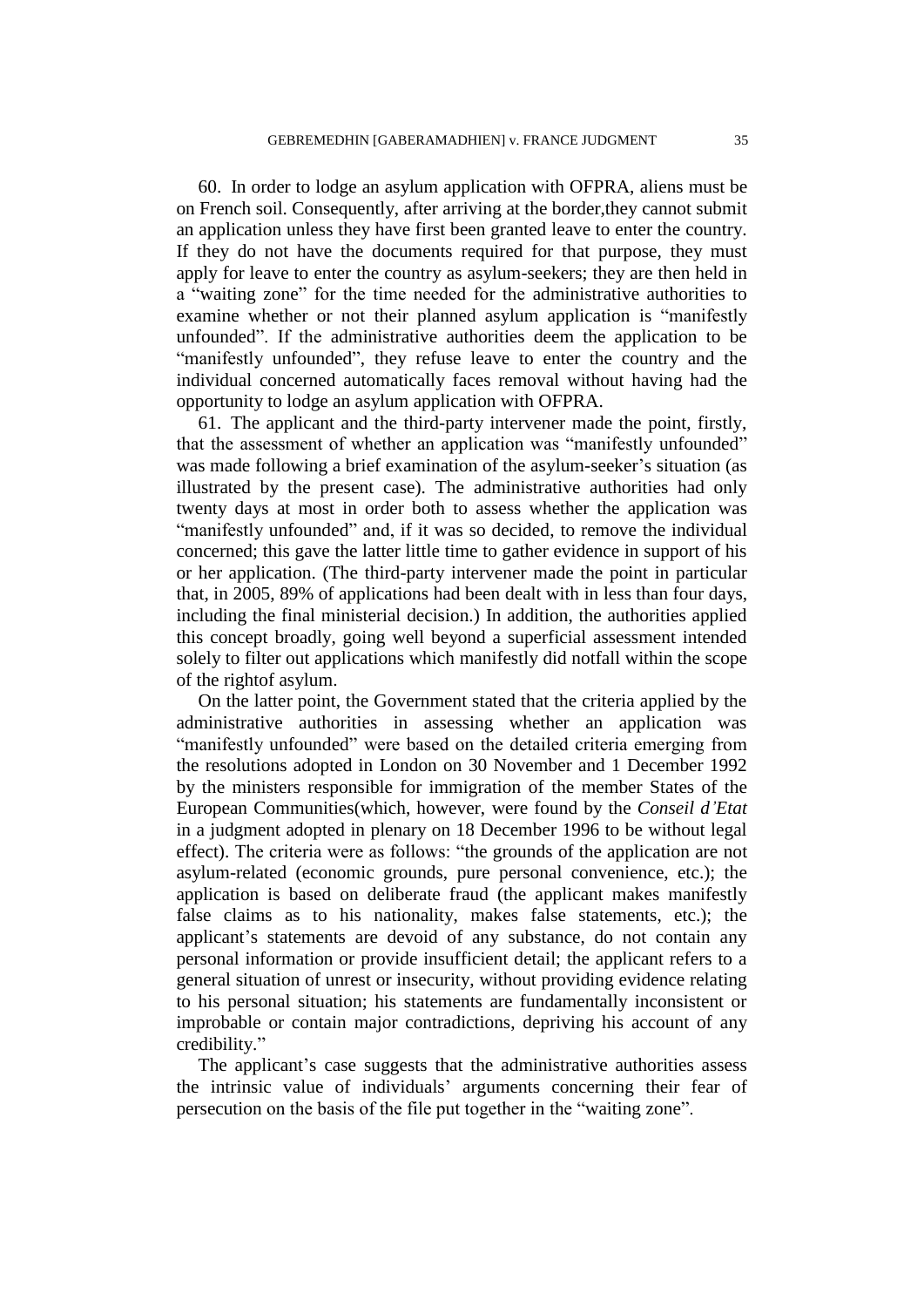62. The third-party intervener complained of an administrative practice it regarded as contrary to domestic case-law and which amounted to substituting the administrative authorities' assessment for the asylum application procedure,therebydepriving asylum-seekers of the guarantees afforded by that procedure, particularly when it came to assessing the risk they would run if they were returned to their country. The intervener stressed that, in the absence of any appeal on the merits with suspensive effect, a large number of aliens were being removed in this way to countries where they had real reason to fear persecution.

63. The way in which this procedure (known as the "procedure for claiming asylum at the border") operates is not in principle a source of problems with regard to the Convention in cases where the person seeking asylum does not claim to run a risk falling within the scope of Article 2 or Article 3 of the Convention in his or her country of origin. Nor would it be a source of problems if persons who made an arguable claim that they ran such a risk had the possibility of obtaining a review of the administrative decision concerning the "manifestly unfounded" nature of their application which satisfied the requirements set out above.

64. In that connection the Court observes that the persons concerned may apply to the administrative courts to have the ministerial decision refusing them leave to enter set aside. Such an application, while it undoubtedly makes it possible to conduct "independent and rigorous" scrutiny of the decision,is without suspensive effect and is not governed by any time-limits.

65. Since the entry into force of Law no. 2000-597 of 30 June 2000, the persons concerned also have the possibility of making an"urgent application for a stay of execution" (Article L.521-1 of the Administrative Courts Code) or an "urgent application for an order to protect the applicant's interests" (also known as an "urgent application for the protection of a fundamental freedom")(Article L.521-2 of the Code) to the administrative courts. The latter procedure – of which the applicant made use without success – allows the judge, where the matter is urgent, to order "whatever measures are necessary to protect a fundamental freedom" which has been "breached in a serious and manifestly unlawful manner" by the administrative authorities. It appears particularly appropriate in cases of the kind under consideration here, as the *Conseil d'Etat* has ruled that the right to asylum is a fundamental freedom whose corollary is the right to request refugee status. This implies that aliens who request that status should, as a rule, be granted leave to remain in the country until a decision has been taken on their request. When an urgent application is made in respect of a refusal of leave to enter the country issued to an asylum-seeker at the border on the ground that the asylum application is "manifestly unfounded", the judge has the power to examine that ground and may, *inter alia*, instruct the administrative authorities to grant the person concerned leave to enter (see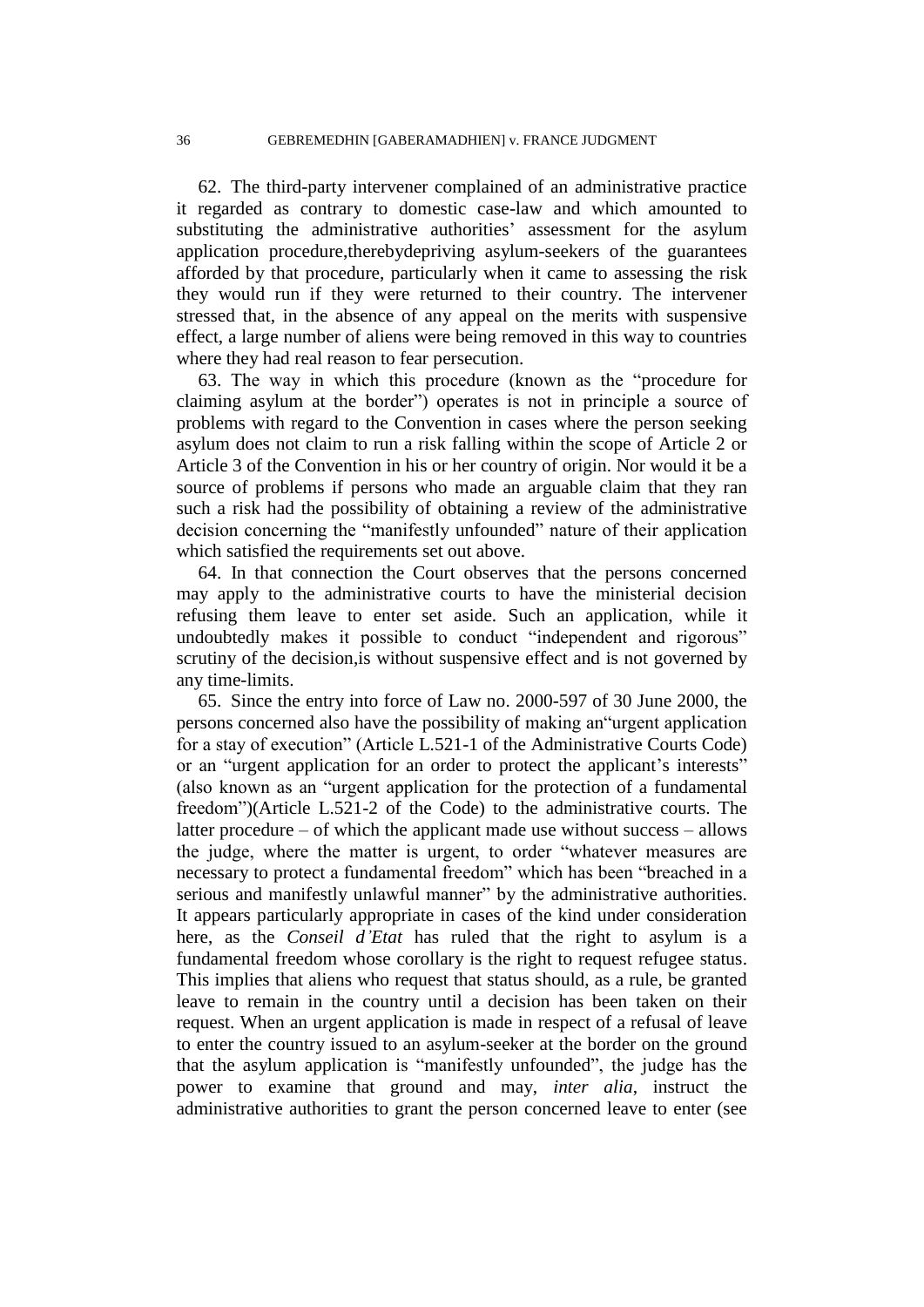the order of the *Conseil d'Etat* of 25March 2003). The urgent-applications judge must give a ruling within forty-eight hours and, as a rule, following adversarial proceedings including a public hearing at which the parties are invited to appear. This allows the person concerned, in particular, to present his or her case to the judge directly. An appeal lies to the *Conseil d'Etat*, which must rule within forty-eight hours.

An individualwhose asylum claim at the border has been rejected therefore has access to a procedure which, on the face of it, provides solid guarantees.

The Court notes, however, that the application to the urgent-applications judge does not have automatic suspensive effect, with the result that the individual concerned could, quite legally, be removed before the judge has given a decision. This has been the subject of criticism by, among others, the United Nations Committee against Torture (see paragraph 52 above).

66. On this point, as indicated previously, and referring in particular to the judgments in *Soering* and *Vilvarajah and Others* (cited above), the Government submitted, among other arguments, that the remedy required did not have to have automatic suspensive effect: it was sufficient for it to have suspensive effect "in practice". This, they argued, was the case with applications to the urgent-applications judge, since the authorities refrained from removing the person concerned until the judge had given a decision. The applicant replied, in particular, that no "consistent" practice existed to that effect, an assertion confirmed by ANAFÉ. He added, referring to the judgment in *Čonka* (cited above), that in any event such a practice, which was dependent on the goodwill of one party and could be ended at any time, "was no substitute for the fundamental procedural guarantee offered by a remedy with suspensive effect".

The Court agrees with the applicant as to the conclusions to be drawn in the present case from the judgment in*Čonka*, in which the Court examined, among other issues, the compatibility of the "extremely urgent procedure" before the Belgian *Conseil d'Etat*with Article 13 of the Convention taken in conjunction with Article 4 of Protocol No. 4.The procedure in question is similar to the urgent-application procedure before the French administrative courts which is under consideration here. In its judgment, having observed that applications under the "extremely urgent procedure" did not have automatic suspensive effect, the Court rejected the Belgian Government's argument that the remedy in question nonetheless satisfied the requirements of the Articles cited above since it had suspensive effect in practice. In that regard the Court stressed in particular that "the requirements of Article 13, and of the other provisions of the Convention, take the form of a guarantee and not of a mere statement of intent or a practical arrangement. That is one of the consequences of the rule of law, one of the fundamental principles of a democratic society, which is inherent in all the Articles of the Convention"  $(\S$  83). It went on to find a violation on the ground that "...the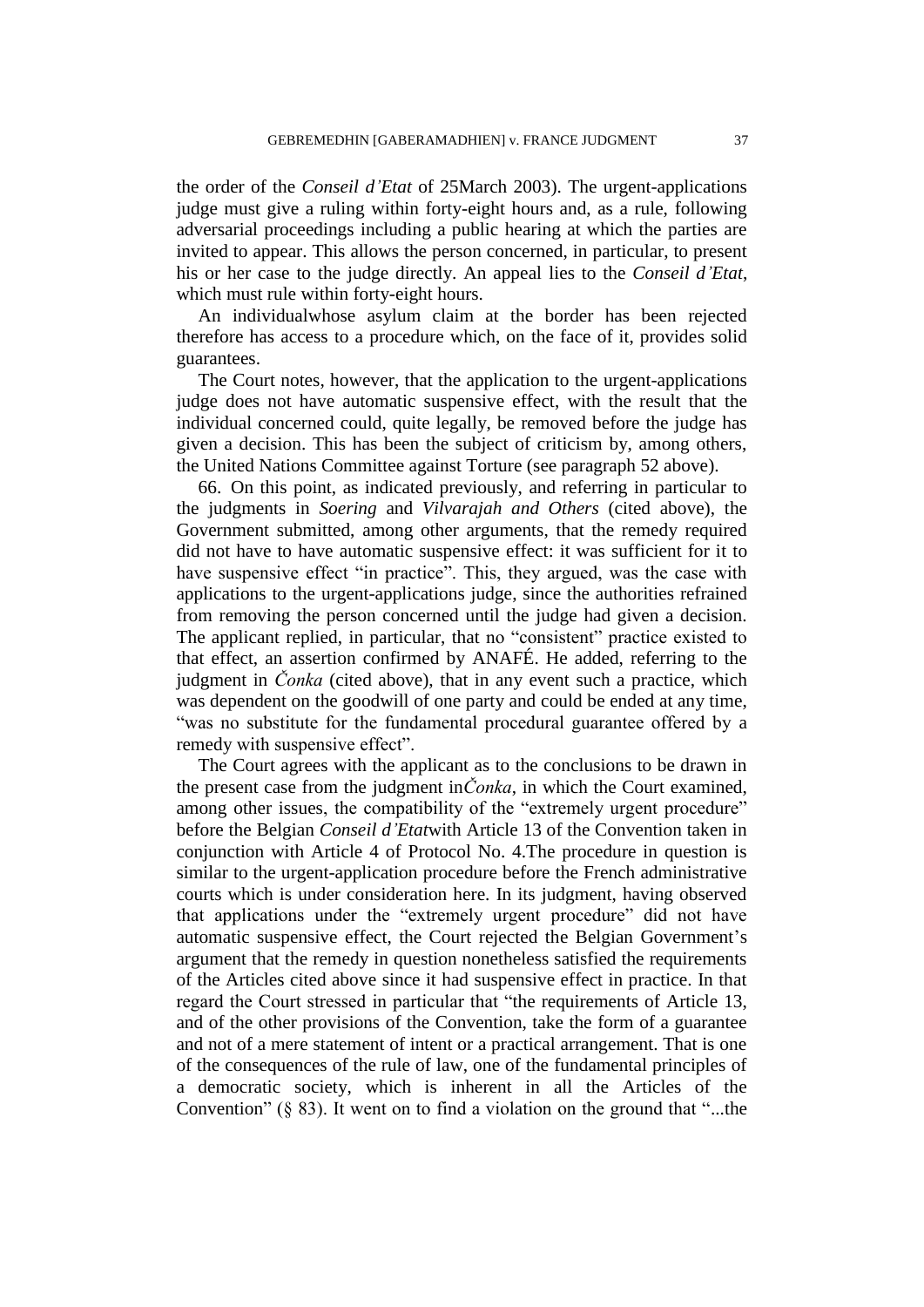[applicant] ha[d] no guarantee that the *Conseil d'Etat* and the authorities [would] comply in every case with that practice, that the *Conseil d'Etat*[would] deliver its decision, or even hear the case, before his expulsion, or that the authorities [would] allow a minimum reasonable period of grace" (ibid.).

In view of the importance which the Court attaches to Article 3 of the Convention and the irreversible nature of the damage which may result if the risk of torture or ill-treatment materialises, this finding obviously applies also to cases in which a State Party decides to remove an alien to a country where there are substantial grounds for believing that he or she faces a risk of that nature: Article 13 requires that the person concerned should have access to a remedy with automatic suspensive effect.

67. The Court therefore concludes in the instant case that, as the applicant did not have access in the "waiting zone" to a remedy with automatic suspensive effect, he did not have an "effective remedy" in respect of his complaint under Article 3 of the Convention. There has therefore been a violation of Article 13 of the Convention taken in conjunction with Article 3.

# II. ALLEGED VIOLATION OF ARTICLE 5 § 1 (f) OF THE **CONVENTION**

68. The applicant complained that he had been unlawfully deprived of his liberty in breach of domestic law. He relied on Article 5 § 1 (f) of the Convention, which provides:

"Everyone has the right to liberty and security of person. No one shall be deprived of his liberty save in the following cases and in accordance with a procedure prescribed by law:

(f) the lawful arrest or detention of a person to prevent his effecting an unauthorised entry into the country or of a person against whom action is being taken with a view to deportation or extradition."

The applicant submitted that, under domestic law, persons could be held in the waiting zone for a maximum period of twenty days. However, he had arrived at Paris-Charles de Gaulle Airport on 29 June 2005 and had been held until 20 July 2005, in other words, for twenty-two days. He had in fact been held in the international zone for the first two days after his arrival, as the airport and border police had repeatedly refused to register his request for leave to enter as an asylum-seeker and to allow him access to the "waiting zone" (see paragraph 10 above). Unfortunately, it was not uncommon for aliens to find themselves in this position at border points.

The applicant further submitted that, althoughArticle L.221-1 of the Immigration and Asylum Code provided for an individual to be held in the

...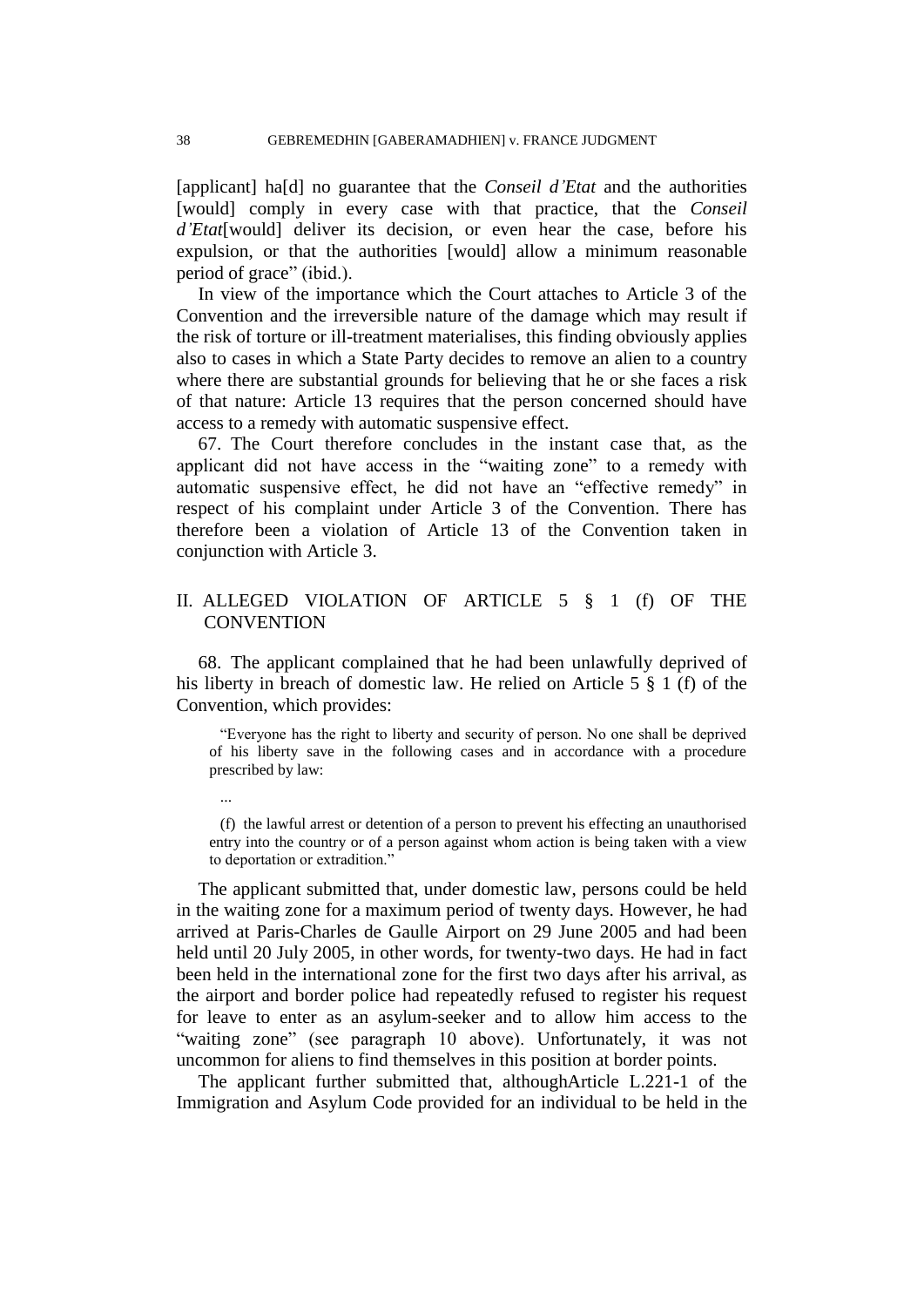waiting zone only "for the time strictly necessary to arrange his departure and, if he is an asylum-seeker, to investigate whether his application is manifestly unfounded", he had been held there after the administrative authorities had rejected his request for leave to enter on those grounds (on 6 July 2005). By 7 July 2005 it had become clear that his removal to Eritrea or any other country (an option which, moreover, had not been considered by the authorities) would not be physically possible since he had no travel papers (the Eritrean embassy having refused on that day to recognise him and issue him with a laissez-passer) and it was not known where he had come from. Even more seriously, he had been held in the waiting zone after 15 July 2005, the date of the interim measure indicated to the Governmentby the Court under Rule 39 of the Rules of Court, despite the fact that, in the light of the judgment in *Mamatkulov and Askarov v. Turkey* ([GC], nos. 46827/99 and 46951/99, ECHR 2005-I), that measure acted as a bar to his removal to Eritrea.

69. The Government disputed the assertion that the applicant had arrived atRoissyAirport on 29 June 2005 (see paragraph 10 above) and had remained in the international zone for two days. They added that, in any event, his "deprivation of liberty" within the meaning of Article 5 § 1 had begun only on 1 July 2005, the date on which he had made himself known to the border police. The Government took the view that the applicant had in reality failed to report to the authorities in the international zone between 29 June and 1 July and had therefore remained there of his own free will for the two days in question;there could be no "deprivation of liberty" in the absence of any compulsion on the part of the authorities.

The duration of the applicant"s deprivation of liberty had therefore not exceeded the statutory maximum of twenty days. Moreover, it had been the result of decisions taken under the supervision of the judicial authority: the initial decision had been taken by the administrative authorities on 1 July 2005 and extended, in accordance with the law, on 3 July. It had been further extended on 5 and 13 July by the liberties and detention judge of the Bobigny *tribunal de grande instance* after evidence had been heard from the applicant.

With particular reference to the holding of the applicant in the waiting zone after 15 July 2005, the Government submitted that doubts had remained as to his identity, perpetuated by the refusal of the Eritrean ambassador to recognise him as a national of that country, and that the authorities had been obliged to carry out checks in that regard before granting him leave to enter France. That was why the applicant had continued to be held in the waiting zone between 15 and 20 July 2005. In the Government"s view, this situation did not give rise to any difficulties with regard to the case-law established by *Mamatkulov and Askarov*, cited above, since measures under Rule 39 "[were] aimed solely at staying execution of the *'refoulement'* or removal measure pending a decision by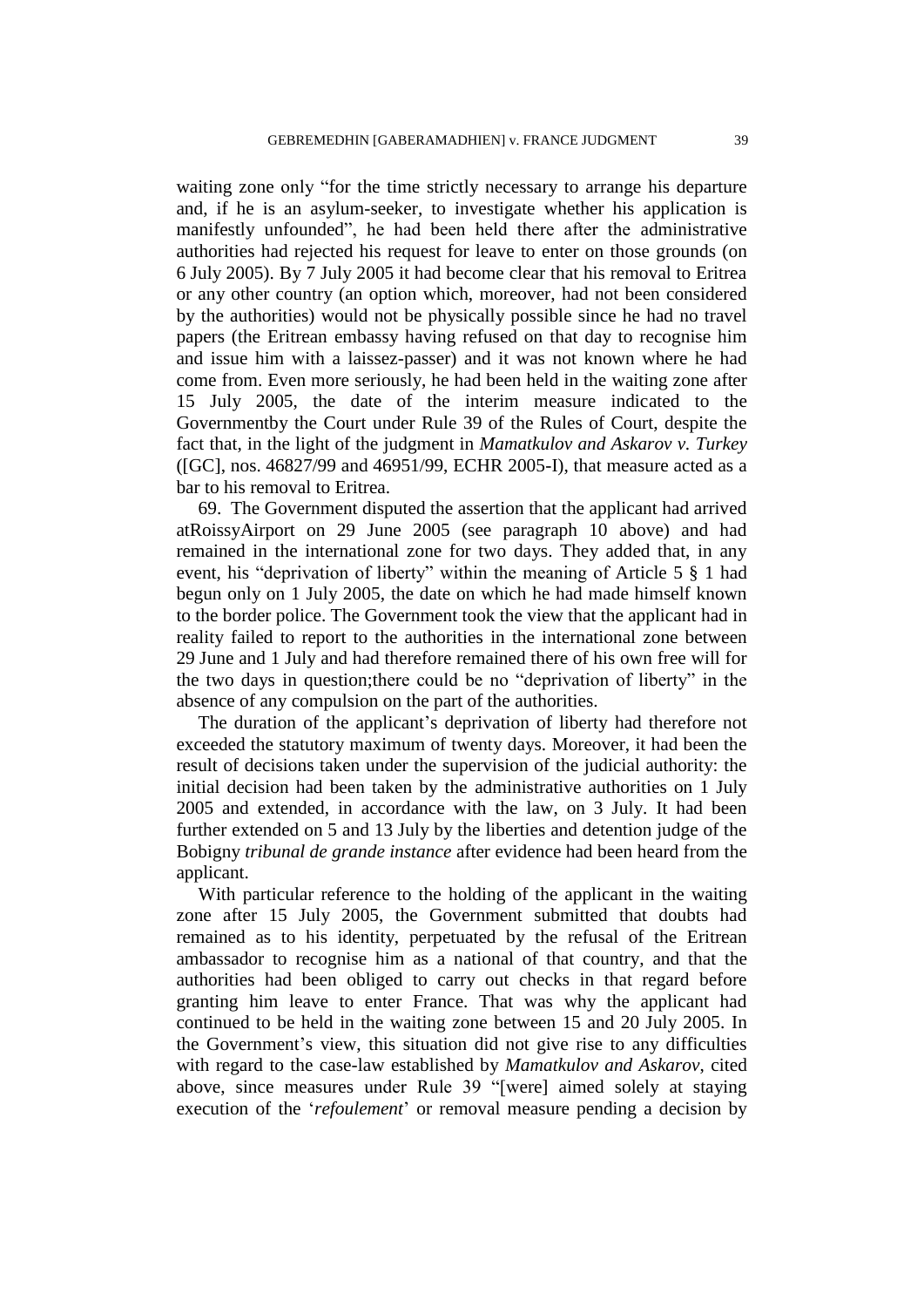the Court, in order to prevent irreversible damage to the victim of the alleged violation and prevent the integrity and effectiveness of the final judgment being undermined[;]they [were] not designed, at that stage in the proceedings, to question the validity of the decision to refuse entry or remove the person concerned, or of the resulting temporary deprivation of liberty[;]the effects of these decisions [were] merely frozen 'temporarily pending the Court"s decision, meaning that the actual removal of the applicant [could] not take place for the time being".

70. The Court observes first of all that the applicant did not produce any prima facie evidence to support his assertion that he arrived at Paris-Charles de Gaulle Airport on 29 June 2005. It further notes that the Government, whocontested this version of events, stated that they had checked the passenger lists for flights arriving in Roissy Airport from South Africa on 29 and 30 June and 1 July 2005 and that there had been no trace of a passenger by the name of Gebremedhin, Gaberamadhien or Eider (the name which, according to the applicant, was on the passport he had borrowed – see paragraph 10 above).

The Court therefore comes to the same conclusion as the Government on this point, namely that the information in the case file provides no indication that the applicant arrived in the airport before 1 July 2005 and that the only reliable document is the report drawn up by the airport and border police on 1 July stating that the applicant was questioned at 11 a.m. that day.

In the circumstances, the "deprivation of liberty" to which the applicant was subjected should be considered to have begun on the date on which he was placed in the "waiting zone", namely 1 July 2005. Given that it is established that it ended on 20 July 2005, the date on which the applicant was granted leave to enter France (see paragraph 17 above), it cannot be said to have exceeded the maximum period of twenty days laid down in domestic law.

71. The Court further notes that the applicant did not contend that his placement in the waiting zone on 1 July in itself breached Article 5 § 1 of the Convention. As it observed in its admissibility decision of 10 October 2006 (§ 58), he complained only that he had been held in the waiting zonefor a period of time subsequent to the decision of 6 July 2005 refusing him leave to enter the country.

72. As regards the details of the applicant"s visit to the Eritrean embassy on 7 July 2005, the Court notes that there is no evidence in the case file to support the applicant's assertion, which was denied by the Government, that the ambassador had on that occasion refused once and for all to issue him with a laissez-passer (see paragraph 16 above). No conclusions can therefore be drawn from this allegation as regards Article 5 § 1 of the Convention.

73. However, account must be taken of the fact that on 15 July 2005 the President of the Chamber to which the case was initially assigned decided to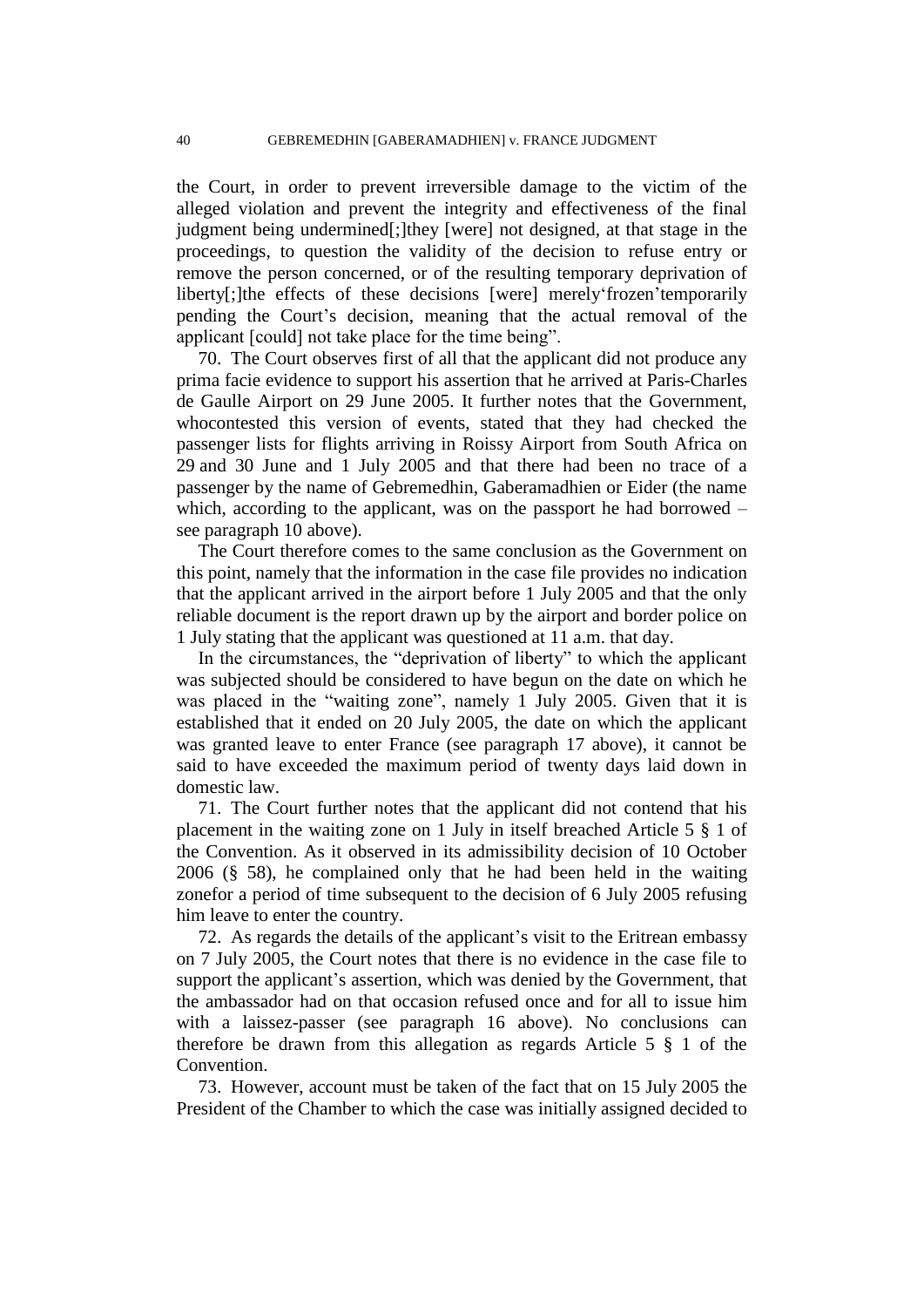indicate to the Government, under Rule 39 of the Rules of Court, that it was desirablein the interests of the parties and of the proper conduct of the proceedings before the Court not to remove the applicant to Eritrea before midnight on 30 August 2005.

The Court reiterates in that regard that the Contracting States are obliged under Article 34 of the Convention to comply with the interim measures indicated under Rule 39 (see *Mamatkulov and Askarov*, cited above, §§ 99-129). Hence, in the instant case, the Government could not have removed the applicant to Eritreafrom 15 July 2005 onwards without being in breach of their obligations under the Convention. It is true that the measures indicated under Rule 39 are only temporary in nature. However, the measure indicated in the instant case by the President of the Chamber to which the case was initially assigned was valid until 30 August 2005, that is to say, beyond 20 July 2005 (the date on which the applicant left the waiting zone). Furthermore, the Government did not request that the measure be lifted between 15 and 20 July.

74. The implementation of an interim measure following an indication by the Court to a State Party that it would be desirable not to return an individual to a particular country does not in itself have any bearing on whether the deprivation of liberty to which that individual may be subject complies with Article 5 § 1 of the Convention.

More specifically, as the application of Rule 39 does not prevent the person concerned from being sent to a different country – provided it has been established that the authorities of that country will not send him or her on to the country referred to by the Court – his or her detention for that purpose may amount to the "lawful" detention of a person "against whom action is being taken with a view to deportation or extradition" within the meaning of Article 5 § 1(f) of the Convention.

Furthermore, where, after Rule 39 has been applied, the authorities in the State Party concerned have no option but to end the deprivation of the person"s liberty with a view to his "deportation", and this involves granting him leave to enter the country, keeping him in detention for the time strictly necessary for the authorities to check whether his entry into the country is lawful may amount to the "lawful detention of a person to prevent his effecting an unauthorised entry into the country" within the meaning of Article 5 § 1(f). It cannot be ruled out, moreover, that in the course of such subsequent checks the authorities may uncover information – relating, for instance, to the identity of the person concerned – which might justify the Court's lifting the interim measure it indicated under Rule 39. Nevertheless, detention of this kind, like any deprivation of liberty, must be "lawful" and "in accordance with a procedure prescribed by law" within the meaning of Article 5 § 1. Not only must it have a strictly defined statutory basis, in particular as regards its duration – which must not be unreasonable – but it must also be in keeping with the purpose of Article 5, namely to protect the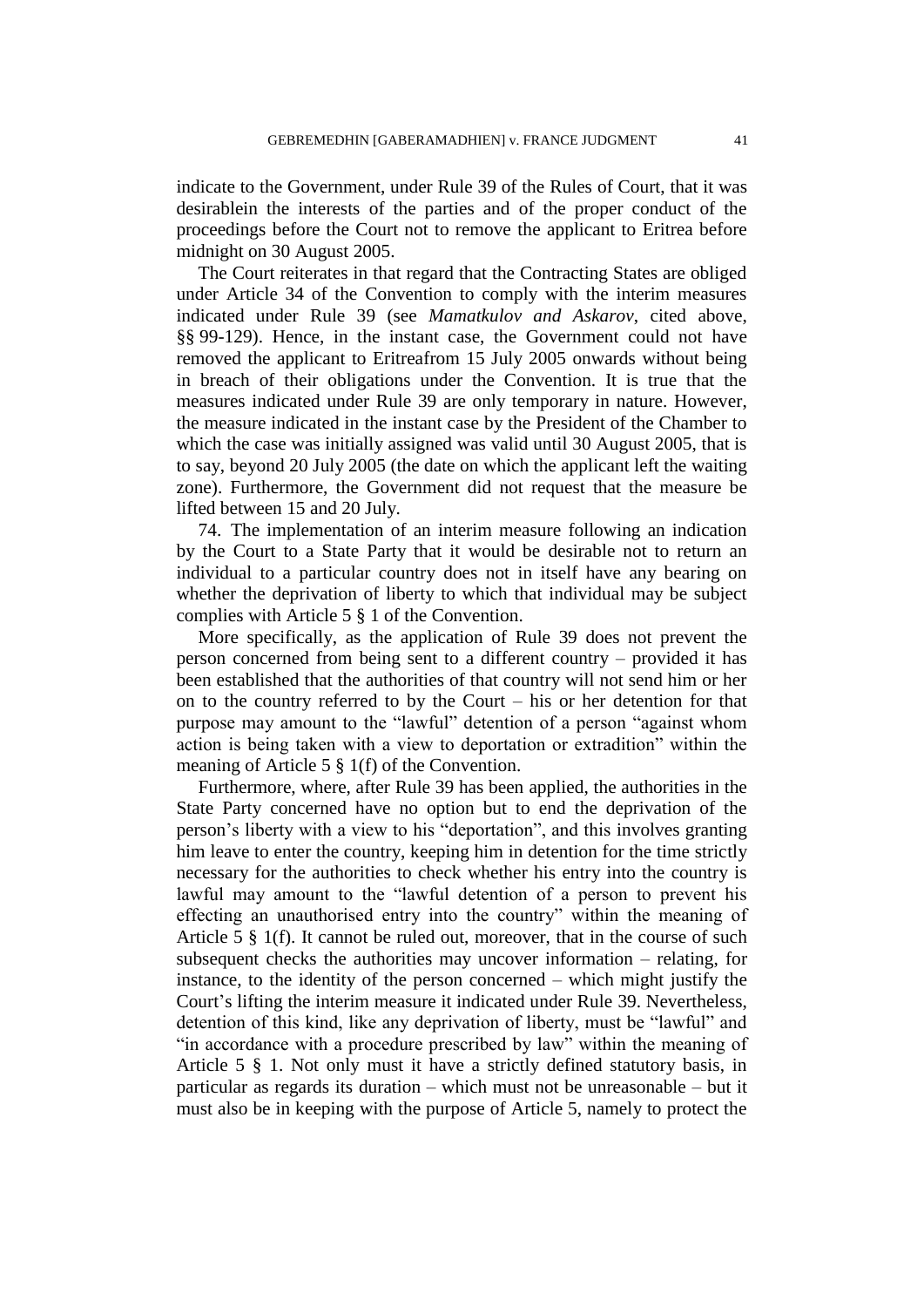individual from arbitrariness (see, for example, *Amuur v. France*, 25 June 1996, § 50, *Reports of Judgments and Decisions* 1996-III).

75. In the instant case the Court notes that the decision of 6 July 2005 refusing the applicant leave to enter the country did not stipulate that he was to be removed exclusively to Eritrea, but "if need be,to any country where he may be legally admissible" (see paragraph 13 above). The holding of the applicant in the waiting zone between 15 and 20 July 2005 with a view to his removal to a country other than Eritrea which might have admitted him could amount to a deprivation of liberty with a view to his "departure", in accordance with Article L.221-1 of the Immigration and Asylum Code (see the admissibility decision of 10 October 2006, § 55) and within the context of "deportation" proceedings for the purpose of Article 5 § 1 (f) of the Convention.

The Government did not, however, contend that this was the object of the deprivation of liberty to which the applicant was subjected after 15 July 2005. Stressing that it had a legal basis in the orders of the liberties and detention judge, they pointed out that, in order to comply with the measure indicated by the Court under Rule 39, the authorities "had to...take steps to grant Mr Gebremedhin leave to enter the country and remain there at complete liberty". However, as doubts persisted concerning the applicant's identity, they had been obliged to carry out checks in order to minimise the risk that he might become untraceable once he had been granted leave to enter and remain in the country illegally. In the Government's submission, the authorities had acted in accordance with the sovereign right of States Parties to control the entry, residence and expulsion of aliens conferred on them by the Court's case-law.

The Court is satisfied by these explanations, noting that the domestic authorities acted in strict compliance with the legal procedures. Firstly, in accordance with domestic law (Articles L.221-3, L.222-1 and L.222-2 of the Immigration and Asylum Code (see paragraph 29 above)), the initial decision to place the applicant in the waiting zone on 1 July 2005 was extended after forty-eight hours by the competent administrative authorities for the same period, and subsequently by the liberties and detention judge of the Bobigny *tribunal de grande instance*, first on 5 July 2005 for eight days and a second time on 13 July 2005 for a further eight days (see paragraph 18 above). Secondly, on the twentieth day after he had been placed in the waiting zone, the applicant was granted leave to enter France and was issued with a safe conduct (see paragraph 17 above), putting an end to his deprivation of liberty. Hence, not only did the overall period of detention not exceed the legal maximum of twenty days, but the holding of the applicant in the waiting zone between 15 and 20 July 2005 was also based on a court decision in the form of the order by the liberties and detention judge of 13 July 2005. Moreover, since the applicant by his own admission had no travel papers, the Court sees no reason to doubt the Government's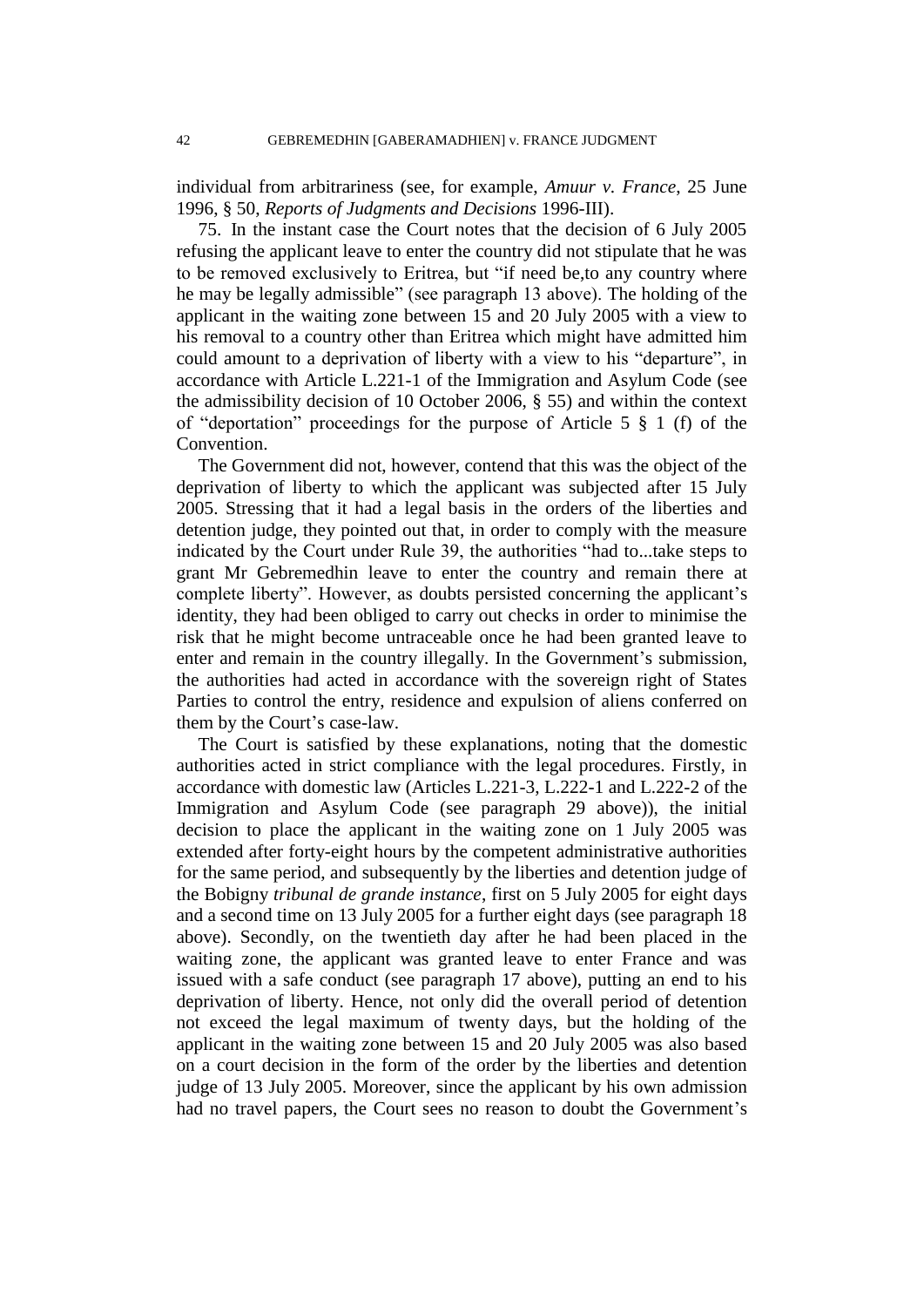good faith in stating that the authorities had to conduct checks as to his identity before granting him leave to enter the country. Lastly, the Court considers thatthe length of time for which the applicant was held in the waiting zone for that purpose did not exceed what was reasonablein the circumstances of the case.

There are therefore no grounds for considering that, between 15 and 20 July 2005, the applicant was arbitrarily deprived of his liberty.

In conclusion, the Court accepts that the holding of the applicant in the waiting zone after 15 July 2005 amounted to "lawful detention of a person to prevent his effecting an unauthorised entry into the country" within the meaning of Article 5 § 1 (f) of the Convention. Accordingly, there has been no violation of that provision.

# III. APPLICATION OF ARTICLE 41 OF THE CONVENTION

### 76. Article 41 of the Convention provides:

"If the Court finds that there has been a violation of the Convention or the Protocols thereto, and if the internal law of the High Contracting Party concerned allows only partial reparation to be made, the Court shall, if necessary, afford just satisfaction to the injured party."

# **A. Damage**

77. The applicant claimed 30,000 euros (EUR) in respect of non-pecuniary damage.

78. The Government considered this claim excessive. They proposed a payment of EUR 3,000 to the applicant for the damage sustained on account of his being held in the waiting zone, should the Court find a violation.

79. The Court points out that it has found a violation only of Article 13 of the Convention taken in conjunction with Article 3 on the ground that since the applicant, while in the "waiting zone", did not have available to him a remedy with automatic suspensive effect, he did not have an "effective remedy" in respect of his complaint under Article 3 of the Convention. While such circumstances are indisputably liable to cause anxiety and tension, the Court considers that the finding of a violation constitutes adequate redress, in the circumstances of the case, for the nonpecuniary damage which the applicant can claim to have sustained.

# **B. Costs and expenses**

80. The applicant received legal aid for the proceedings before the Court. His lawyer stated that, as his client had no funds, he had "advancedthe costs and fees" on his behalf. He claimed EUR 18,657.60 for fees and submitted a pro forma invoice dated 6 December 2006 stating that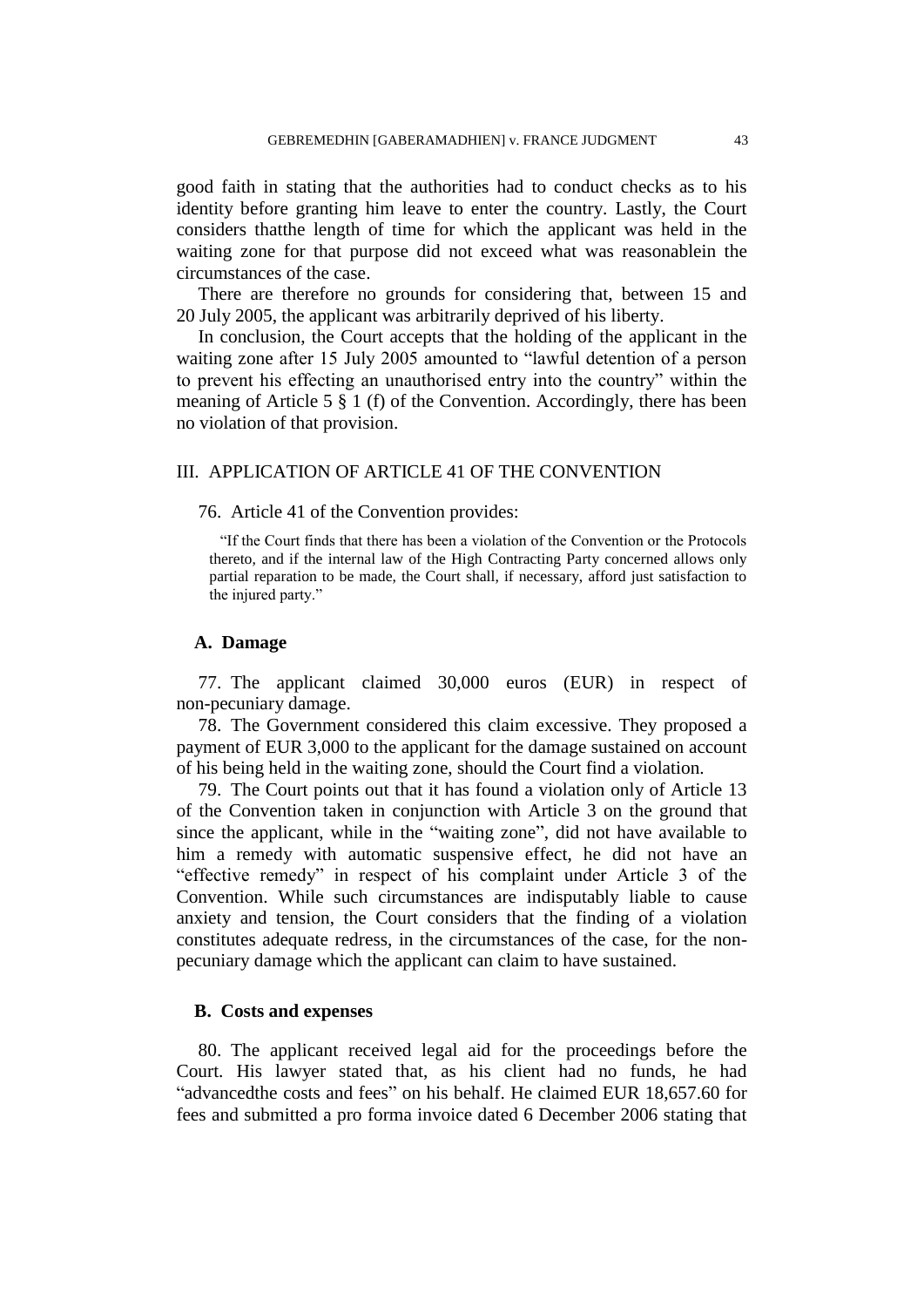the sum in question corresponded to 120 hours" work at an hourly rate of EUR 130 excluding tax. He claimed a further EUR 800 for costs (copies, telephone, postage and so forth).

81. The Government considered these claims to be excessive. Pointing out that costs and expenses incurred by applicants before the Court were eligible for reimbursement only if the relevant vouchers were produced and the Court found it established that they had been actually and necessarily incurred and were reasonable, they proposed a sum of EUR3,500.

82. The Court reiterates that, as a rule, applicants' costs and expenses may be reimbursed only if they have been actually and necessarily incurred and are reasonable as to quantum. In addition, under Rule 60 §§ 2 and 3 of the Rules of Court, the applicant must submit itemised particulars of all claims, together with any relevant supporting documents, failing which the Chamber may reject the claim in whole or in part (see, among other authorities, *Mazelié v. France*, no. 5356/04, § 38, 23October 2006).

Given that the applicant was first an asylum-seeker and then a refugee, the Court does not doubt that he was short of funds. It considers that, in the circumstances, the applicant should be awarded an amount in respect of the advance paid on his behalf by his lawyer. In that connection it finds the pro forma invoice produced by the lawyer to be satisfactory.

However, it must be borne in mind that the Court has found a violation of the Convention in the instant case in respect of only one of the applicant's complaints, namely his complaint under Article 13 taken in conjunction with Article 3. Only those costs and expenses which are reasonable as to quantum and which have been actually and necessarily incurred in order to seek through the domestic legal system redress of the aforesaid violation and to have the same established by the Convention institutions are recoverable under Article 41. Accordingly, the Court dismisses the remainder of the claim (see, for example, *I.J.L. and Others v. the United Kingdom*, nos. 29522/95, 30056/96 and 30574/96, § 151, ECHR 2000-IX).

Having said that, and taking into account the diligence of the applicant's counsel, the Court deems it reasonable to award EUR 10,000 for costs and expenses, less the EUR 1,699.40 already paid by the Council of Europe in legal aid, giving a sum of EUR 8,300.60.

# **C. Default interest**

83. The Court considers it appropriate that the default interest should be based on the marginal lending rate of the European Central Bank, to which should be added three percentage points.